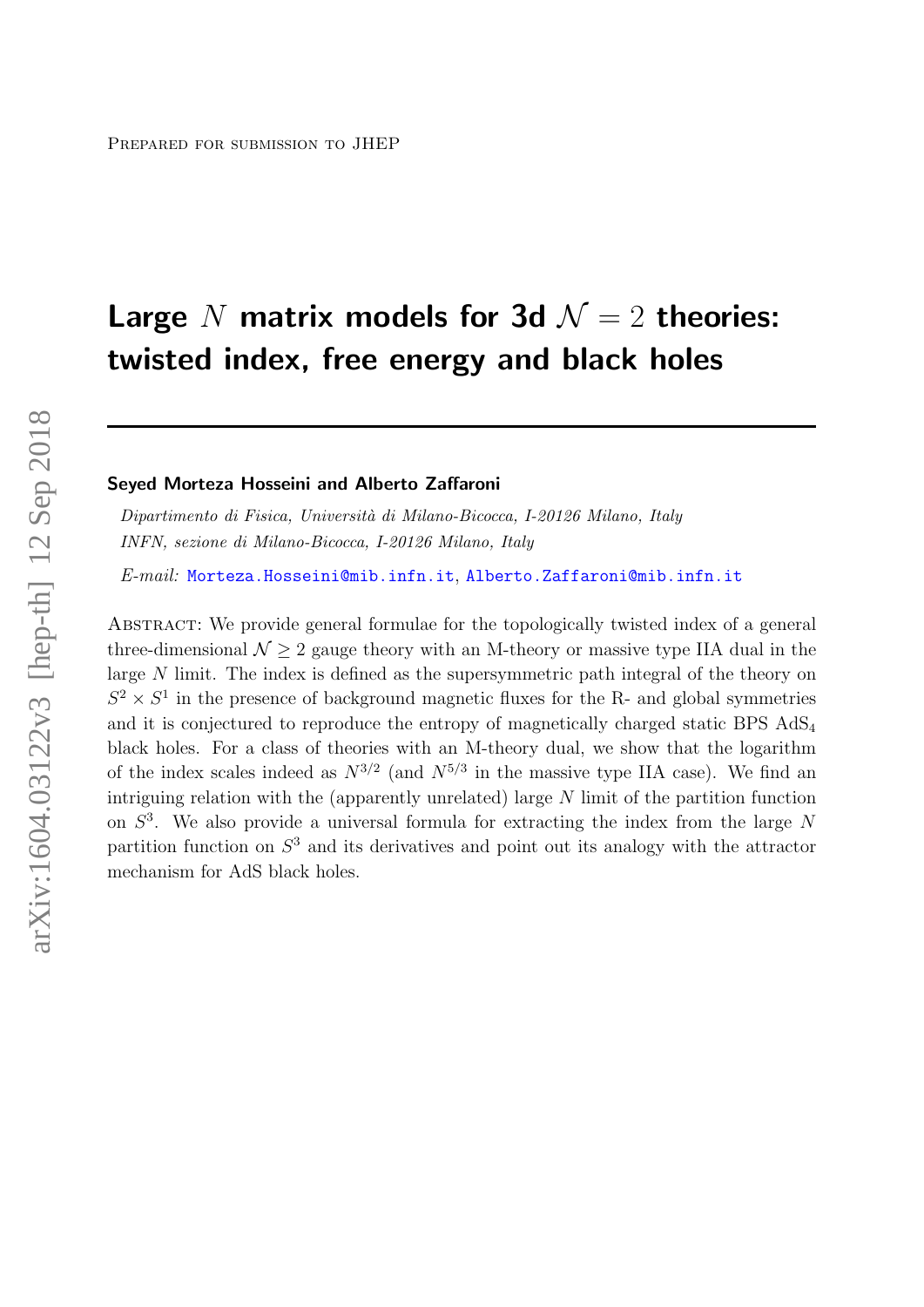## Contents

| $\mathbf 1$             | Introduction                                                                   | $\overline{\mathbf{2}}$ |
|-------------------------|--------------------------------------------------------------------------------|-------------------------|
| $\overline{2}$          | The topologically twisted index                                                | $\overline{\mathbf{4}}$ |
| 3                       | The large $N$ limit of the index                                               | $\boldsymbol{6}$        |
|                         | Cancellation of long-range forces<br>3.1                                       | $\overline{7}$          |
|                         | Bethe potential at large $N$<br>3.2                                            | 9                       |
|                         | The index at large $N$<br>3.3                                                  | 12                      |
| 4                       | Bethe potential versus free energy on $S3$                                     | 13                      |
| $\bf{5}$                | An index theorem for the twisted matrix model                                  | 14                      |
| 6                       | Theories with $N^{5/3}$ scaling of the index                                   | <b>16</b>               |
|                         | Long-range forces<br>6.1                                                       | 17                      |
|                         | Bethe potential at large $N$<br>6.2                                            | 17                      |
|                         | 6.3<br>The index at large N                                                    | 18                      |
| $\overline{\mathbf{7}}$ | Discussion and Conclusions                                                     | 18                      |
|                         | A Derivation of general rules for theories with $N^{3/2}$ scaling of the index | 21                      |
|                         | A.1 Bethe potential at large $N$                                               | 21                      |
|                         | A.2 The index at large $N$                                                     | 27                      |
|                         | B An explicit example: the SPP theory                                          | 30                      |
|                         | The BAEs at large N<br><b>B.1</b>                                              | 31                      |
|                         | The index at large $N$<br>B.2                                                  | 32                      |
|                         | C Derivation of general rules for theories with $N^{5/3}$ scaling of the index | 33                      |
|                         | C.1 Bethe potential at large $N$                                               | 33                      |
|                         | $C.2$ The index at large N                                                     | 35                      |
|                         | D Polylogarithms                                                               | 35                      |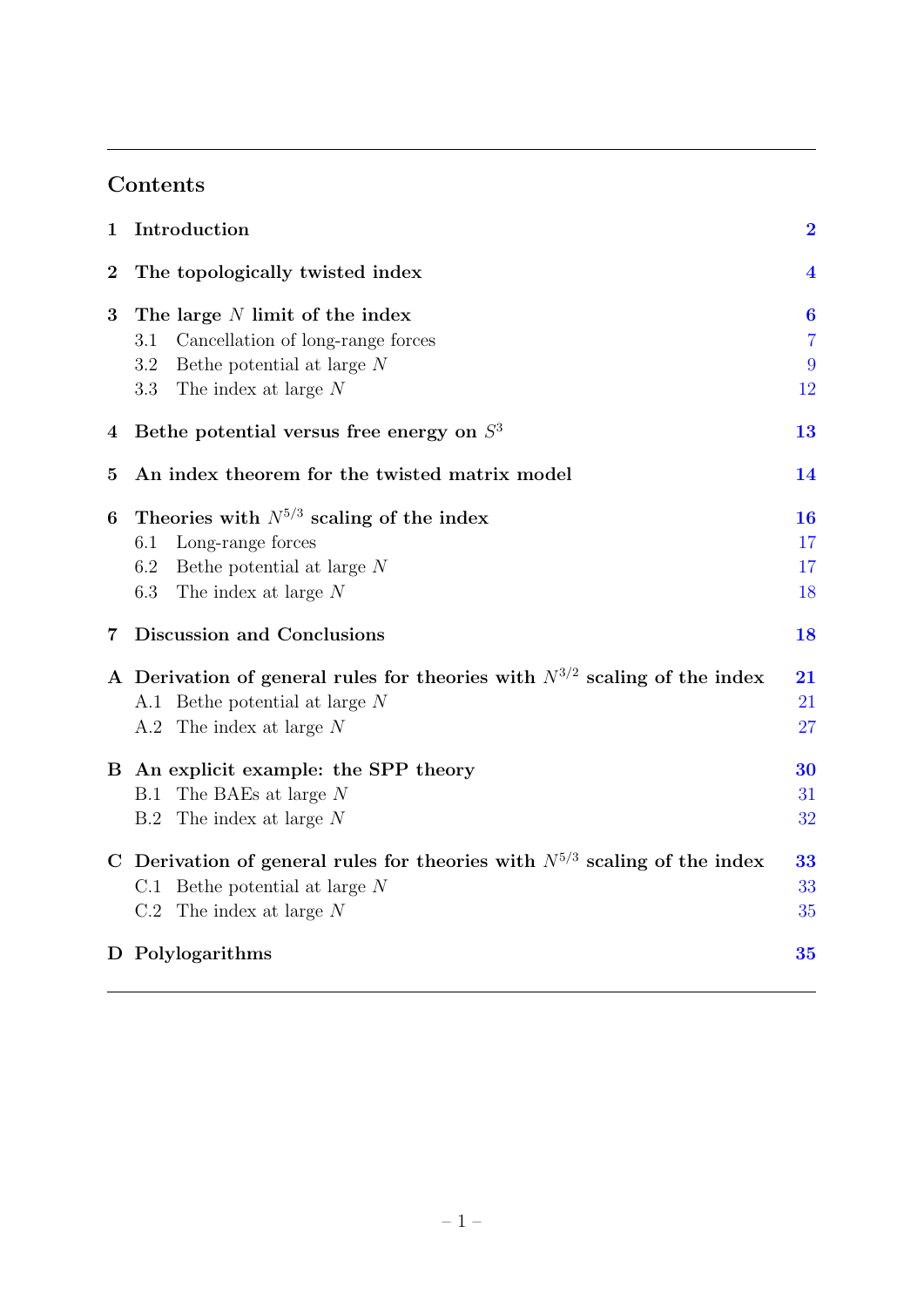### <span id="page-2-0"></span>1 Introduction

In this paper we study the large N behavior of the topologically twisted index introduced in [\[1\]](#page-36-0) for three-dimensional  $\mathcal{N} \geq 2$  gauge theories. It is defined as the partition function of the theory on  $S^2 \times S^1$  with a topological twist along  $S^2$  [\[2,](#page-36-1) [3\]](#page-36-2) and it is a function of magnetic charges and chemical potentials for the flavor symmetries. The large N limit of the index for the ABJM theory was successfully used in [\[4\]](#page-36-3) to provide the first microscopic counting of the microstates of an  $AdS_4$  black hole. Here we extend the analysis of  $[4]$  to a larger class of  $\mathcal{N} > 2$  theories with an M-theory or massive type IIA dual, containing bifundamental, adjoint and (anti-)fundamental chiral matter. Most of the theories proposed in the literature are obtained by adding Chen-Simons terms  $[5-12]$  $[5-12]$  or by flavoring  $[13-15]$  $[13-15]$ four-dimensional quivers describing D3-branes probing  $CY_3$  singularities. We refer to these theories as having a four-dimensional parent. They all have an M-theory phase where the index is expected to scale as  $N^{3/2}$ . The main motivation for studying the large N limit of the index for these theories comes indeed form the attempt to extend the result of [\[4\]](#page-36-3) to a larger class of black holes, and we hope to report on the subject soon. However, the matrix model computing the index reveals an interesting structure at large N which deserves attention by itself. In particular, we will point out analogies and relations with other matrix models appeared in the literature on three-dimensional  $\mathcal{N} \geq 2$  gauge theories.

The index can be evaluated using supersymmetric localization and it reduces to a matrix model. It can be written as the contour integral

$$
Z(\mathfrak{n}, y) = \frac{1}{|W|} \sum_{\mathfrak{m} \in \Gamma_{\mathfrak{h}}} \oint_{\mathcal{C}} Z_{\text{int}}(\mathfrak{m}, x; \mathfrak{n}, y) \tag{1.1}
$$

of a meromorphic differential form in variables x parameterizing the Cartan subgroup and subalgebra of the gauge group, summed over the lattice of magnetic charges m of the group. The index depends on complex fugacities  $y$  and magnetic charges  $\mathfrak n$  for the flavor symmetries. As a difference with other well known matrix models arising from supersymmetric localization in three dimensions, like the partition function on  $S^3$  [\[16–](#page-37-3) [18\]](#page-37-4) or the superconformal index [\[19\]](#page-37-5), in the large N limit all the gauge magnetic fluxes contribute to the integral making difficult its evaluation. Here we use the strategy employed in [\[4\]](#page-36-3) to explicitly resum the integrand and consider the contour integral of the sum

$$
Z_{\text{resummed}}(x; \mathfrak{n}, y) = \frac{1}{|W|} \sum_{\mathfrak{m} \in \Gamma_{\mathfrak{h}}} Z_{\text{int}}(\mathfrak{m}, x; \mathfrak{n}, y) \tag{1.2}
$$

which is a complicated rational function of x. We set up, as in  $[4]$ , an auxiliary large N problem devoted to find the positions of the poles of  $Z_{\text{resummed}}$  in the plane x. We write a set of algebraic equations for the position of the poles, which we call Bethe Ansatz Equations (BAEs), and we write a Bethe functional whose derivative reproduces the BAEs. The method for solving the BAEs is similar to that used in  $[20, 21]$  $[20, 21]$  for the large N limit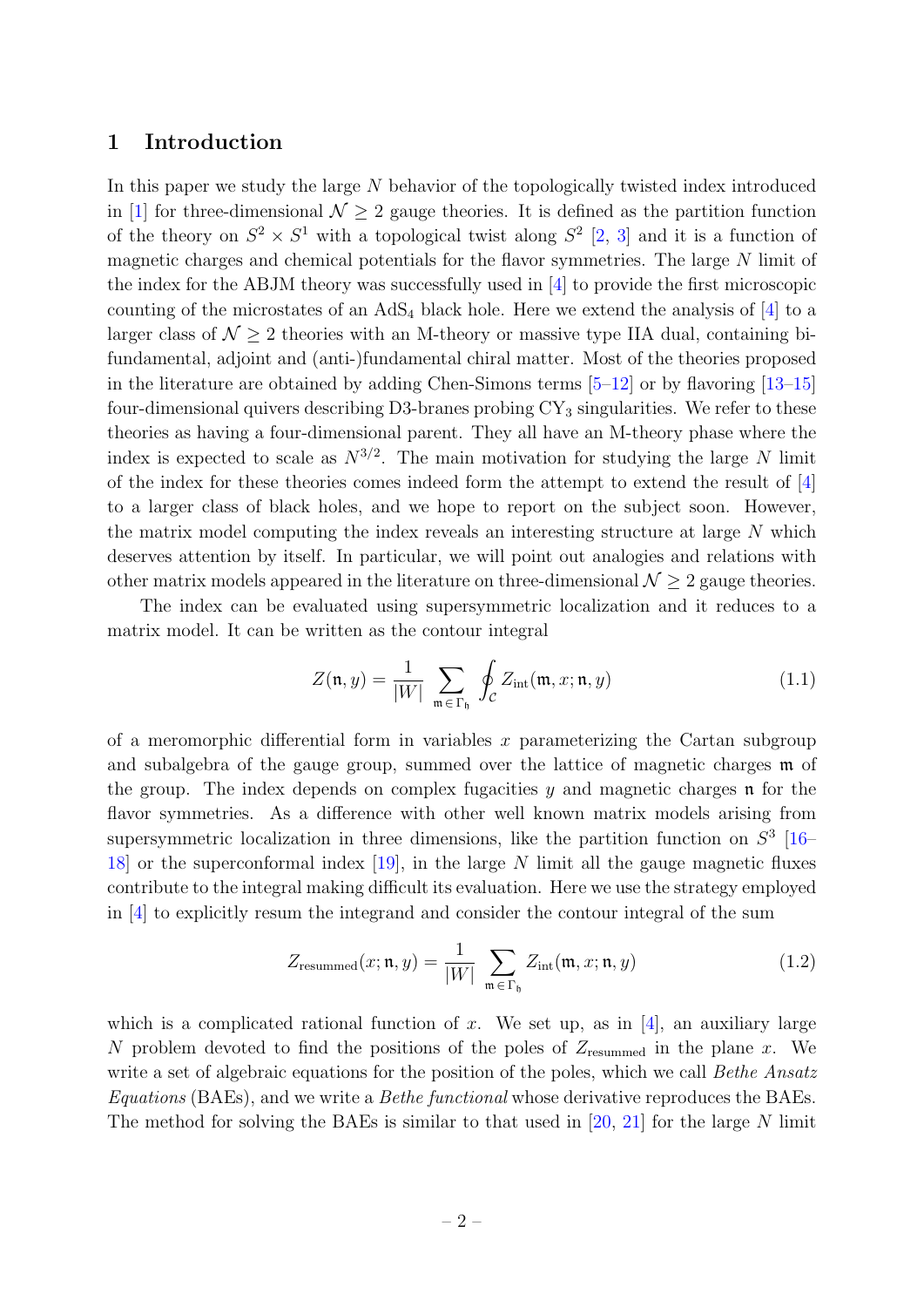of the partition function on  $S^3$  in the M-theory limit and the one used for the partition function on  $S<sup>5</sup>$  of five-dimensional theories  $[22-24]$  $[22-24]$ . We take an ansatz for the eigenvalues where the imaginary parts grow in the large  $N$  limit as some power of  $N$ . The solution of the BAEs in the large N limit is then used to evaluate  $Z(\mathfrak{n}, y)$  using the residue theorem. In this last step we need to take into account (exponentially small) corrections to the large N limit of the BAEs which contribute to the index due to the singular logarithmic behavior of its integrand.

We focus on the limit where  $N$  is much greater than the Chern-Simons couplings  $k_a$ . For the class of quivers we are considering, this limit corresponds to an M-theory description when  $\sum_{a} k_a = 0$  and a massive type IIA one when  $\sum_{a} k_a \neq 0$ . We recover the known scalings  $N^{3/2}$  and  $N^{5/3}$  for the M-theory and massive type IIA phase, respectively. Similarly to [\[21\]](#page-37-7), we find that, in order to have a consistent  $N^{3/2}$  scaling of the index in the M-theory phase, we need to impose some constraints on the quiver. In particular, quivers with a chiral 4d parent are not allowed, as in [\[21\]](#page-37-7). They are instead allowed in the massive type IIA phase.

In the course of our analysis, we find a number of interesting general results.

First, we find a simple universal formula for computing the index from the Bethe potential,  $\overline{\mathcal{V}}(\Delta_I)$ , as a function of the chemical potentials,

$$
\operatorname{Re}\log Z = -\frac{2}{\pi}\overline{\mathcal{V}}(\Delta_I) - \sum_{I} \left[ \left( \mathfrak{n}_I - \frac{\Delta_I}{\pi} \right) \frac{\partial \overline{\mathcal{V}}(\Delta_I)}{\partial \Delta_I} \right]. \tag{1.3}
$$

We call this the *index theorem*. It allows to avoid the many technicalities involved in taking the residues and including exponentially small corrections to the index. By comparing the index theorem with the attractor formula for the entropy of asymptotically  $AdS_4$  black holes, we are also led to conjecture a relation between the Bethe potential and the prepotential of the dimensionally truncated gauged supergravity describing the compactification on  $AdS_4 \times Y_7$ , with  $Y_7$  a Sasaki-Einstein manifold. This relation is discussed in Section [7.](#page-18-1)

Secondly, we find an explicit relation between the Bethe potential and the  $S<sup>3</sup>$  free energy of the same  $\mathcal{N} \geq 2$  gauge theory. Although the two matrix models are quite different at finite  $N$ , the BAEs and the functional form of the Bethe potential in the large N limit are identical to the matrix model equations of motion and free energy functional for the path integral on  $S<sup>3</sup>$  found in [\[21\]](#page-37-7). This result implies that the index can be extracted from the free energy on  $S^3$  and its derivatives in the large N limit. It also implies a relation with the volume functional of (Sasakian deformations of) the internal manifold  $Y_7$ . These relations deserve a better understanding.

In this paper we give the general rules for constructing the Bethe potential and the index for a generic Yang-Mills-Chen-Simons theory with bi-fundamental, adjoint and fundamental fields and few explicit examples of their application. Many other examples can be found in an upcoming paper by one of the authors [\[25\]](#page-37-10), including models for well-known homogeneous Sasaki-Einstein manifolds,  $N^{0,1,0}, Q^{1,1,1}, V^{5,2}$ , and various nontrivial checks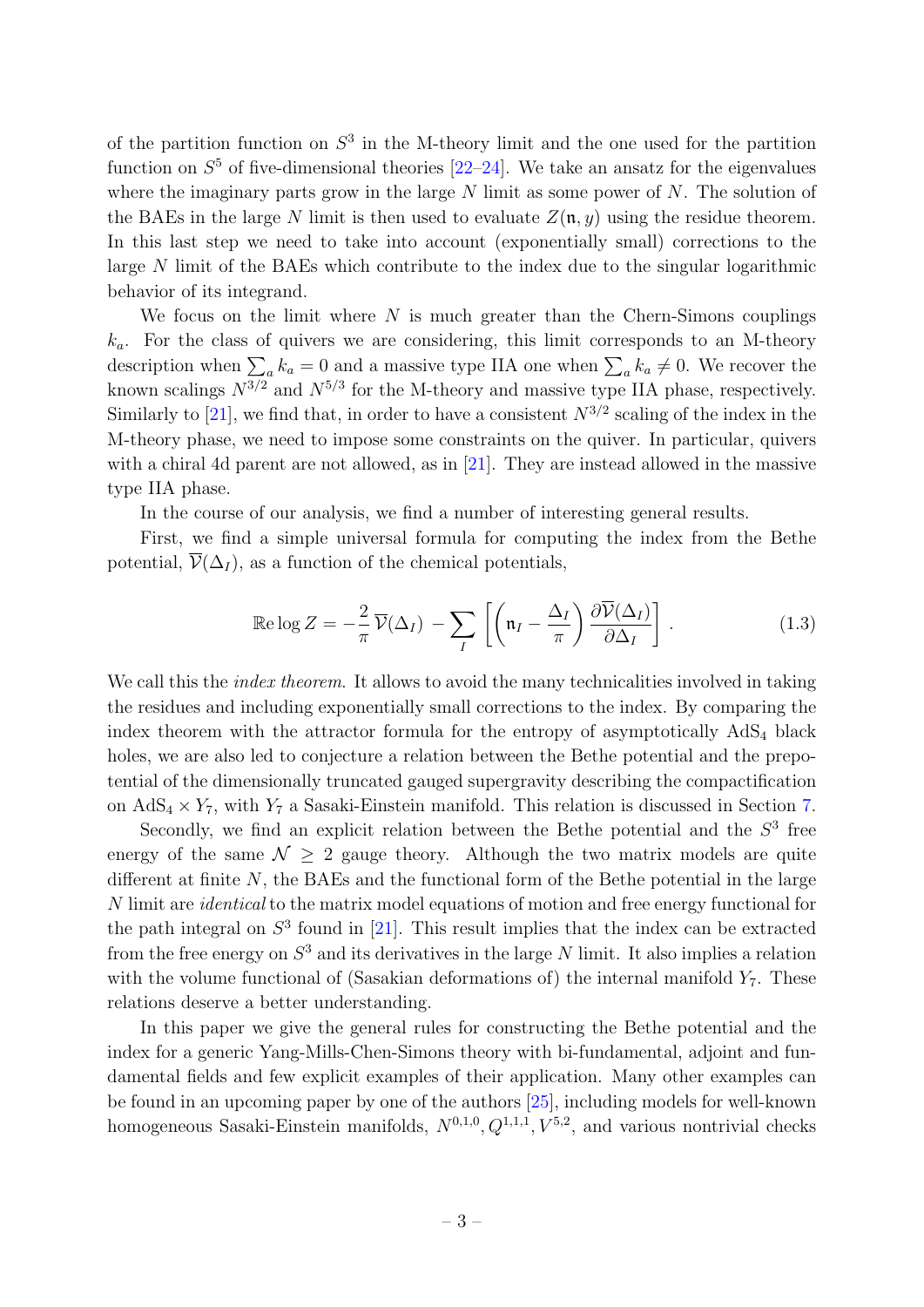of dualities. We leave the most interesting part of the story concerning applications to the microscopic counting for AdS<sup>4</sup> black holes for the future.

The paper is organized as follows. In Section [2](#page-4-0) we review the definition of the topologically twisted index and the strategy for determining its large N limit used in [\[4\]](#page-36-3). In Section [3](#page-6-0) we give the general rules for constructing the Bethe potential and the index for a generic Yang-Mills-Chen-Simons theory with bi-fundamentals, adjoint and fundamental fields with  $N^{3/2}$  scaling. In Section [4](#page-13-0) we prove the identity of the Bethe potential and the  $S<sup>3</sup>$  free energy at large N. In Section [5](#page-14-0) we derive the index theorem that allows to express the index at large  $N$  in terms of the Bethe potential and its derivatives. In Section  $6$  we discuss the rules for a  $N^{5/3}$  scaling. In Section [7](#page-18-1) we give a discussion of some open issues and point out analogies with the attractor mechanism for AdS black holes. Appendices [A](#page-21-0) and [C](#page-33-0) contains the explicit derivations of the rules for  $N^{3/2}$  and  $N^{5/3}$  scalings, respectively. Appendix [B](#page-30-0) contains an explicit example, based on the quiver for the Suspended Pinch Point.

## <span id="page-4-0"></span>2 The topologically twisted index

The topologically twisted index of an  $\mathcal{N} \geq 2$  gauge theory in three dimensions is defined as the partition function on  $S^2 \times S^1$  with a topological twist along  $S^2$  [\[1\]](#page-36-0). It depends on a choice of fugacities y for the global symmetries and magnetic charges  $\mathfrak n$  on  $S^2$  parameterizing the twist. The index can be computed using localization and it is given by a matrix integral over the zero-mode gauge variables and it is summed over a lattice of gauge magnetic charges on  $S^2$ . Explicitly, for a theory with gauge group G of rank r and a set of chiral multiplets transforming in representations  $\mathfrak{R}_I$  of G, the index is given by [\[1\]](#page-36-0)

<span id="page-4-2"></span>
$$
Z(\mathfrak{n},y) = \frac{1}{|W|} \sum_{\mathfrak{m} \in \Gamma_{\mathfrak{h}}} \oint_{\mathcal{C}} \prod_{\text{Cartan}} \left( \frac{dx}{2\pi ix} x^{km} \right) \prod_{\alpha \in G} (1-x^{\alpha}) \prod_{I} \prod_{\rho_{I} \in \mathfrak{R}_{I}} \left( \frac{x^{\rho_{I}/2} y_{I}^{1/2}}{1-x^{\rho_{I}}} y_{I} \right)^{\rho_{I}(\mathfrak{m})-\mathfrak{n}_{I}+1},\tag{2.1}
$$

where  $\alpha$  are the roots of G and  $\rho_I$  are the weights of the representation  $\mathfrak{R}_I$ . In this formula<sup>[1](#page-4-1)</sup>,  $x = e^{i(A_t + i\beta\sigma)}$  parameterizes the gauge zero modes, where  $A_t$  is a Wilson line on  $S<sup>1</sup>$  and runs over the maximal torus of G while  $\sigma$  is the real scalar in the vector multiplet and runs over the corresponding Cartan subalgebra. m are gauge magnetic fluxes living in the co-root lattice  $\Gamma_{\mathfrak{h}}$  of G (up to gauge transformations). The index is integrated over x and summed over  $m$ . k is the Chern-Simons coupling for the group  $G$ , and there can be a different one for each Abelian and simple factor in G. Supersymmetric localization selects a particular contour of integration and the final result can be formulated in terms of the Jeffrey-Kirwan residue [\[1\]](#page-36-0).

The index depends on a choice of fugacities  $y_I$  for the flavor group and a choice of integer magnetic charges  $\mathfrak{n}_I$  for the R-symmetry of the theory. In an  $\mathcal{N} \geq 2$  theory, the

<span id="page-4-1"></span> $1\beta$  is the radius of  $S^1$ .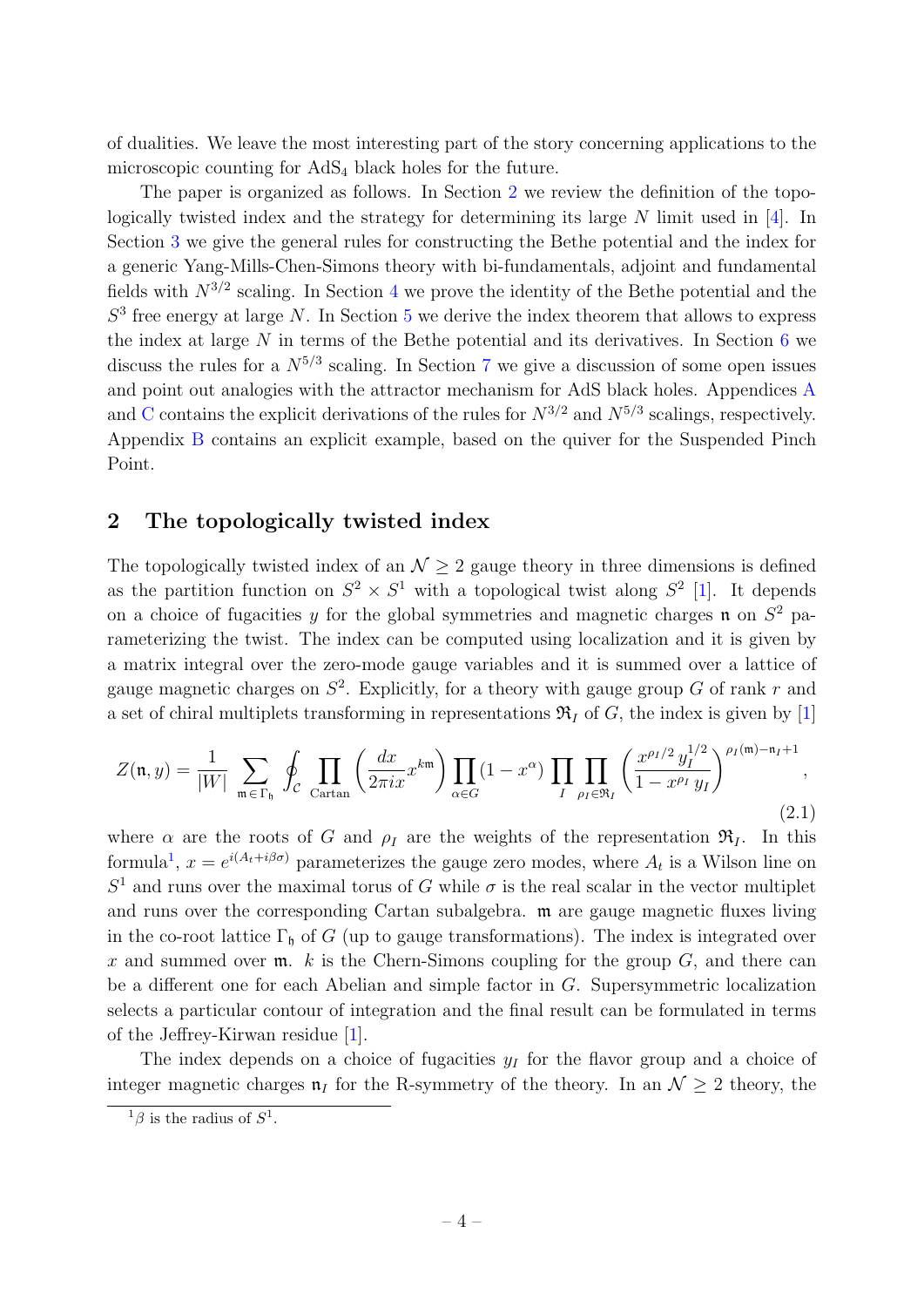R-symmetry can mix with the global symmetries and we can also write

$$
\mathfrak{n}_I = q_I + \mathfrak{p}_I, \tag{2.2}
$$

where  $q_I$  is a reference R-symmetry and  $\mathfrak{p}_I$  magnetic charges under the flavor symmetries of the theory. Both  $y_I$  and  $\mathfrak{n}_I$  are thus parameterized by the global symmetries of the theory. Each monomial term  $W$  in the superpotential imposes a constraint

$$
\prod_{I \in W} y_I = 1, \qquad \qquad \sum_{I \in W} \mathfrak{n}_I = 2, \tag{2.3}
$$

where the product and sum are restricted to the fields entering in  $W$ . Each Abelian gauge group in three dimensions is associated with a topological  $U(1)$  symmetry. The contribution of a topological symmetry with fugacity  $\xi = e^{iz}$  and magnetic flux t to the index is given by

$$
Z^{\text{top}} = x^{\text{t}} \xi^{\mathfrak{m}}, \tag{2.4}
$$

where x is the gauge variable of the corresponding  $U(1)$  gauge field.

In this paper we are interested in the large N limit of the topologically twisted index for theories with unitary gauge groups and matter transforming in the fundamentals, bifundamentals and adjoint representation. As in [\[4\]](#page-36-3), we evaluate the matrix model in two steps. We first perform the summation over magnetic fluxes introducing a large cut-off M<sup>[2](#page-5-0)</sup>. The result of this summation produces terms in the integrand of the form

$$
\prod_{i=1}^{N} \frac{\left(e^{i B_i^{(a)}}\right)^M}{e^{i B_i^{(a)}} - 1},
$$
\n(2.5)

where we defined

$$
e^{i \operatorname{sign}(k_a)B_i^{(a)}} = \xi^{(a)}(x_i^{(a)})^{k_a} \prod_{\substack{\text{bi-fundamentals} \\ (a,b) \text{ and } (b,a)}} \prod_{j=1}^N \frac{\sqrt{\frac{x_i^{(a)}}{x_j^{(b)}} y_{(a,b)}}}{1 - \frac{x_i^{(a)}}{x_j^{(b)}} y_{(a,b)}} \frac{1 - \frac{x_j^{(b)}}{x_i^{(a)}} y_{(b,a)}}{\sqrt{\frac{x_j^{(b)}}{x_i^{(a)}} y_{(b,a)}}}
$$

$$
\times \prod_{\substack{\text{fundamentals} \\ \text{fundamentals} \\ a}} \frac{\sqrt{x_i^{(a)} y_a}}{1 - x_i^{(a)} y_a} \prod_{\substack{\text{anti-fundamentals} \\ a}} \frac{1 - \frac{1}{x_i^{(a)}} \tilde{y}_a}{\sqrt{\frac{1}{x_i^{(a)}} \tilde{y}_a}}, \qquad (2.6)
$$

and adjoints are identified with bi-fundamentals connecting the same gauge group  $(a = b)$ . In this way the contributions from the residues at the origin have been moved to the solutions of the "Bethe Ansatz Equations" (BAEs)

<span id="page-5-1"></span>
$$
e^{i\operatorname{sign}(k_a)B_i^{(a)}} = 1.
$$
\n
$$
(2.7)
$$

<span id="page-5-0"></span><sup>&</sup>lt;sup>2</sup>According to the rules in [\[1\]](#page-36-0), the residues to take in  $(2.1)$  depend on the sign of the Chern-Simons couplings. We can choose a set of co-vectors in the Jeffrey-Kirwan prescription such that the contribution comes from residues with  $m_a \leq 0$  for  $k_a > 0$ , residues with  $m_a \geq 0$  for  $k_a < 0$  and residues in the origin. We can then take a large positive integer  $M$  and perform the summations in Eq. [\(2.1\)](#page-4-2), with  $\mathfrak{m}_a \leq M - 1$   $(k_a > 0)$  and  $\mathfrak{m}_a \geq 1 - M$   $(k_a < 0)$ .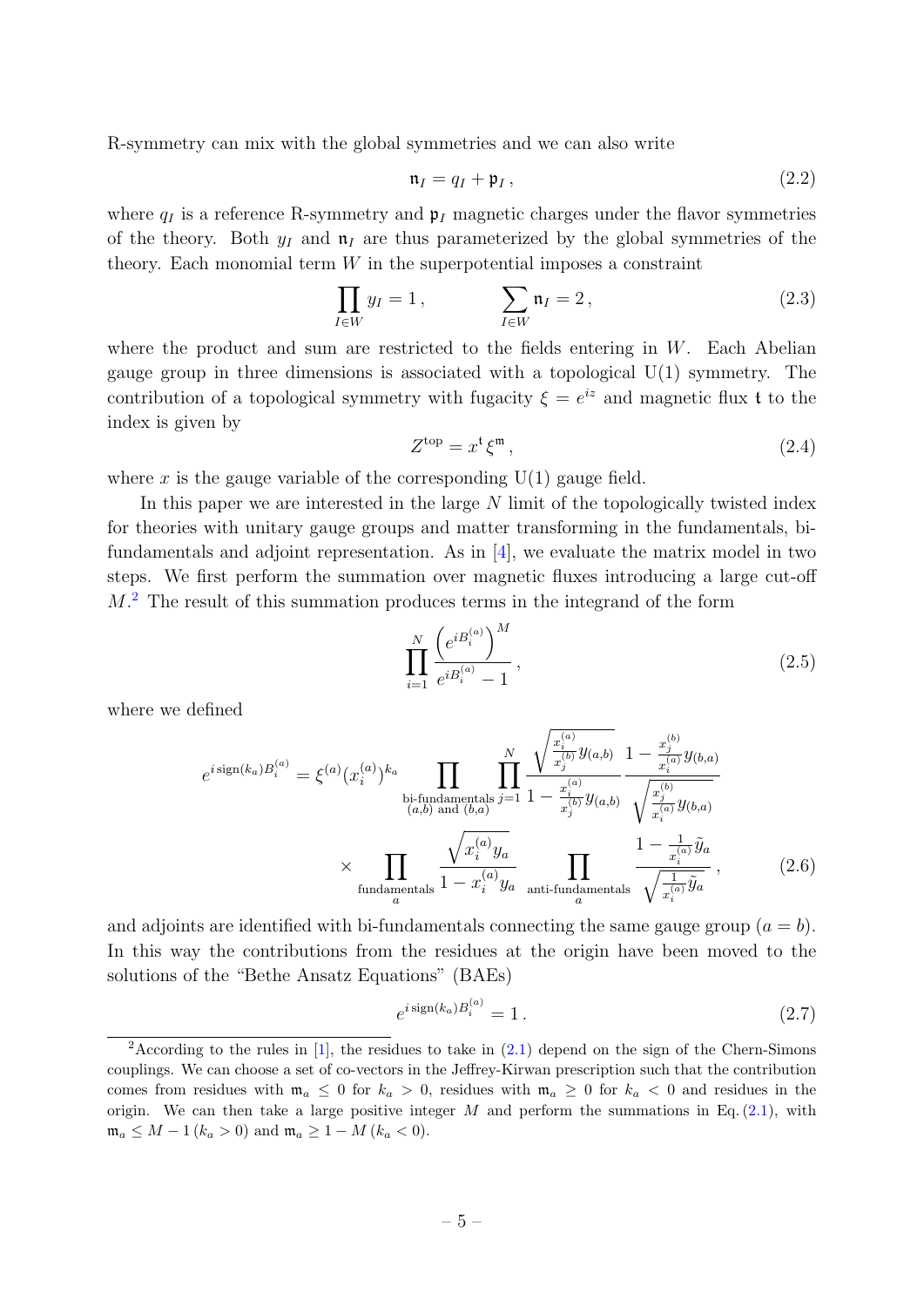It is convenient to use the variables  $u_i^{(a)}$  $\int_i^{(a)}$  and  $\Delta_I$ , defined modulo  $2\pi$ <sup>[3](#page-6-1)</sup>,

<span id="page-6-3"></span>
$$
x_i^{(a)} = e^{iu_i^{(a)}}, \qquad y_I = e^{i\Delta_I}, \qquad \xi^{(a)} = e^{i\Delta_m^{(a)}}, \qquad (2.8)
$$

and take the logarithm of the Bethe ansatz equations

<span id="page-6-2"></span>
$$
0 = \log [\text{RHS of } (2.6)] - 2\pi i n_i^{(a)}, \qquad (2.9)
$$

where  $n_i^{(a)}$  $i<sup>(a)</sup>$  are integers that parameterize the angular ambiguities. The BAEs [\(2.9\)](#page-6-2) can be obtained as critical points of a "Bethe potential"  $\mathcal{V}(u_i^{(a)})$  $\binom{a}{i}$ .

We then need to solve these auxiliary equations in the large  $N$  limit. Once the distribution of poles in the integrand in the large  $N$  limit has been found, we can finally evaluate the index by computing the residue of the resummed integrand of [\(2.1\)](#page-4-2) at the solutions of  $(2.9)$ . In the final expression, the dependence on M disappears.

## <span id="page-6-0"></span>3 The large  $N$  limit of the index

We are interested in the properties of the topologically twisted index in the large N limit of theories with an M-theory dual. We focus on quiver Chern-Simons-Yang-Mills gauge theories with gauge group

<span id="page-6-5"></span>
$$
\mathcal{G} = \prod_{a=1}^{|G|} \mathrm{U}(N)_a \,, \tag{3.1}
$$

and bi-fundamental, adjoint and fundamental chiral multiplets. Most of the conjectured theories living on M2-branes probing  $CY_4$  singularities are of this form. Moreover, many of them are obtained by adding Chern-Simons terms and fundamental flavors to quivers appeared in the four-dimensional literature as describing  $D3$ -branes probing  $CY_3$  singularities. We refer to these theories as quivers with a 4d parent. In order to have a  $CY_4$ moduli space, the Chern-Simons couplings must satisfy

<span id="page-6-4"></span>
$$
\sum_{a=1}^{|G|} k_a = 0. \tag{3.2}
$$

The M-theory phase of these theories is obtained for  $N \gg k_a$  and this is the limit we consider here. We expect the index to scale as  $N^{3/2}$ .

As in  $[4]$ , we consider the following ansatz for the large N saddle-point eigenvalue distribution:

$$
u_i^{(a)} = iN^{1/2}t_i + v_i^{(a)}.
$$
\n(3.3)

<span id="page-6-1"></span><sup>&</sup>lt;sup>3</sup>Notice that the index is a holomorphic function of  $y_I$  and  $\xi$ . There is no loss of generality in restrict to the case of purely imaginary chemical potentials  $\Delta$  in [\(2.8\)](#page-6-3).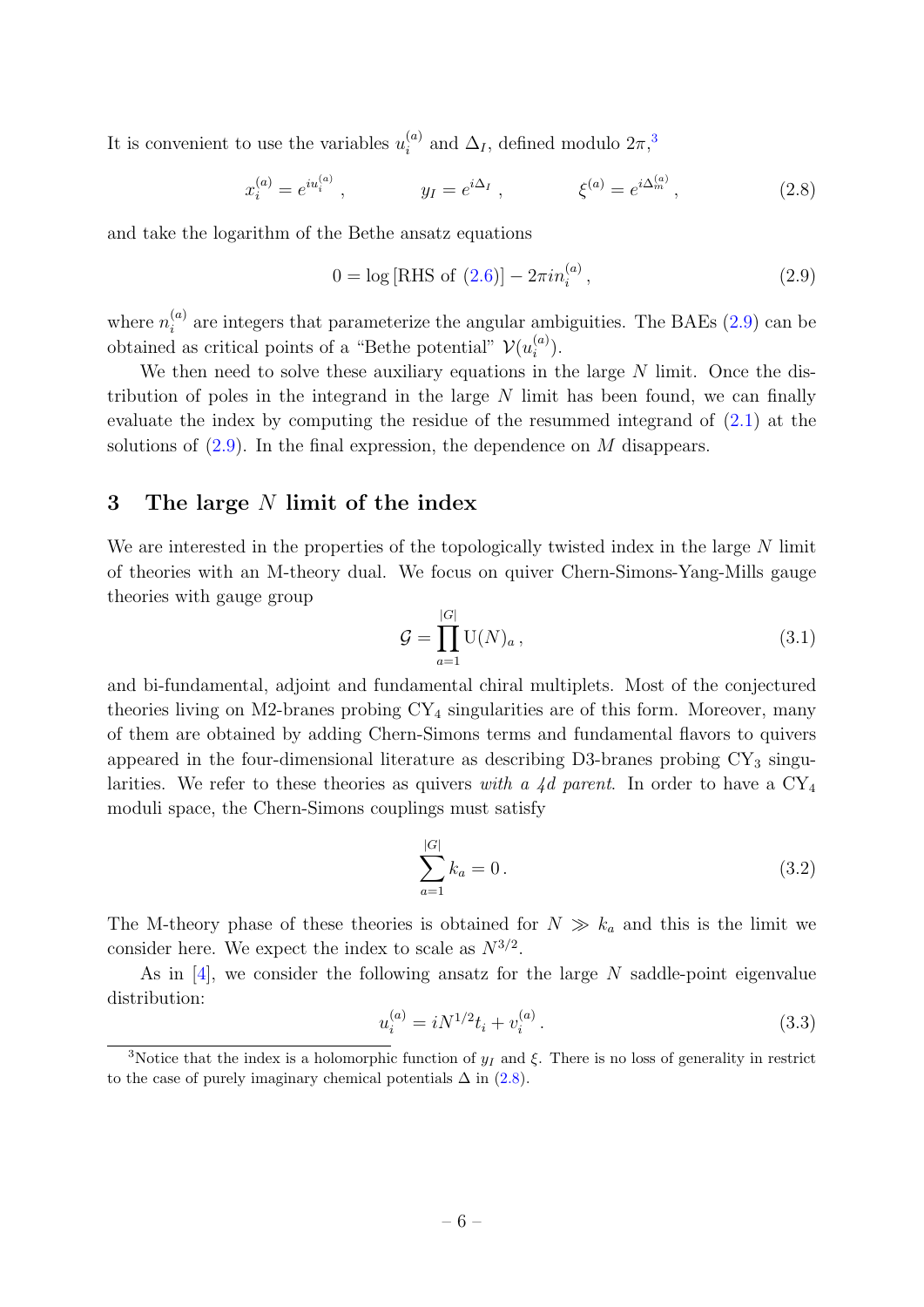Notice that the imaginary parts of all the  $u_i^{(a)}$  $\binom{a}{i}$  are equal. In the large N limit, we define the continuous functions  $t_i = t(i/N)$  and  $v_i^{(a)} = v^{(a)}(i/N)$  and we introduce the density of eigenvalues

$$
\rho(t) = \frac{1}{N} \frac{di}{dt},\tag{3.4}
$$

normalized as  $\int dt \, \rho(t) = 1$ .

The large N limit of the Bethe potential is performed in details in Appendix [A.1,](#page-21-1) generalizing the analysis in  $[4]$ . Here, we report the final result and some of the crucial subtleties. We need to require the cancellations of long-range forces in the BAEs, as originally observed in a similar context in [\[21\]](#page-37-7), and this imposes some constraints on the quiver. Once these are satisfied, the Bethe potential V becomes a local functional of  $\rho(t)$ and  $v_i^{(a)}$  $i^{(a)}(t)$  and it scales as  $N^{3/2}$ . The same constraints guarantee that the index itself scales as  $N^{3/2}$ .

#### <span id="page-7-0"></span>3.1 Cancellation of long-range forces

As in [\[21\]](#page-37-7), when bi-fundamentals are present, we need to cancel long-range forces in the BAEs. These are detected by considering the force exerted by the eigenvalue  $u_i^{(b)}$  $j^{(0)}$  on the eigenvalue  $u_i^{(a)}$  $\tilde{f}_i^{(a)}$  in [\(2.9\)](#page-6-2). They can grow with large powers of N and need to be canceled by imposing constraint on the quiver and matter content if necessary. Since  $u_j^{(b)} - u_i^{(a)} \sim \sqrt{N}$ for  $i \neq j$ , when the long-range forces vanish, the BAE and the Bethe potential get only contributions from  $i \sim j$  and they become local functionals of  $\rho(t)$  and  $v_i^{(a)}$  $\binom{a}{i}(t)$ .

Let us consider the effects of such long-range forces in the Bethe potential  $\mathcal V$ . A single bi-fundamental field connecting gauge groups  $a$  and  $b$  contributes terms of the form

<span id="page-7-1"></span>
$$
\sum_{i < j} \frac{\left(u_i^{(a)} - u_j^{(b)}\right)^2}{4} - \sum_{i < j} \frac{\left(u_j^{(a)} - u_i^{(b)}\right)^2}{4},\tag{3.5}
$$

to the Bethe potential [see Eq.  $(A.27)$ ]. In the large N limit, they are of order  $N^{5/2}$ . In order to cancel these terms, we are then forced, as in  $[21]$ , to consider quivers where for each bi-fundamental connecting a and b there is also a bi-fundamental connecting b and a. The contribution of the two bi-fundamentals then cancel out [see Eq.  $(A.19)$  and Eq.  $(A.21)$ ].

From a pair of bi-fundamentals, we get another contribution to the Bethe potential of the form [see Eq.  $(A.24)$ ]

<span id="page-7-2"></span>
$$
-\frac{1}{2}\left[\left(\Delta_{(a,b)}-\pi\right)+\left(\Delta_{(b,a)}-\pi\right)\right]\sum_{j\neq i}^{N}\left(u_i^{(a)}-u_j^{(b)}\right)\text{sign}(i-j). \tag{3.6}
$$

This term can be canceled by the contribution of the angular ambiguities in [\(2.9\)](#page-6-2) to the Bethe potential  $\mathcal V$ 

$$
2\pi \sum_{i=1}^{N} n_i^{(a)} u_i^{(a)}, \qquad (3.7)
$$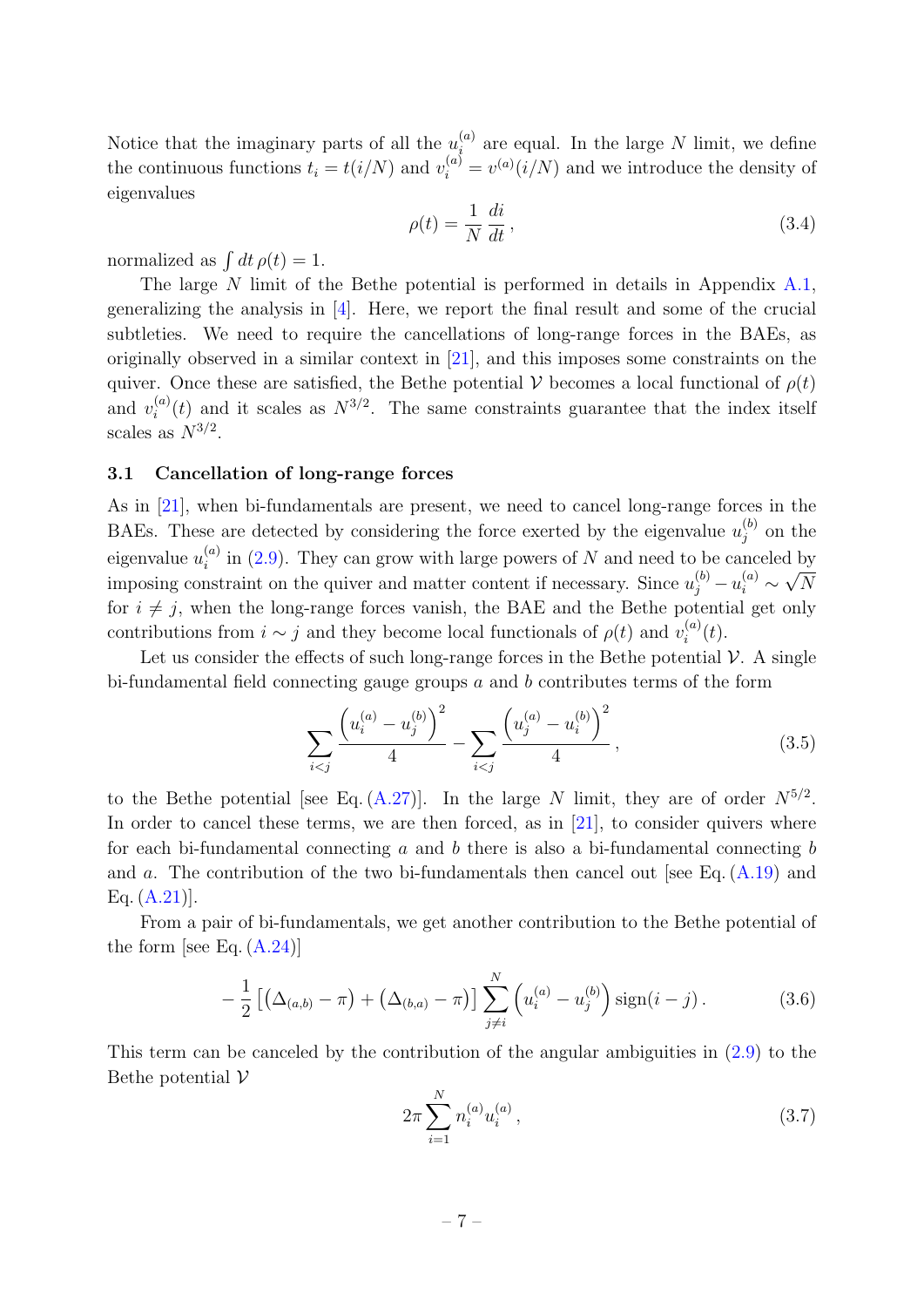provided that, $4$ 

$$
\sum_{I \in a} (\pi - \Delta_I) \in 2\pi \mathbb{Z},\tag{3.8}
$$

where the sum is taken over all bi-fundamental fields with one leg in the node  $a^5$  $a^5$ . Since for any reasonable quiver the number of arrows entering a node is the same as the number of arrow leaving it, this equation is obviously equivalent to  $\sum_{I\in a}\Delta_I \in 2\pi\mathbb{Z}$  and can be also written as

<span id="page-8-2"></span>
$$
\prod_{I \in a} y_I = 1. \tag{3.9}
$$

This condition implies that the sum of the charges under all global symmetries of the bi-fundamental fields at each node must vanish. For quivers with a 4d parent, this is equivalent to the absence of anomalies for the global symmetries of the 4d theory. Taking the product over all the nodes in a quiver, we also get

<span id="page-8-4"></span>
$$
\text{Tr}\,J=0\,,\tag{3.10}
$$

for any global symmetry of the theory, where the trace is taken over all the bi-fundamental fermions.

There are also contributions to the Bethe potential of  $\mathcal{O}(N^2)$ . The Chern-Simons terms give indeed

$$
\sum_{a} k_{a} \sum_{i}^{N} \frac{\left(u_{i}^{(a)}\right)^{2}}{2}.
$$
\n(3.11)

However, the  $\mathcal{O}(N^2)$  term cancels out when the condition  $(3.2)$  is satisfied. Finally, there is a  $O(N^2)$  contributions of the fundamental fields given by  $(A.34)$ . This vanishes if the total number of fundamental and anti-fundamental fields in the quiver is the same.

We turn next to the large  $N$  limit of the index. The vector multiplet contributes a term of  $\mathcal{O}(N^{5/2})$  [see Eq. [\(A.36\)](#page-27-1)]

<span id="page-8-5"></span>
$$
i\sum_{i
$$

The contribution of  $\mathcal{O}(N^{5/2})$  of a chiral multiplet is [see Eq. [\(A.42\)](#page-28-0)]:

$$
i\sum_{I\in a} \frac{(\mathfrak{n}_I - 1)}{2} \sum_{i < j}^N \left( u_i^{(a)} - u_j^{(a)} + \pi \right) \,. \tag{3.13}
$$

To have a cancellation between terms of  $\mathcal{O}(N^{5/2})$  and  $\mathcal{O}(N^2)$  for each node a we must have

<span id="page-8-6"></span><span id="page-8-3"></span>
$$
2 + \sum_{I \in a} (\mathfrak{n}_I - 1) = 0.
$$
 (3.14)

<span id="page-8-0"></span><sup>&</sup>lt;sup>4</sup>This is actually true only when N is odd. For even N we are left with a common factor  $\pi \sum_{i=1}^{N} u_i^{(a)}$ which can be reabsorbed in the definition of  $\xi^{(a)}$ .

<span id="page-8-1"></span><sup>5</sup>Adjoint fields are supposed to be counted twice.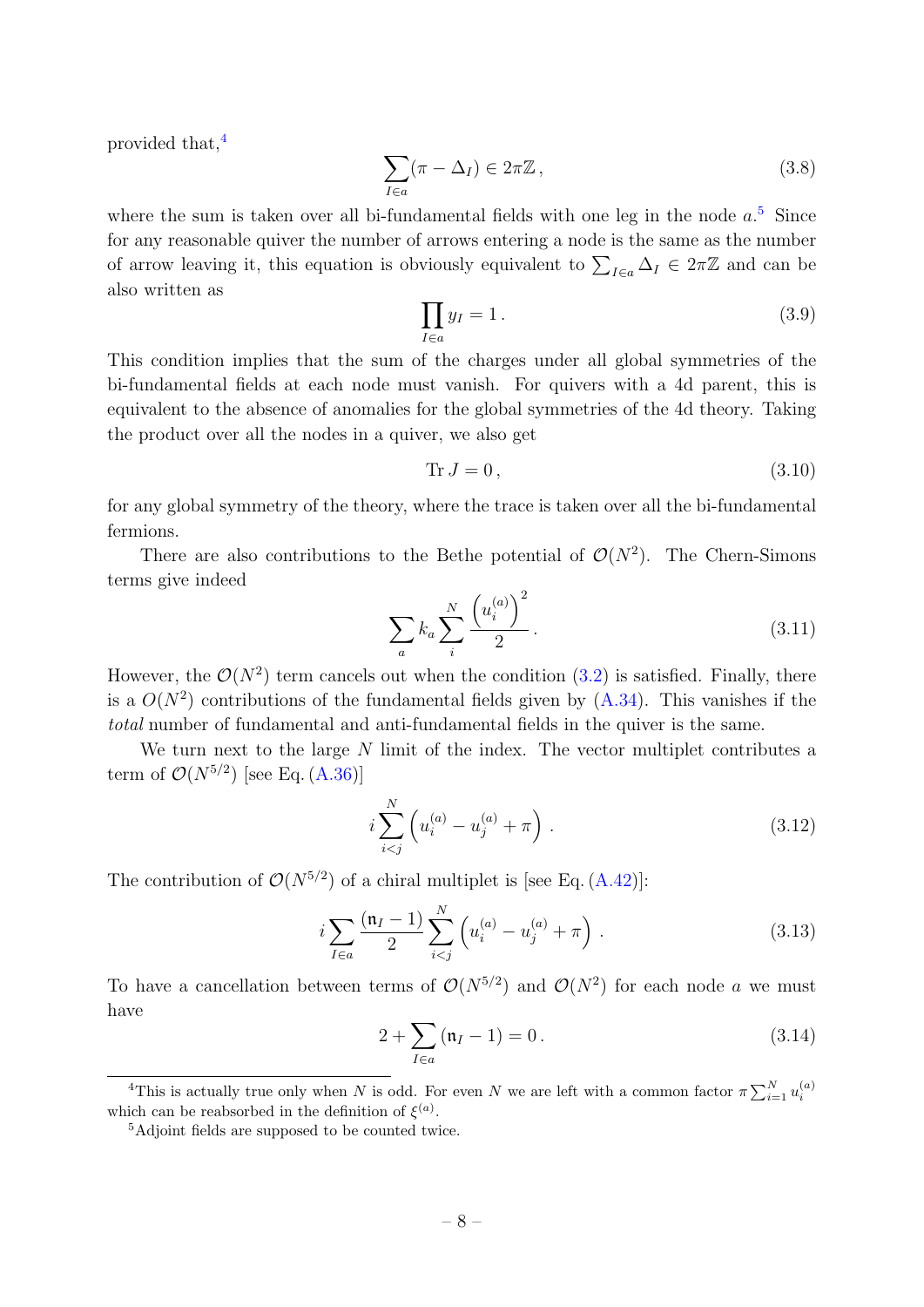For a quiver with a 4d parent, this condition is equivalent to the absence of anomalies for the R-symmetry. If we sum over all the nodes we also obtain the following constraint

<span id="page-9-3"></span>
$$
|G| + \sum_{I} (\mathfrak{n}_I - 1) = 0.
$$
 (3.15)

The above equation is equivalent to Tr  $R = 0$  for any trial R-symmetry, where the trace is taken over all the bi-fundamental fermions and gauginos.

Summarizing, we can have a  $N^{3/2}$  scaling for the index if for each bi-fundamental connecting a and b there is also a bi-fundamental connecting b and  $a$ , the total number of fundamental and anti-fundamental fields in the quiver is equal, Eq. [\(3.9\)](#page-8-2) and Eq. [\(3.14\)](#page-8-3) are fulfilled. All these conditions are automatically satisfied for quivers with a toric vector-like 4d parent and also for other interesting models like [\[26\]](#page-37-11). However, they rule out many interesting chiral quivers appeared in the literature on M2-branes. We note a striking analogy with the conditions imposed in [\[21\]](#page-37-7).

#### <span id="page-9-0"></span>3.2 Bethe potential at large N

In this section we give the general rules for constructing the Bethe potential for any  $\mathcal{N} \geq 2$ quiver gauge theory which respects the constraints  $(3.9)$  and  $(3.14)$ :

1. Each group a with CS level  $k_a$  and chemical potential for the topological symmetry  $\Delta_m^{(a)}$  contributes the term

$$
-ik_a N^{3/2} \int dt \,\rho(t) \, t \, v_a(t) - i \Delta_m^{(a)} N^{3/2} \int dt \,\rho(t) \, t \,. \tag{3.16}
$$

2. A pair of bi-fundamental fields, one with chemical potential  $\Delta_{(a,b)}$  and transforming in the  $(N, \overline{N})$  of U $(N)_a \times U(N)_b$  and the other with chemical potential  $\Delta_{(b,a)}$  and transforming in the  $(\overline{N}, N)$  of  $U(N)<sub>a</sub> \times U(N)<sub>b</sub>$ , contributes

<span id="page-9-2"></span>
$$
iN^{3/2} \int dt \,\rho(t)^2 \left[ g_+\left(\delta v(t) + \Delta_{(b,a)}\right) - g_-\left(\delta v(t) - \Delta_{(a,b)}\right) \right] \,, \tag{3.17}
$$

where  $\delta v(t) \equiv v_b(t) - v_a(t)$ . Here, we introduced the polynomial functions

<span id="page-9-4"></span>
$$
g_{\pm}(u) = \frac{u^3}{6} \mp \frac{\pi}{2}u^2 + \frac{\pi^2}{3}u , \qquad g'_{\pm}(u) = \frac{u^2}{2} \mp \pi u + \frac{\pi^2}{3} , \qquad (3.18)
$$

and we assumed them to be in the range

<span id="page-9-1"></span>
$$
0 < \delta v + \Delta_{(b,a)} < 2\pi \,, \qquad -2\pi < \delta v - \Delta_{(a,b)} < 0 \,, \tag{3.19}
$$

which can be adjusted by choosing a specific determination for the  $\Delta$  that are defined modulo  $2\pi$ . We will also assume, and this is certainly true if  $\delta v$  assumes the value zero, that

$$
0 < \Delta_I < 2\pi \,. \tag{3.20}
$$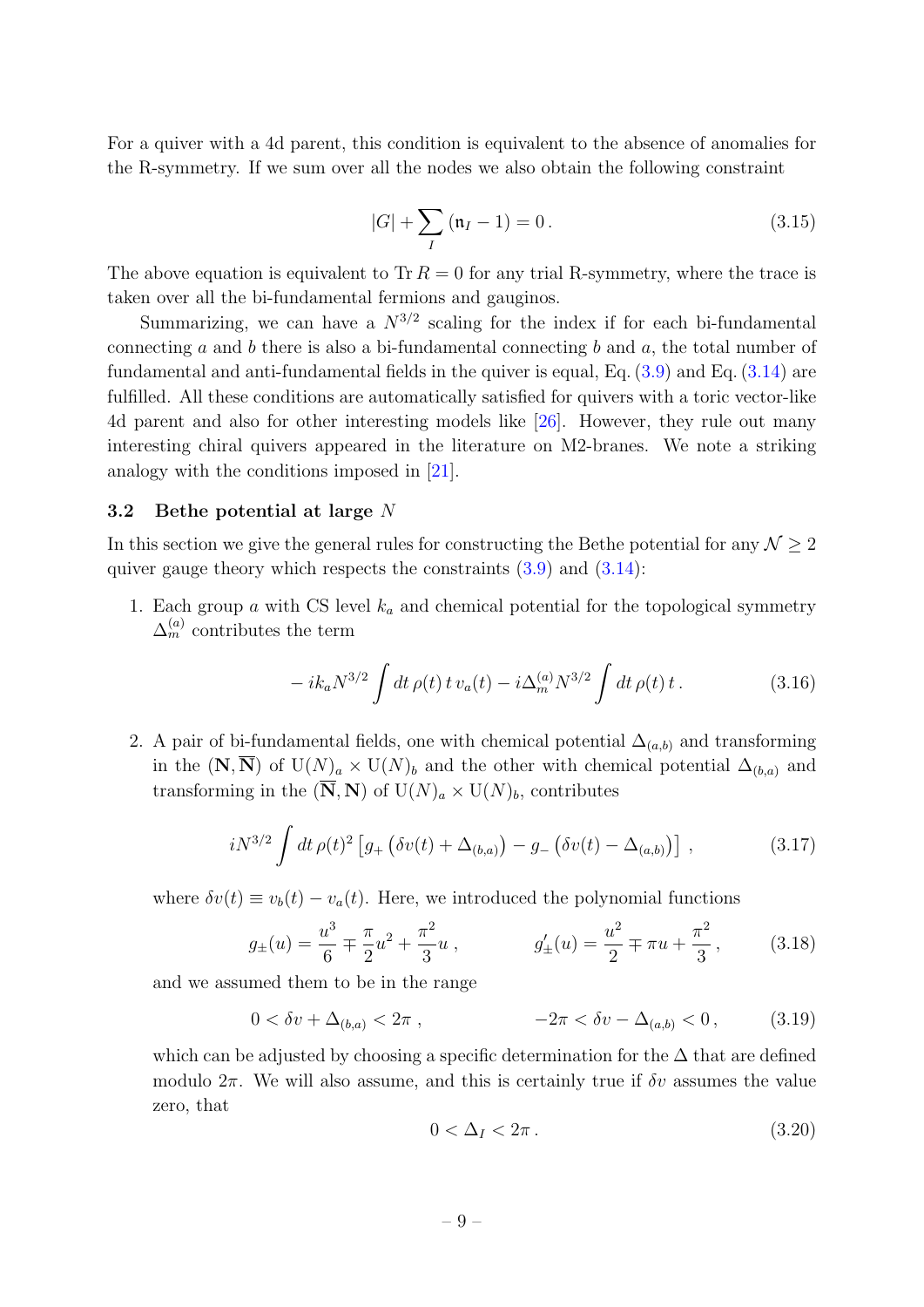3. An adjoint field with chemical potential  $\Delta_{(a,a)}$ , contributes

$$
ig_{+}(\Delta_{(a,a)})N^{3/2}\int dt\,\rho(t)^2.
$$
\n(3.21)

4. A field  $X_a$  with chemical potential  $\Delta_a$  transforming in the fundamental of U(N)<sub>a</sub>, contributes

$$
-\frac{i}{2}N^{3/2}\int dt \,\rho(t) \,|t|\Big[v_a(t) + \left(\Delta_a - \pi\right)\Big],\tag{3.22}
$$

while an anti-fundamental field with chemical potential  $\tilde{\Delta}_a$  contributes<sup>[6](#page-10-0)</sup>

<span id="page-10-3"></span>
$$
\frac{i}{2}N^{3/2}\int dt \,\rho(t) \,|t|\Big[v_a(t)-\left(\tilde{\Delta}_a-\pi\right)\Big].\tag{3.23}
$$

Adding all the previous contributions for all gauge groups and matter fields, we get a local functional  $\mathcal{V}(\rho(t), v_a(t), \Delta_I)$  that we need to extremize with respect to the continuous functions  $\rho(t)$  and  $v_a(t)$  with the constraint  $\int dt \rho(t) = 1$ . Equivalently we can introduce a Lagrange multiplier  $\mu$  and extremize

<span id="page-10-1"></span>
$$
\mathcal{V}\left(\rho(t), v_a(t), \Delta_I\right) - \mu \left(\int dt \rho(t) - 1\right). \tag{3.24}
$$

This gives the large N limit distribution of poles in the index matrix model.

The solutions of the BAEs have a typical piece-wise structure. Eq. [\(3.24\)](#page-10-1) is the right functional to extremize when the conditions  $(3.19)$  are satisfied. This gives a central region where  $\rho(t)$  and  $v_a(t)$  vary with continuity as functions of t. When one of the  $\delta v(t)$ associated with a pair of bi-fundamental hits the boundaries of the inequalities [\(3.19\)](#page-9-1), it remains frozen to a constant value  $\delta v = -\Delta_{(b,a)} \pmod{2\pi}$  or  $\delta v = \Delta_{(b,a)} \pmod{2\pi}$ for larger (or smaller) values of t. This creates "tail" regions where one or more  $\delta v$  are frozen and the functional [\(3.24\)](#page-10-1) is extremized with respect to the remaining variables. In the tails, the derivative of [\(3.24\)](#page-10-1) with respect to the frozen variable is not zero and it is compensated by subleading terms that we omitted. To be precise, the equations of motion [see Eq.  $(A.14)$ ] includes subleading terms

<span id="page-10-2"></span>
$$
\frac{\partial \mathcal{V}}{\partial(\delta v)} + iN\rho \left[ \text{Li}_1\left(e^{i\left(\delta v + \Delta_{(b,a)}\right)}\right) - \text{Li}_1\left(e^{i\left(\delta v - \Delta_{(a,b)}\right)}\right) \right] = 0, \tag{3.25}
$$

which are negligible except on the tails, where  $\delta v$  has exponentially small correction to the large N constant value

$$
\delta v = -\Delta_{(b,a)} + e^{-N^{1/2}Y_{(b,a)}}, \qquad \delta v = \Delta_{(a,b)} - e^{-N^{1/2}Y_{(a,b)}}, \qquad \text{(mod } 2\pi). \tag{3.26}
$$

The quantities Y are determined by equation  $(3.25)$  and contribute to the large N limit of the index.

<span id="page-10-0"></span><sup>6</sup>We also assume  $0 < v_a(t) + \Delta_a < 2\pi$  and  $0 < -v_a(t) + \tilde{\Delta}_a < 2\pi$ .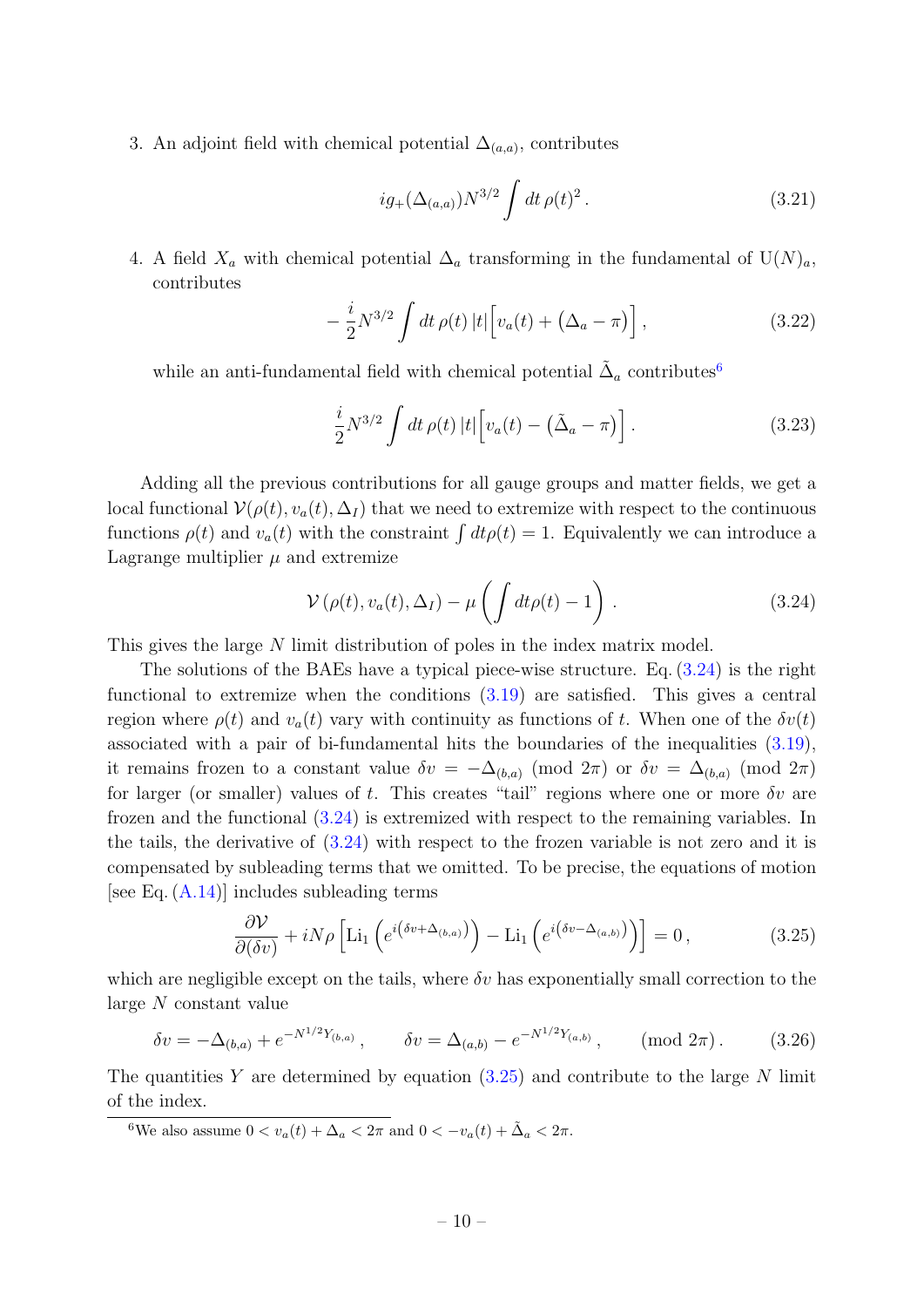#### 3.2.1 The ABJM example

As an example, we briefly review here the solution to the BAEs for the ABJM model found in [\[4\]](#page-36-3). A more complicated example, for a  $U(N)^3$  quiver is discussed in Appendix [B.](#page-30-0) The reader can find many other examples in [\[25\]](#page-37-10). ABJM is a Chern-Simons-matter theory with gauge group  $U(N)_k \times U(N)_{-k}$ , with two pairs of bi-fundamental fields  $A_i$  and  $B_i$  transforming in the representation  $(N, \overline{N})$  and  $(\overline{N}, N)$  of the gauge group, respectively, and superpotential

$$
W = \text{Tr}\left(A_1 B_1 A_2 B_2 - A_1 B_2 A_2 B_1\right). \tag{3.27}
$$

We assign chemical potentials  $\Delta_{1,2} \in [0, 2\pi]$  to  $A_i$  and  $\Delta_{3,4} \in [0, 2\pi]$  to  $B_i$ . Invariance of the superpotential under the global symmetries requires that  $\sum_i \Delta_i \in 2\pi\mathbb{Z}$  (or equivalently  $\prod_i y_i = 1$ ). Conditions [\(3.9\)](#page-8-2) and [\(3.14\)](#page-8-3) are then automatically satisfied. The Bethe potential, for  $k = 1^7$  $k = 1^7$ , reads

$$
\mathcal{V} = iN^{3/2} \int dt \left\{ t \rho(t) \, \delta v(t) + \rho(t)^2 \left[ \sum_{a=3,4} g_+ \left( \delta v(t) + \Delta_a \right) - \sum_{a=1,2} g_- \left( \delta v(t) - \Delta_a \right) \right] \right\}.
$$
\n(3.28)

The solution for  $\sum_i \Delta_i = 2\pi$  and  $\Delta_1 \leq \Delta_2$ ,  $\Delta_3 \leq \Delta_4$  is as follows [\[4\]](#page-36-3). We have a central region where

$$
\rho = \frac{2\pi\mu + t(\Delta_3\Delta_4 - \Delta_1\Delta_2)}{(\Delta_1 + \Delta_3)(\Delta_2 + \Delta_3)(\Delta_1 + \Delta_4)(\Delta_2 + \Delta_4)} - \frac{\mu}{\Delta_4} < t < \frac{\mu}{\Delta_2}.
$$
\n
$$
\delta v = \frac{\mu(\Delta_1\Delta_2 - \Delta_3\Delta_4) + t\sum_{a
$$

When  $\delta v$  hits  $-\Delta_3$  on the left the solution becomes

$$
\rho = \frac{\mu + t\Delta_3}{(\Delta_1 + \Delta_3)(\Delta_2 + \Delta_3)(\Delta_4 - \Delta_3)}, \quad \delta v = -\Delta_3, \quad -\frac{\mu}{\Delta_3} < t < -\frac{\mu}{\Delta_4}, \tag{3.30}
$$

with the exponentially small correction  $Y_3 = (-t\Delta_4 - \mu)/(\Delta_4 - \Delta_3)$ , while when  $\delta v$  hits  $\Delta_1$  on the right the solution becomes

$$
\rho = \frac{\mu - t\Delta_1}{(\Delta_1 + \Delta_3)(\Delta_1 + \Delta_4)(\Delta_2 - \Delta_1)}, \ \delta v = \Delta_1 \,, \qquad \frac{\mu}{\Delta_2} < t < \frac{\mu}{\Delta_1} \,, \tag{3.31}
$$

with  $Y_1 = (t\Delta_2 - \mu)/(\Delta_2 - \Delta_1)$ . Finally, the on-shell Bethe potential is

<span id="page-11-1"></span>
$$
\mathcal{V} = \frac{2i}{3} \mu N^{3/2} = \frac{2i N^{3/2}}{3} \sqrt{2\Delta_1 \Delta_2 \Delta_3 \Delta_4} \,. \tag{3.32}
$$

There is also a solution for  $\sum_i \Delta_i = 6\pi$  which, however, is obtained by the previous one by a discrete symmetry  $\Delta_i \to 2\pi - \Delta_i$   $(y_i \to y_i^{-1})$  $\binom{-1}{i}$ .

<span id="page-11-0"></span><sup>&</sup>lt;sup>7</sup>There is a similar solution for  $k > 1$  with  $\mathcal{V} \to \mathcal{V} \sqrt{k}$ . However, we also need to take into account that, for  $k > 1$ , there are further identifications among the  $\Delta_I$  due to discrete  $\mathbb{Z}_k$  symmetries of the quiver.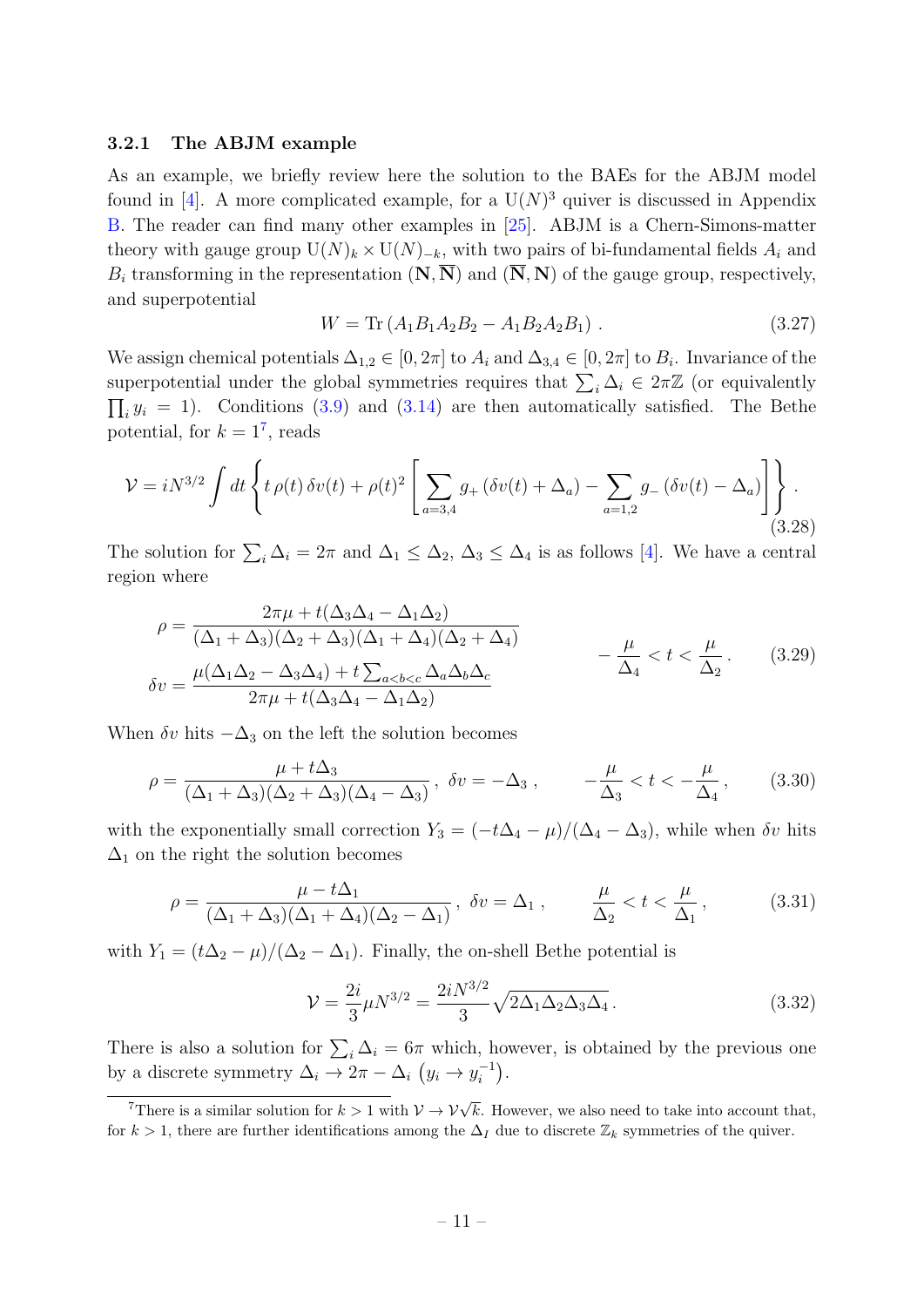#### <span id="page-12-0"></span>3.3 The index at large  $N$

We now turn to the large N limit of the index for an  $\mathcal{N} \geq 2$  quiver gauge theory without long-range forces. Here, we give the rules for constructing the index once we know the large N solution  $\rho(t)$ ,  $v_a(t)$  of the BAE, which is obtained by extremizing [\(3.24\)](#page-10-1). The final result scales as  $N^{3/2}$ .

1. For each group a, the contribution of the Vandermonde determinant is

<span id="page-12-2"></span>
$$
-\frac{\pi^2}{3}N^{3/2}\int dt \,\rho(t)^2\,. \tag{3.33}
$$

2. A U(1)<sub>a</sub> topological symmetry with flux  $t_a$  contributes

$$
- t_a N^{3/2} \int dt \, \rho(t) \, t \,. \tag{3.34}
$$

3. A pair of bi-fundamental fields, one with magnetic flux  $\mathfrak{n}_{(a,b)}$  and chemical potential  $\Delta_{(a,b)}$  transforming in the  $(N,\overline{N})$  of  $U(N)<sub>a</sub> \times U(N)<sub>b</sub>$  and the other with magnetic flux  $\mathfrak{n}_{(b,a)}$  and chemical potential  $\Delta_{(b,a)}$  transforming in the  $(\overline{N}, N)$  of  $U(N)_a \times U(N)_b$ , contributes

<span id="page-12-1"></span>
$$
- N^{3/2} \int dt \,\rho(t)^2 \left[ (\mathfrak{n}_{(b,a)} - 1) g'_+ \left( \delta v(t) + \Delta_{(b,a)} \right) + (\mathfrak{n}_{(a,b)} - 1) g'_- \left( \delta v(t) - \Delta_{(a,b)} \right) \right].
$$
\n(3.35)

4. An adjoint field with magnetic flux  $\mathfrak{n}_{(a,a)}$  and chemical potential  $\Delta_{(a,a)}$ , contributes

$$
- (\mathfrak{n}_{(a,a)} - 1) g'_+ \left(\Delta_{(a,a)}\right) N^{3/2} \int dt \, \rho(t)^2 \,. \tag{3.36}
$$

5. A field  $X_a$  with magnetic flux  $\mathfrak{n}_a$  transforming in the fundamental of  $U(N)_a$ , contributes

$$
\frac{1}{2}(\mathfrak{n}_a - 1)N^{3/2} \int dt \,\rho(t)|t| \,, \tag{3.37}
$$

while an anti-fundamental field with magnetic flux  $\tilde{\mathfrak{n}}_a$  contributes

$$
\frac{1}{2}(\tilde{\mathfrak{n}}_a - 1)N^{3/2} \int dt \,\rho(t)|t| \,. \tag{3.38}
$$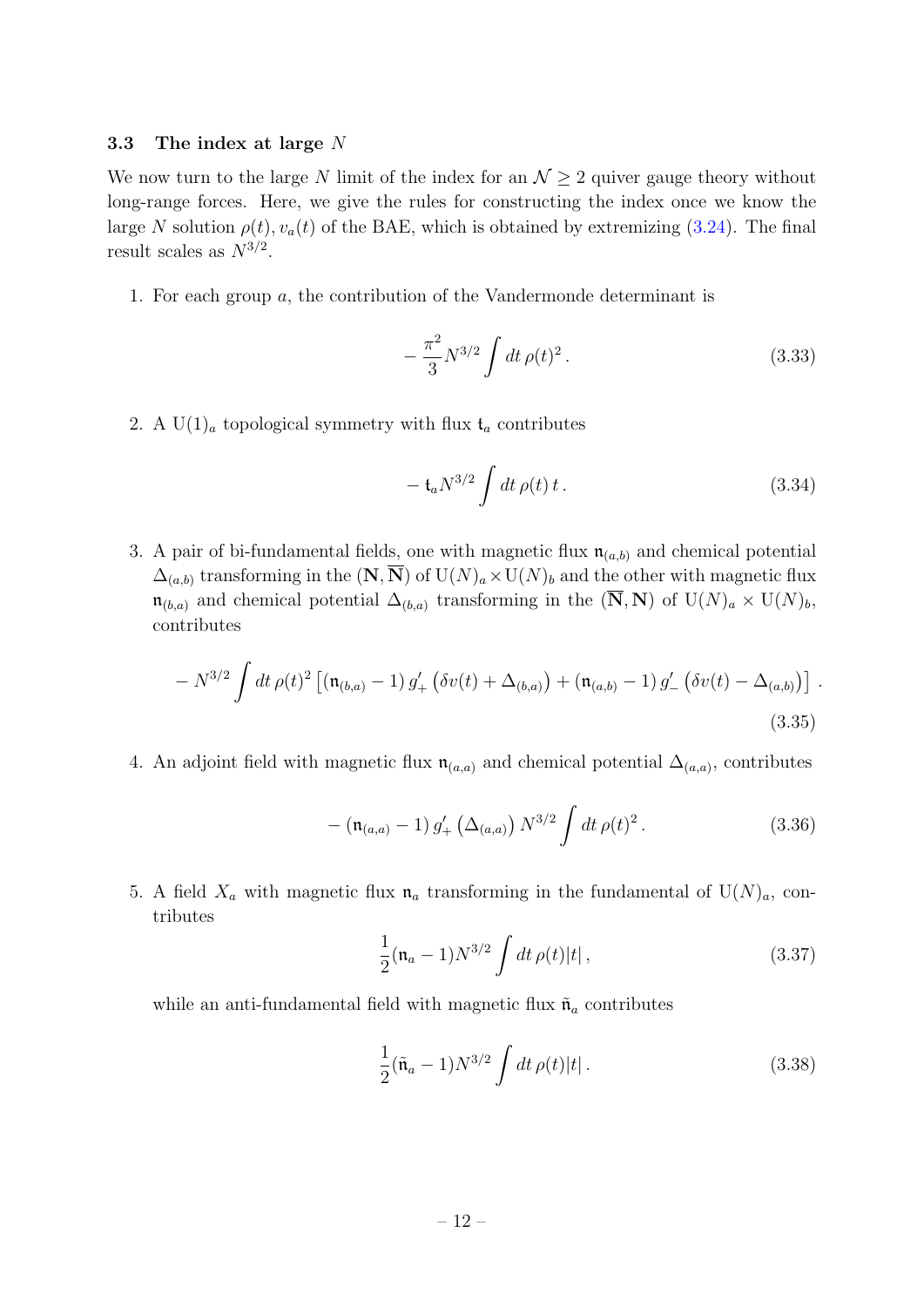6. The tails, where  $\delta v$  has a constant value, as in  $(3.25)$ , contribute

<span id="page-13-1"></span>
$$
-\mathfrak{n}_{(b,a)}N^{3/2}\int_{\delta v\approx -\Delta_{(b,a)}(\text{mod }2\pi)}dt\,\rho(t)Y_{(b,a)}-\mathfrak{n}_{(a,b)}N^{3/2}\int_{\delta v\approx \Delta_{(a,b)}(\text{mod }2\pi)}dt\,\rho(t)Y_{(a,b)},\tag{3.39}
$$

where the integral are taken on the tails regions.

As an example, for ABJM, using the above solution of the BAEs, one obtains the simple expression [\[4\]](#page-36-3)

$$
\operatorname{Re}\log Z = -\frac{N^{3/2}}{3} \sqrt{2\Delta_1 \Delta_2 \Delta_3 \Delta_4} \sum_a \frac{\mathfrak{n}_a}{\Delta_a}.
$$
 (3.40)

## <span id="page-13-0"></span>4 Bethe potential versus free energy on  $S<sup>3</sup>$

We would like to emphasize a remarkable connection of the large N limit of the Bethe potential, which for us is an auxiliary quantity, with the large  $N$  limit of the free energy F on  $S^3$  of the same  $\mathcal{N} \geq 2$  theory.

Recall that the free energy F on  $S^3$  of an  $\mathcal{N}=2$  theory is a function of trial Rcharges  $\Delta_I$  for the chiral fields [\[17,](#page-37-12) [18\]](#page-37-4). They parameterize the curvature coupling of the supersymmetric Lagrangian on  $S^3$ . The  $S^3$  free energy can be computed using localization and reduced to a matrix model [\[16\]](#page-37-3). The large N limit of the free energy, for  $N \gg k_a$ , has been computed in [\[20,](#page-37-6) [21,](#page-37-7) [27–](#page-37-13)[29\]](#page-38-0) and scales as  $N^{3/2}$ . For example, the free energy for ABJM with  $k = 1$  reads [\[21\]](#page-37-7)

$$
F = \frac{4\pi N^{3/2}}{3} \sqrt{2\Delta_1 \Delta_2 \Delta_3 \Delta_4}.
$$
\n(4.1)

We notice a striking similarity with [\(3.32\)](#page-11-1). This is not a coincidence and generalizes to other theories. Indeed, remarkably, although the finite  $N$  matrix models are quite different, for any  $\mathcal{N} = 2$  theory, the large N limit of the Bethe potential becomes exactly equal to the large N limit of the free energy  $F$  on  $S^3$ . We can indeed compare the rules for constructing the Bethe potential with the rules for constructing the large  $N$  limit of  $F$ , which have been derived in  $[21]$ . By comparing the rules in Section [3.2](#page-9-0) with the rules given in Section 2.2 of [\[21\]](#page-37-7), we observe that they are indeed the same up to a normalization. For reader's convenience the map is explicitly given in Table. [1.](#page-14-1) The conditions for cancellation of long-range forces (and therefore the allowed models) are also remarkably similar.

It might be surprising that our chemical potentials for global symmetries are mapped to R-charges in the free energy. However, remember that our  $\Delta_I$  are angular variables. The invariance of the superpotential under the global symmetries implies that

$$
\prod_{I \in \text{matter fields}} y_I = 1, \tag{4.2}
$$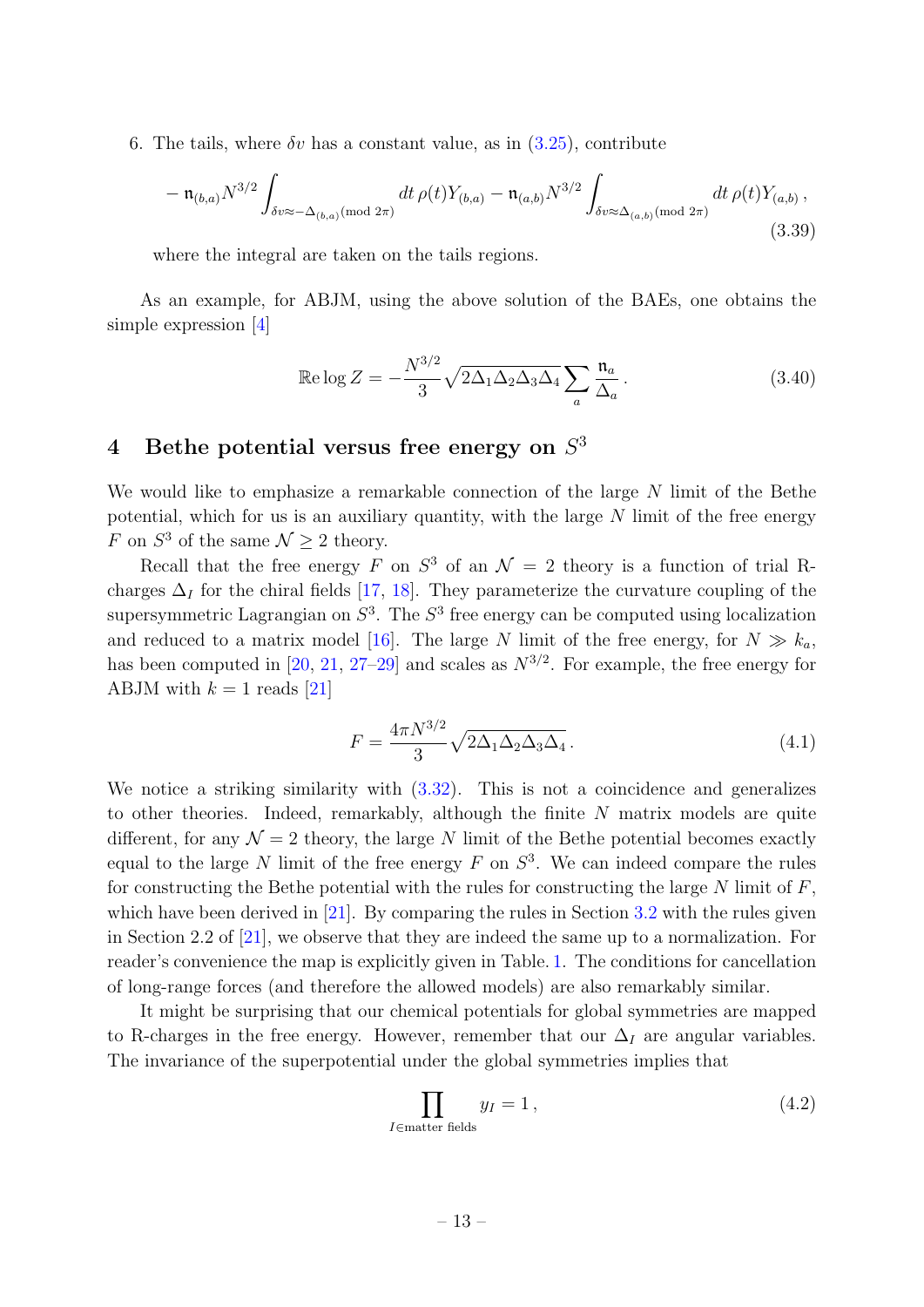<span id="page-14-1"></span>

| Bethe potential | $S^3$ free energy        |  |
|-----------------|--------------------------|--|
| $k_a$           | $-k_a$                   |  |
| $\mu$           | $\frac{\mu}{2}$          |  |
| $v_a(t)$        | $\frac{v_a(t)}{2}$       |  |
| $\rho(t)$       | $4\rho(t)$               |  |
| $\Delta_I$      | $\pi\Delta_I$            |  |
| $\Delta_m$      | $-\pi\Delta_m$           |  |
| $\mathcal{V}$   | $4\pi iF$                |  |
|                 | $\frac{i\pi}{2}F\Big _C$ |  |

**Table 1.** The large N Bethe potential versus the  $S^3$  free energy of [\[21\]](#page-37-7).

in each term of the superpotential, which is equivalent to

<span id="page-14-4"></span>
$$
\sum_{I \in \text{matter fields}} \Delta_I = 2\pi \ell \qquad \ell \in \mathbb{Z},\tag{4.3}
$$

where now  $\Delta_I$  are the index chemical potentials. Under the assumption  $0 < \Delta_I < 2\pi$ , few values of  $\ell$  are actually allowed. In the ABJM model reviewed above, only  $\ell = 1$  and  $\ell = 3$ give sensible results, with  $\ell = 3$  related to  $\ell = 1$  by a discrete symmetry of the model. We found a similar result in all the examples we have checked, and we do believe indeed that a solution of the BAE only exists when

<span id="page-14-2"></span>
$$
\sum_{I \in \text{matter fields}} \Delta_I = 2\pi \,,\tag{4.4}
$$

for each term of the superpotential, up to solutions related by discrete symmetries.  $\Delta_I/\pi$ then behaves at all effects like a trial R-symmetry of the theory and we can compare the index chemical potentials in  $V$  with the R-charges in  $F$ .

### <span id="page-14-0"></span>5 An index theorem for the twisted matrix model

Under mild assumptions, the index at large  $N$  can be actually extracted from the Bethe potential with a simple formula.

**Theorem 1.** The index of any  $N \geq 2$  quiver gauge theory which respects the constraints  $(3.9)$  and  $(3.14)$ , and satisfies in addition  $(4.4)$ , can be written as

<span id="page-14-3"></span>
$$
\operatorname{Re}\log Z = -\frac{2}{\pi}\,\overline{\mathcal{V}}(\Delta_I) - \sum_{I} \left[ \left(\mathfrak{n}_I - \frac{\Delta_I}{\pi}\right) \frac{\partial \overline{\mathcal{V}}(\Delta_I)}{\partial \Delta_I} \right],\tag{5.1}
$$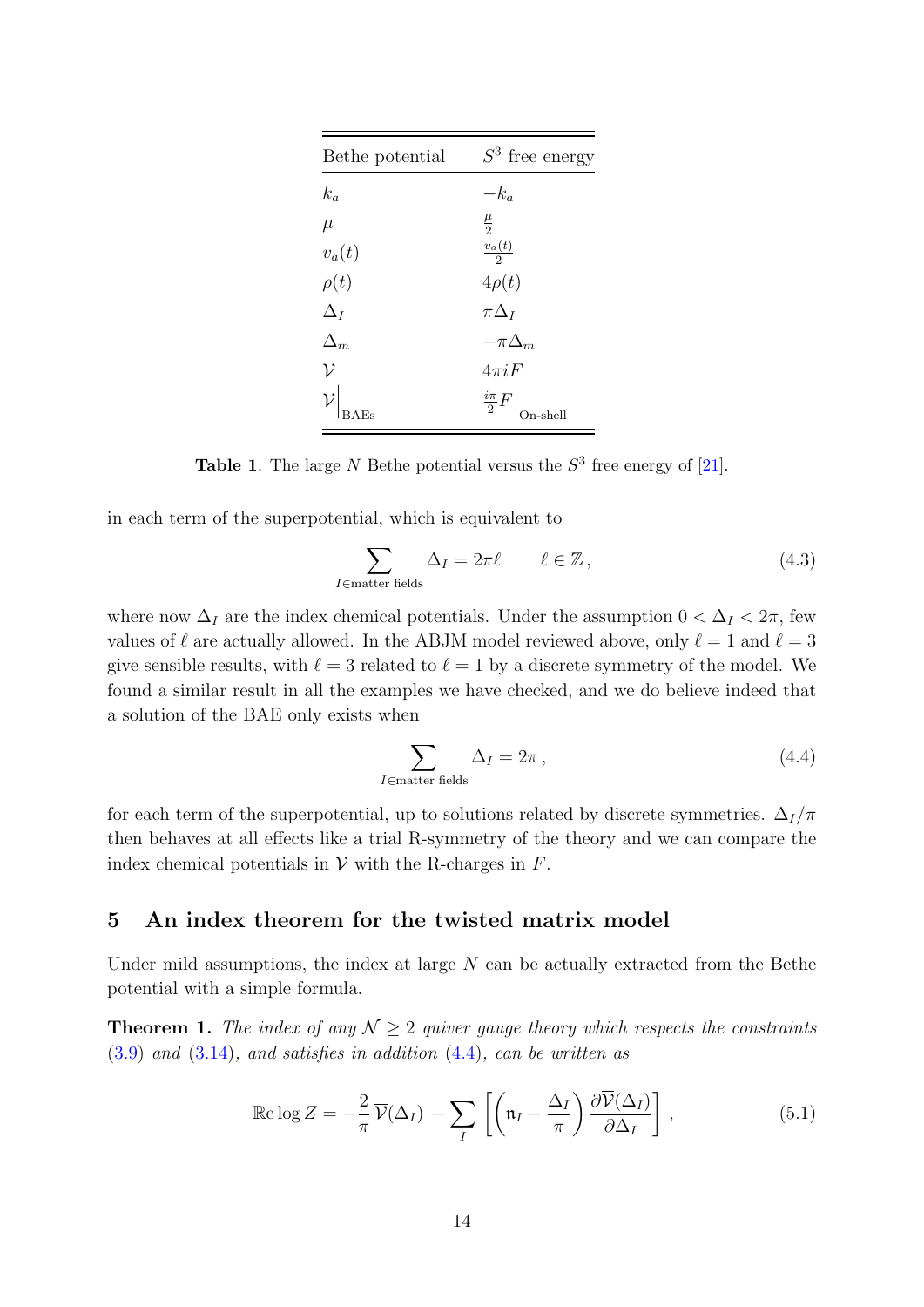where  $\overline{\mathcal{V}}$  is the extremal value of the functional [\(3.24\)](#page-10-1)

<span id="page-15-2"></span><span id="page-15-1"></span>
$$
\overline{\mathcal{V}}(\Delta_I) \equiv -i\mathcal{V}\Big|_{BAEs} = \frac{2}{3}\mu N^{3/2},\tag{5.2}
$$

and  $\mu$  is the Lagrange multiplier appearing in  $(3.24).$  $(3.24).$ <sup>[8](#page-15-0)</sup>

*Proof.* We first replace the explicit factors of  $\pi$ , appearing in Eqs. [\(3.17\)](#page-9-2)-[\(3.23\)](#page-10-3), with a formal variable  $\pi$ . Note that the "on-shell" Bethe potential  $\overline{\mathcal{V}}$  is a homogeneous function of  $\Delta_I$  and  $\pi$  and therefore it satisfies

$$
\overline{\mathcal{V}}(\lambda \Delta_I, \lambda \pi) = \lambda^2 \, \overline{\mathcal{V}}(\Delta_I, \pi) \quad \Rightarrow \quad \frac{\partial \overline{\mathcal{V}}(\Delta_I, \pi)}{\partial \pi} = \frac{1}{\pi} \left[ 2 \, \overline{\mathcal{V}}(\Delta_I) - \sum_I \Delta_I \frac{\partial \overline{\mathcal{V}}(\Delta_I)}{\partial \Delta_I} \right]. \tag{5.3}
$$

Now, we consider a pair of bi-fundamental fields which contribute to the Bethe potential according to [\(3.17\)](#page-9-2). The derivative of  $\mathcal{V}(\Delta_I, \pi)$  with respect to  $\Delta_{(b,a)}$  and  $\Delta_{(a,b)}$  is given by

$$
\sum_{I=(b,a),(a,b)} \mathfrak{n}_I \frac{\partial \mathcal{V}(\Delta_I, \pi)}{\partial \Delta_I} = i N^{3/2} \int dt \,\rho(t)^2 \left[ \mathfrak{n}_{(b,a)} g'_+ \left( \delta v(t) + \Delta_{(b,a)} \right) + \mathfrak{n}_{(a,b)} g'_- \left( \delta v(t) - \Delta_{(a,b)} \right) \right]
$$

$$
+ \sum_{I=(b,a),(a,b)} \mathfrak{n}_I \underbrace{\frac{\partial \mathcal{V}}{\partial \rho} \frac{\partial \rho}{\partial \Delta_I}}_{\text{vanishing on-shell}} + \sum_{I=(b,a),(a,b)} \mathfrak{n}_I \underbrace{\frac{\partial \mathcal{V}}{\partial (\delta v)} \frac{\partial (\delta v)}{\partial \Delta_I}}_{\text{tails contribution}}.
$$
(5.4)

The expression in the first line is precisely part of the contribution of a pair of bifundamentals  $(3.35)$  to the index. In the tails, using  $(3.25)$ , we find

$$
\frac{\partial(\delta v)}{\partial \Delta_{(b,a)}} = -1\,, \qquad \frac{\partial(\delta v)}{\partial \Delta_{(a,b)}} = 1\,, \qquad \frac{\partial \mathcal{V}}{\partial(\delta v)} = -iY_{(b,a)}\rho\,, \qquad \frac{\partial \mathcal{V}}{\partial(\delta v)} = iY_{(a,b)}\rho\,.\tag{5.5}
$$

Therefore, the last term in Eq. [\(5.4\)](#page-15-1) can be simplified to

$$
iN^{3/2}\mathfrak{n}_{(b,a)}\int_{\delta v\approx -\Delta_{(b,a)}}dt\,\rho(t)\,Y_{(b,a)}+iN^{3/2}\mathfrak{n}_{(a,b)}\int_{\delta v\approx \Delta_{(a,b)}}dt\,\rho(t)\,Y_{(a,b)}.\tag{5.6}
$$

This precisely gives the tail contribution [\(3.39\)](#page-13-1) to the index. Next, we take the derivative of the Bethe potential with respect to  $\pi$ . It can be written as

$$
\frac{\partial \mathcal{V}}{\partial \pi} = -iN^{3/2} \int dt \,\rho(t)^2 \left[ g'_+ \left( \delta v(t) + \Delta_{(b,a)} \right) + g'_- \left( \delta v(t) - \Delta_{(a,b)} \right) \right] + iN^{3/2} \int dt \,\rho(t)^2 \left[ \frac{2\pi^2}{3} - \frac{\pi}{3} \left( \Delta_{(b,a)} + \Delta_{(a,b)} \right) \right]. \tag{5.7}
$$

<span id="page-15-0"></span><sup>8</sup>The second identity in [\(5.2\)](#page-15-2) is a consequence of a virial theorem for matrix models (see Appendix B of [\[29\]](#page-38-0)).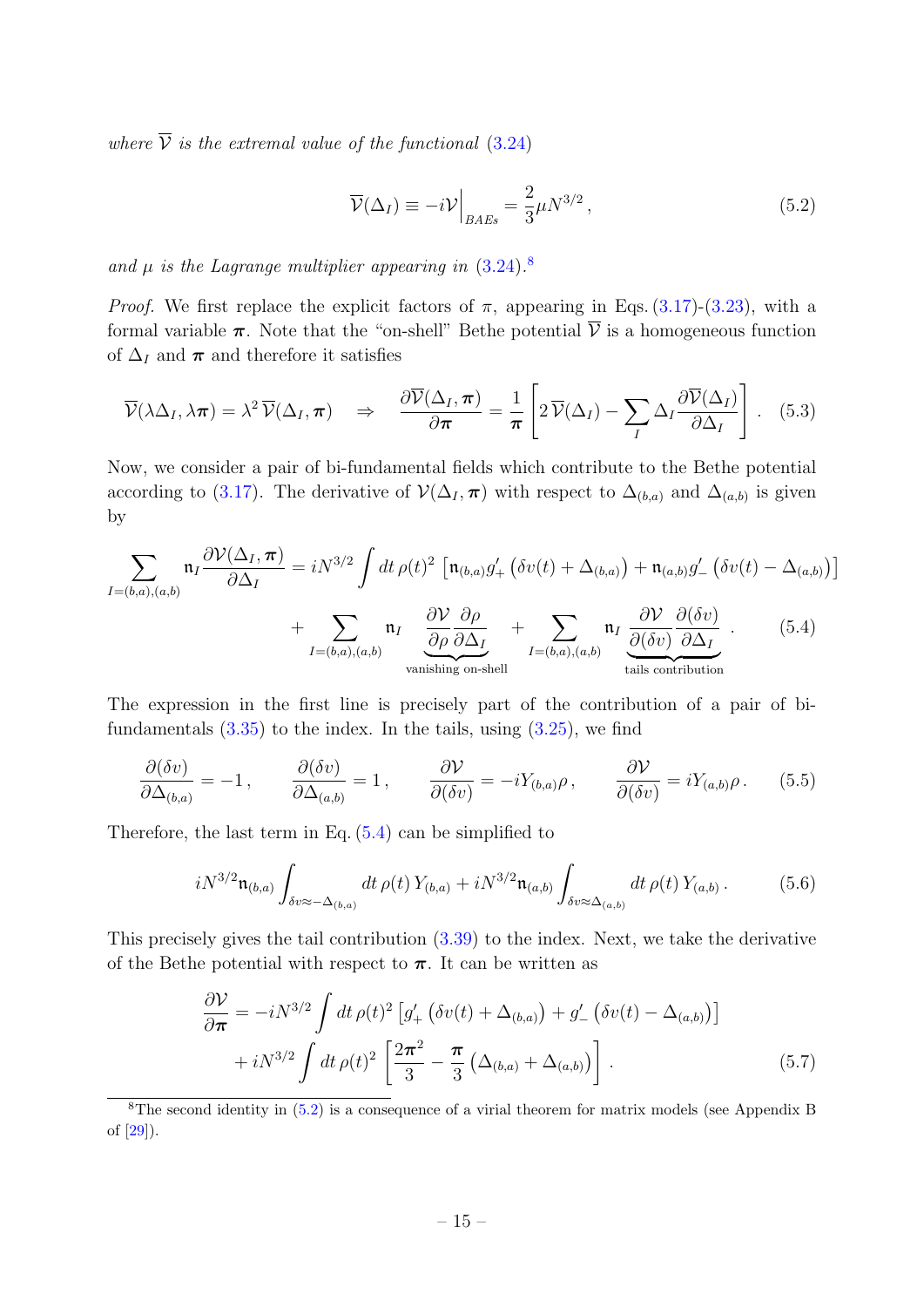The expression in the first line completes the contribution of a pair of bi-fundamentals [\(3.35\)](#page-12-1) to the index. The expression in the second line, after summing over all the bifundamental pairs, can be written as

$$
\sum_{\text{pairs}} \left[ \frac{2\pi^2}{3} - \frac{\pi}{3} \left( \Delta_{(b,a)} + \Delta_{(a,b)} \right) \right] = \frac{\pi}{3} \sum_{I} \left( \pi - \Delta_{I} \right) = \frac{\pi^2}{3} |G| \,, \tag{5.8}
$$

which is precisely the contribution of the gauge fields  $(3.33)$  to the index. Here, we used the condition

<span id="page-16-1"></span>
$$
\boldsymbol{\pi}|G| + \sum_{I} (\Delta_I - \boldsymbol{\pi}) = 0. \tag{5.9}
$$

This condition follows from the fact that, assuming [\(4.4\)](#page-14-2) for each superpotential term,  $\Delta_I/\pi$  behaves as a trial R-symmetry, so that [\(3.14\)](#page-8-3) yields

$$
2 + \sum_{I \in a} \left( \frac{\Delta_I}{\pi} - 1 \right) = 0, \qquad (5.10)
$$

which, summed over all the nodes, since each bi-fundamental field belongs precisely to two nodes, gives [\(5.9\)](#page-16-1). Condition (5.9) is indeed equivalent to  $\text{Tr}R = 0$ , where the trace is taken over the bi-fundamental fermions and gauginos in the quiver and  $R$  is an Rsymmetry. Combining everything as in the right hand side of Eq. [\(5.1\)](#page-14-3) we obtain the contribution of gauge and bi-fundamental fields to the index. The proof for all the other matter fields and the topological symmetry is straightforward.  $\Box$ 

If we ignore the linear relation among the chemical potentials, we can always use a set of  $\Delta_I$  such that  $\overline{V}$  is a homogeneous function of degree two of the  $\Delta_I$  alone.<sup>[9](#page-16-2)</sup> In this case, the index theorem simplifies to

<span id="page-16-4"></span>
$$
\operatorname{Re}\log Z = -\sum_{I} \mathfrak{n}_{I} \frac{\partial \overline{\mathcal{V}}(\Delta_{I})}{\partial \Delta_{I}}.
$$
\n(5.11)

## <span id="page-16-0"></span>6 Theories with  $N^{5/3}$  scaling of the index

Chern-Simons quivers of the form  $(3.1)$  have a rich parameter space. If condition  $(3.2)$  is satisfied and  $N \gg k_a$ , they have an M-theory weakly coupled dual. In the t'Hooft limit,  $N, k_a \gg 1$  with  $N/k_a = \lambda_a$  fixed and large, they have a type IIA weakly coupled dual. When instead

<span id="page-16-3"></span>
$$
\sum_{a=1}^{|G|} k_a \neq 0, \tag{6.1}
$$

<span id="page-16-2"></span><sup>&</sup>lt;sup>9</sup>This is what happens in [\(3.32\)](#page-11-1) for ABJM. Recall that  $\sum_i \Delta_i = 2\pi$  so that the four  $\Delta_i$  are not linearly independent.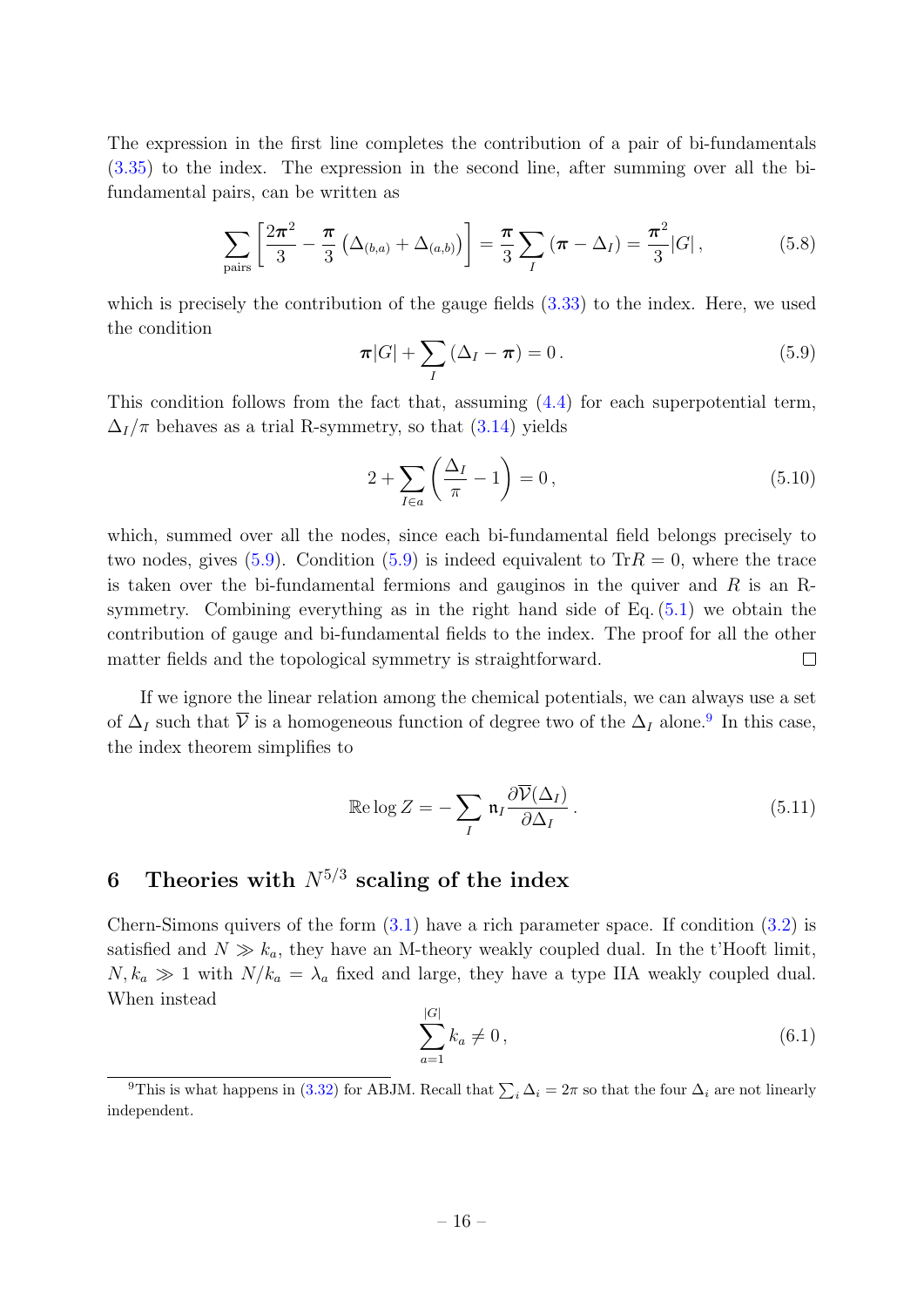they probe massive type IIA  $[30]$ . There is an interesting limit, given  $(6.1)$ , where again  $N \gg k_a$ . The limit is no more an M-theory phase [\[31\]](#page-38-2), but rather an extreme phase of massive type IIA. Supergravity duals of this type of phases have been found in [\[31–](#page-38-2)[38\]](#page-38-3). The free energy scales as  $N^{5/3}$  [\[31\]](#page-38-2). We now show that also the topologically twisted index scales in the same way. As it happens for the  $S^3$  matrix model [\[21,](#page-37-7) [36\]](#page-38-4), we find a consistent large N limit whenever the constraints  $(3.10)$  and  $(3.15)$  are satisfied.

The ansatz for the eigenvalue distribution is now, as in [\[21,](#page-37-7) [36\]](#page-38-4),

$$
u^{(a)}(t) = N^{1/3}(it + v(t)).
$$
\n(6.2)

The scaling is again dictated by the competition between the Chern-Simons terms, now with  $(6.1)$ , and the gauge and bi-fundamental contributions.

#### <span id="page-17-0"></span>6.1 Long-range forces

Since the eigenvalue distribution is the same for all gauge groups, the long-range forces [\(3.5\)](#page-7-1) cancel automatically. We see that, differently from before, we can have a consistent large N limit also in the case of chiral quivers. We also need to cancel the long-range forces [\(3.6\)](#page-7-2). They compensate each other if condition [\(3.9\)](#page-8-2) is satisfied. Since the eigenvalues are the same for all groups, it is actually enough to sum over nodes and we obtain the milder constraint [\(3.10\)](#page-8-4) on the flavor charges:

$$
\text{Tr}\,J=0\,,\tag{6.3}
$$

where the trace is taken over bi-fundamental fermions in the quiver.

We obtain similar conditions by looking at the scaling of the twisted index. As in Section [3,](#page-6-0) vector multiplets and chiral bi-fundamental multiplets contribute terms [\(3.12\)](#page-8-5) and  $(3.13)$  which are of order  $\mathcal{O}(N^{7/3})$ . They compensate each other if condition  $(3.14)$  is satisfied. Since the eigenvalues are the same for all groups, it is again enough to sum over nodes and we obtain the constraint  $(3.15)$  on the flavor magnetic fluxes:

$$
\text{Tr}\,R = |G| + \sum_{I} \left(\mathfrak{n}_I - 1\right) = 0\,,\tag{6.4}
$$

where the trace is taken over bi-fundamental fermions and gauginos in the quiver.

Conditions Tr  $R = Tr J = 0$  are certainly satisfied for all quivers with a four-dimensional parent, even the chiral ones.

#### <span id="page-17-1"></span>6.2 Bethe potential at large  $N$

1. Each group  $a$  with CS level  $k_a$  contributes

$$
-ik_a N^{5/3} \int dt \,\rho(t) \, t \, v(t) + \frac{k_a}{2} N^{5/3} \int dt \,\rho(t) \, \left(t^2 - v(t)^2\right) \,. \tag{6.5}
$$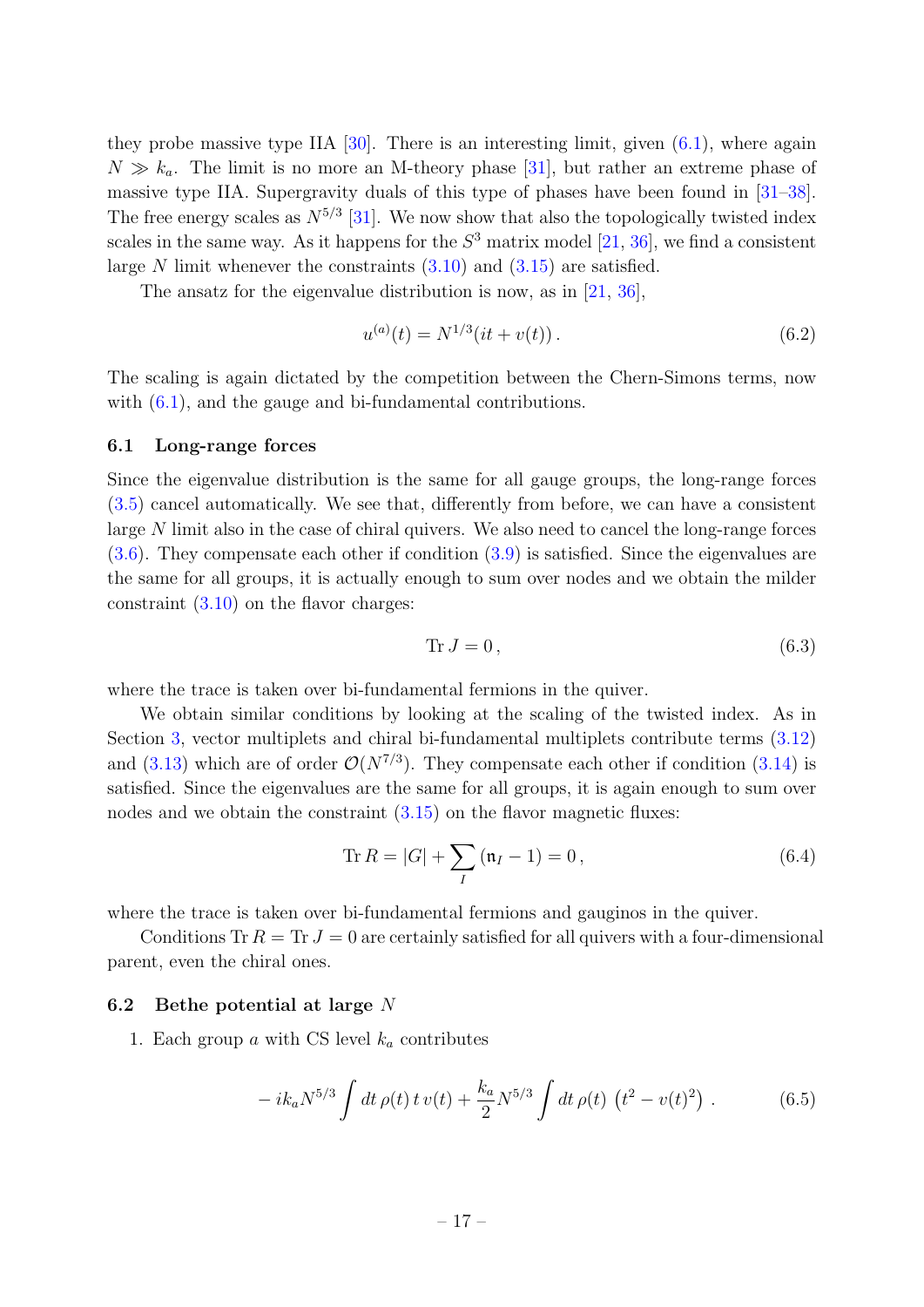2. A bi-fundamental field with chemical potential  $\Delta_I$  contributes

$$
i\,g_{+}\left(\Delta_{I}\right) N^{5/3} \int dt \, \frac{\rho(t)^{2}}{1 - i v'(t)}\,. \tag{6.6}
$$

3. A fundamental field contributes

$$
-\frac{1}{4}N^{5/3}\int dt \,\rho(t)\,\text{sign}(t)\left[it+v(t)\right]^2\,,\tag{6.7}
$$

while an anti-fundamental field contributes

$$
\frac{1}{4}N^{5/3}\int dt \,\rho(t) \,\text{sign}(t) \left[it + v(t)\right]^2. \tag{6.8}
$$

#### <span id="page-18-0"></span>6.3 The index at large  $N$

1. For each group a, the contribution of the Vandermonde determinant is

$$
-\frac{\pi^2}{3}N^{5/3}\int dt \frac{\rho(t)^2}{1-i\upsilon'(t)}.
$$
\n(6.9)

2. A chiral bi-fundamental field, with chemical potential  $\Delta_I$  and magnetic flux  $\mathfrak{n}_I$  contributes

$$
- (\mathfrak{n}_I - 1) g'_+ (\Delta_I) N^{5/3} \int dt \, \frac{\rho(t)^2}{1 - i v'(t)} \,. \tag{6.10}
$$

Fundamental fields do not contribute to the index explicitly.

Notice that the relation with the  $S<sup>3</sup>$  free energy discussed in Section [4](#page-13-0) and the *index* theorem of Section  $5$  also hold for this class of quiver gauge theories.<sup>[10](#page-18-2)</sup>

## <span id="page-18-1"></span>7 Discussion and Conclusions

In this paper we have studied the large N behavior of the topologically twisted index for  $\mathcal{N} = 2$  gauge theories in three dimensions. We have focused on theories with a conjectured M-theory or massive type IIA dual and examined the corresponding field theory phases, where holography predicts a  $N^{3/2}$  or  $N^{5/3}$  scaling for the path integral, respectively. We correctly reproduced this scaling for a class of  $\mathcal{N}=2$  theories and we also uncovered some surprising relations with apparently different physical quantities.

The first surprise comes from the identification of the *Bethe potential*  $\overline{V}$  with the  $S^3$ free energy F of the same  $\mathcal{N} = 2$  gauge theory. Recall that, in our approach, the BAE

<span id="page-18-2"></span><sup>&</sup>lt;sup>10</sup>The coefficient 2/3 in front of  $\mu$  in Eq. [\(5.2\)](#page-15-2) must be replaced by 3/5.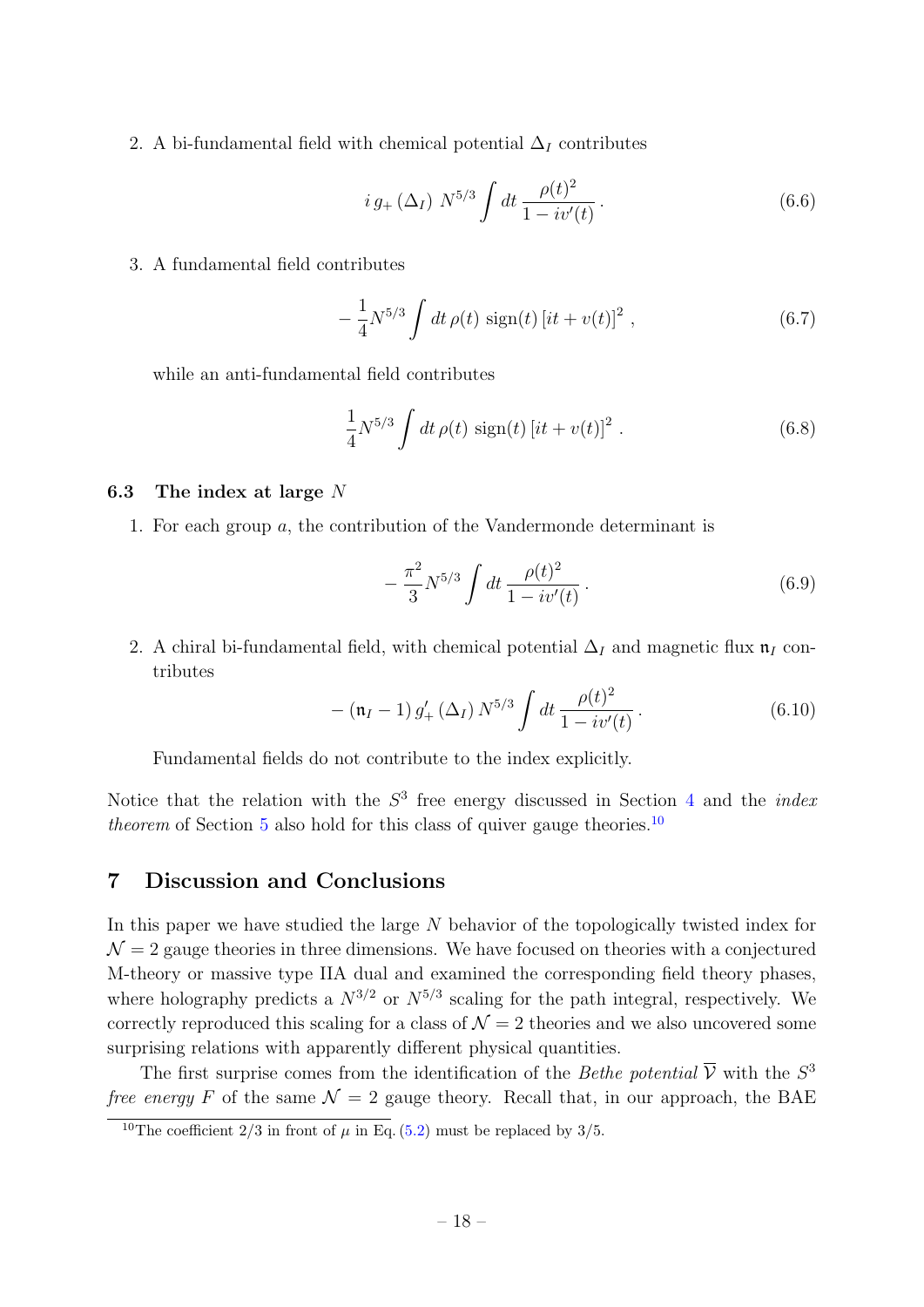and the Bethe potential are auxiliary quantities determining the position of the poles in the matrix model in the large N limit.  $\overline{V}$  depends on the chemical potentials for the flavor symmetries, satisfying  $(4.3)$ , while F depends on trial R-charges, which parameterize the curvature couplings of the theory on  $S^3$ . Both quantities, V and F are determined in terms of a matrix model (auxiliary in the case of  $V$ ). The two matrix models, and the corresponding equations of motion are different for finite  $N$ , but, quite remarkably become indistinguishable in the large N limit. Also the conditions to be imposed on the quiver for the existence of a  $N^{3/2}$  or  $N^{5/3}$  scaling are the same. Although the structure of the longrange forces and the mechanism for their cancellation is different, they rule out quivers with chiral bi-fundamentals in the M-theory phase and impose the same conditions on flavor symmetries.

This identification leads to a relation of the Bethe potential  $\overline{\mathcal{V}}$  with the volume functional of Sasaki-Einstein manifolds. The exact R-symmetry of a superconformal  $\mathcal{N} = 2$ gauge theory can be found by extremizing  $F(\Delta_I)$  with respect to the trial R-charges  $\Delta_I$ [\[21\]](#page-37-7), but  $F(\Delta_I)$  makes sense for arbitrary  $\Delta_I$ . The functional  $F(\Delta_I)$  has a well-defined geometrical meaning for theories with an  $AdS_4 \times Y_7$  dual, where  $Y_7$  is a Sasaki-Einstein manifold. The value of  $F$  upon extremization is related to the (square root of the) volume of  $Y_7$ . More generally, at least for a class of quivers corresponding to  $\mathcal{N}=3$  and toric cones  $C(Y_7)$ , the value of  $F(\Delta_I)$ , as a function of the trial R-symmetry parameterized by  $\Delta_I$ , has been matched with the (square root of the) volume of a family of Sasakian deformation of  $Y_7$ , as a function of the Reeb vector. For toric theories, the volume can be parameterized in terms of a set of charges  $\Delta_I$ , that encode how the R-symmetry varies with the Reeb vector, and it has been conjectured in  $[39-41]$  $[39-41]$  to be a homogeneous quartic function of the  $\Delta_I$ , in agreement with the homogeneity properties of  $\overline{\mathcal{V}}$  and F.

A second intriguing relation comes from the index theorem [\(5.1\)](#page-14-3). The original reason for studying the large N limit of the topologically twisted index comes from the counting of AdS<sup>4</sup> black holes microstates. The entropy of magnetically charged black holes asymptotic to  $AdS_4 \times S^7$  was successfully compared with the large N limit of the index in [\[4\]](#page-36-3), when extremized with respect to the chemical potential  $\Delta_I$ . We expect that a similar relation holds for magnetically charged BPS black holes asymptotic to  $AdS_4 \times Y_7$ , for a generic Sasaki-Einstein manifold. Given the very small number of black holes known, this statement is difficult to check. Assuming, however, that it is true, we can compare the on-shell index of a superconformal  $\mathcal{N} = 2$  gauge theory dual to  $AdS_4 \times Y_7$  twisted by a set of magnetic charges  $\mathfrak{n}_I$  with the entropy of a black hole in AdS<sub>4</sub>  $\times$  Y<sub>7</sub> supported by the same magnetic charges. The entropy of such black hole is determined in supergravity by the attractor mechanism [\[42\]](#page-38-7). The black hole can be written as a solution of the  $\mathcal{N} = 2$ gauged supergravity obtained by truncating the KK spectrum on  $Y<sub>7</sub>$  to a consistent set of modes, which contains vector and hypermultiplets [\[43–](#page-38-8)[47\]](#page-39-0). In a gauged supergravity with only vectors, the entropy of the black hole can be obtained by extremizing with respect to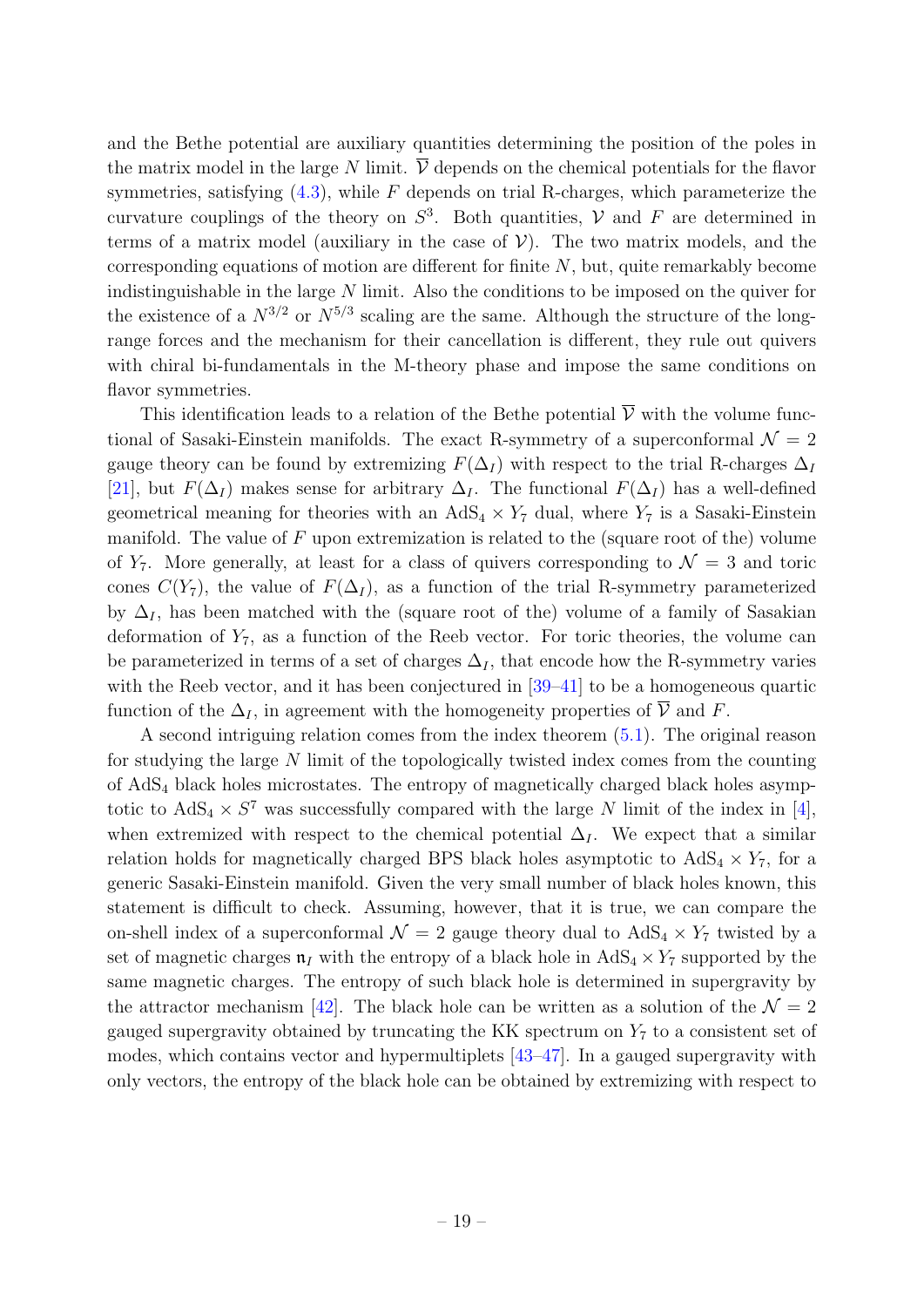$X<sup>I</sup>$  the quantity [\[44\]](#page-38-9)

<span id="page-20-0"></span>
$$
\mathcal{I}(X^{I}) = -\sum_{I} \mathfrak{n}^{I} \frac{\partial \mathcal{F}}{\partial X^{I}},
$$
\n(7.1)

where  $\mathcal{F}(X^I)$  is the supergravity prepotential and  $X^I$  a set of covariantly-constant homogeneous holomorphic sections. Here, we are working in the gauge  $\sum_{I} g_I X^I = 1$ , where  $g_I$ are the electric gaugings of the theory and we assume that there are no magnetic ones. The presence of hypermultiplets just add algebraic constraints [\[48,](#page-39-1) [49\]](#page-39-2). Comparison of the attractor equation [\(7.1\)](#page-20-0) with the index theorem [\(5.11\)](#page-16-4) suggests the identification of  $\Delta_I$ with  $X^I$  and a proportionality between  $\overline{\mathcal{V}}(\Delta_I)$  and  $\mathcal{F}(X^I)$ , valid also before extremization. This proportionality certainly holds for ABJM since the prepotential is

$$
\mathcal{F} = i\sqrt{X^0 X^1 X^2 X^3},\tag{7.2}
$$

which can be clearly mapped to  $(3.32)$ . It would be quite interesting to see how to formulate this identification in more general theories with hypermultiplets.

We thus see an intriguing chain of identifications

*Bethe potential* 
$$
\overline{V}
$$
  $\iff$   $S^3$  *free-energy*  $F$   $\iff$  *prepotential*  $\mathcal{F}$ 

of functionals depending on chemical potentials, trial R-charges and bulk scalar fields, respectively. A relation between the free energy  $F$  and the prepotential of the compactified theory was already suggested in [\[41\]](#page-38-6). This chain of identifications certainly calls for further investigation.<sup>[11](#page-20-1)</sup>

The main motivation of our analysis comes certainly from the attempt to extend the result of [\[4\]](#page-36-3) to a larger class of black holes. The difficulty of doing so is mainly the exiguous number of existing black holes solutions with an M-theory lift. Few numerical examples are known in Sasaki-Einstein compactifications [\[48\]](#page-39-1), mostly having Betti multiplets as massless vectors. Some interesting examples involves chiral quivers and are therefore outside the range of our technical abilities at the moment. It is curious that apparently well-defined chiral quivers, which passed quite nontrivial checks  $[52]$ , have an ill-defined large N limit both for the  $S<sup>3</sup>$  free energy and the topologically twisted index in the M-theory phase. It would be quite interesting to know whether this is just a technical problem and another saddle-point with  $N^{3/2}$  scaling exists, or the models are really ruled out.

It would be also quite interesting to find new examples of  $AdS<sub>4</sub>$  M-theory and massive type IIA black holes directly in eleven or ten dimensions (see, for example, [\[53\]](#page-39-4)) or in some other consistent truncations of eleven dimensional supergravity where to test our results.

We hope to come back to all these questions quite soon.

<span id="page-20-1"></span> $^{11}$ As well as the relation to other extremization problems and generalizations [\[50,](#page-39-5) [51\]](#page-39-6).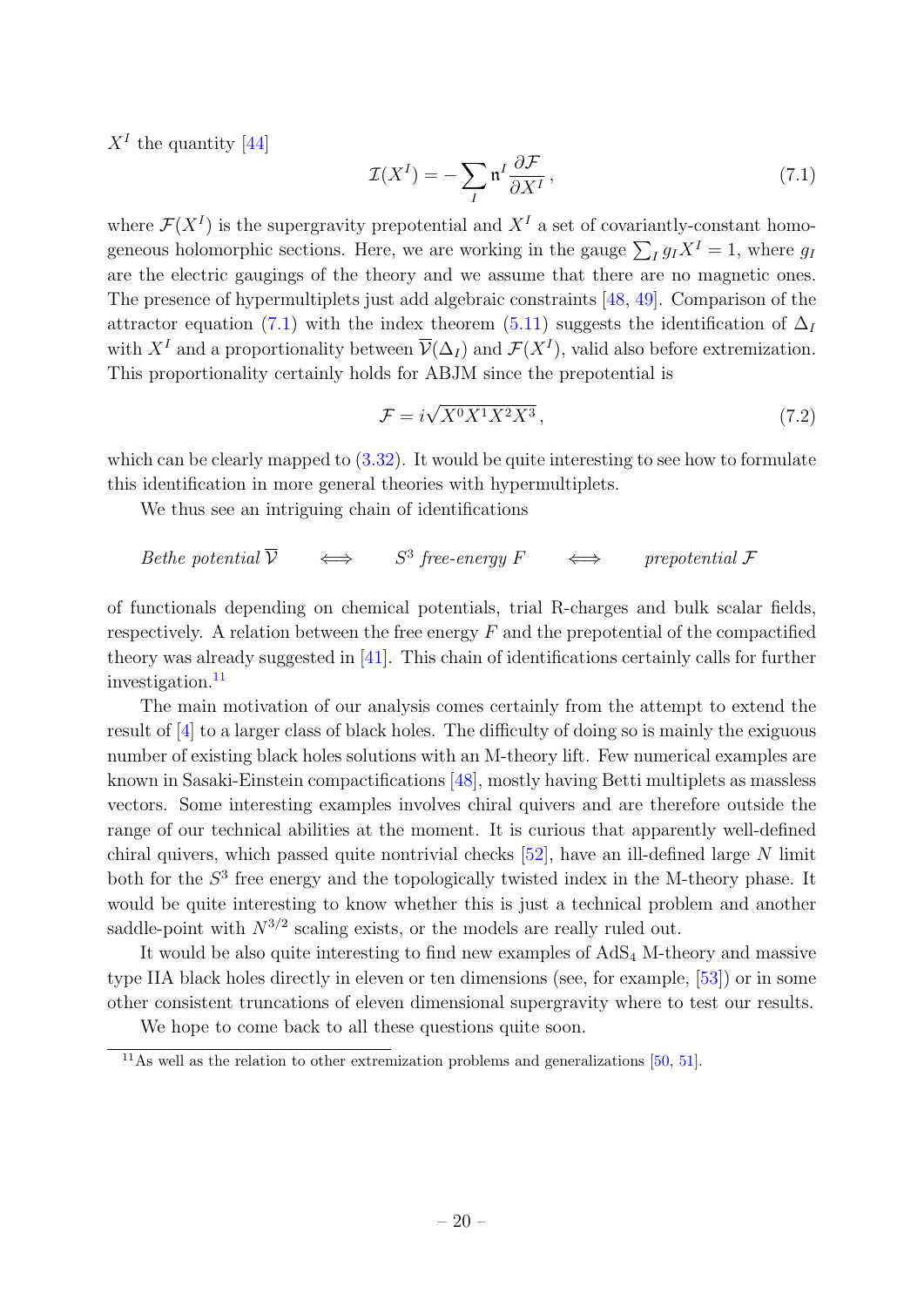## Acknowledgements

We would like to thank Alessandra Gnecchi, Anton Nedelin and especially Fancesco Benini and Kiril Hristov for useful discussions. We thank Noppadol Mekareeya for many useful discussions and collaboration on a related project. AZ is grateful to CERN for hospitality and its partial support during the completion of this work. AZ is supported by the INFN and the MIUR-FIRB grant RBFR10QS5J "String Theory and Fundamental Interactions". SMH is supported in part by INFN.

## <span id="page-21-0"></span>A Derivation of general rules for theories with  $N^{3/2}$  scaling of the index

In this appendix we give a detail derivation of the rules presented in the main text for finding the Bethe potential and the index at large N. The result is a straightforward generalization of [\[4\]](#page-36-3).

We consider the following large N saddle-point eigenvalue distribution ansatz

<span id="page-21-3"></span>
$$
u_i^{(a)} = iN^{\alpha}t_i + v_i^{(a)}.
$$
\n(A.1)

Notice that the imaginary parts of the  $u_i^{(a)}$  $i_i^{(a)}$  are equal. We also define

$$
\delta v_i = v_i^{(b)} - v_i^{(a)}.
$$
\n(A.2)

In the large N limit, we define the continuous functions  $t_i = t(i/N)$  and  $v_i^{(a)} = v^{(a)}(i/N)$ and we introduce the density of eigenvalues

$$
\rho(t) = \frac{1}{N} \frac{di}{dt},\tag{A.3}
$$

normalized as  $\int dt \, \rho(t) = 1$ . Furthermore, we impose the additional constraint

<span id="page-21-2"></span>
$$
\sum_{a=1}^{|G|} k_a = 0, \tag{A.4}
$$

corresponding to quivers dual to M-theory on  $AdS_4 \times Y_7$  and  $N^{3/2}$  scaling.

#### <span id="page-21-1"></span>A.1 Bethe potential at large N

We may write the Bethe ansatz equations as

$$
0 = \log [\text{RHS of (2.6)}] - 2\pi i n_i^{(a)}, \qquad (A.5)
$$

where  $n_i^{(a)}$  $\binom{a}{i}$  are integers that parameterize the angular ambiguities. We define the "Bethe potential" as the function whose critical points gives the BAEs  $(A.5)$ . In the large N limit the Bethe potential  $V$  will be the sum of various contributions,

$$
\mathcal{V} = \mathcal{V}^{\text{CS}} + \mathcal{V}^{\text{bi-fund}} + \mathcal{V}^{\text{adjoint}} + \mathcal{V}^{\text{(anti-)fund}}.
$$
\n(A.6)

 $\alpha$  will be determined to be 1/2 by the competition between Chern-Simons terms and matter contribution.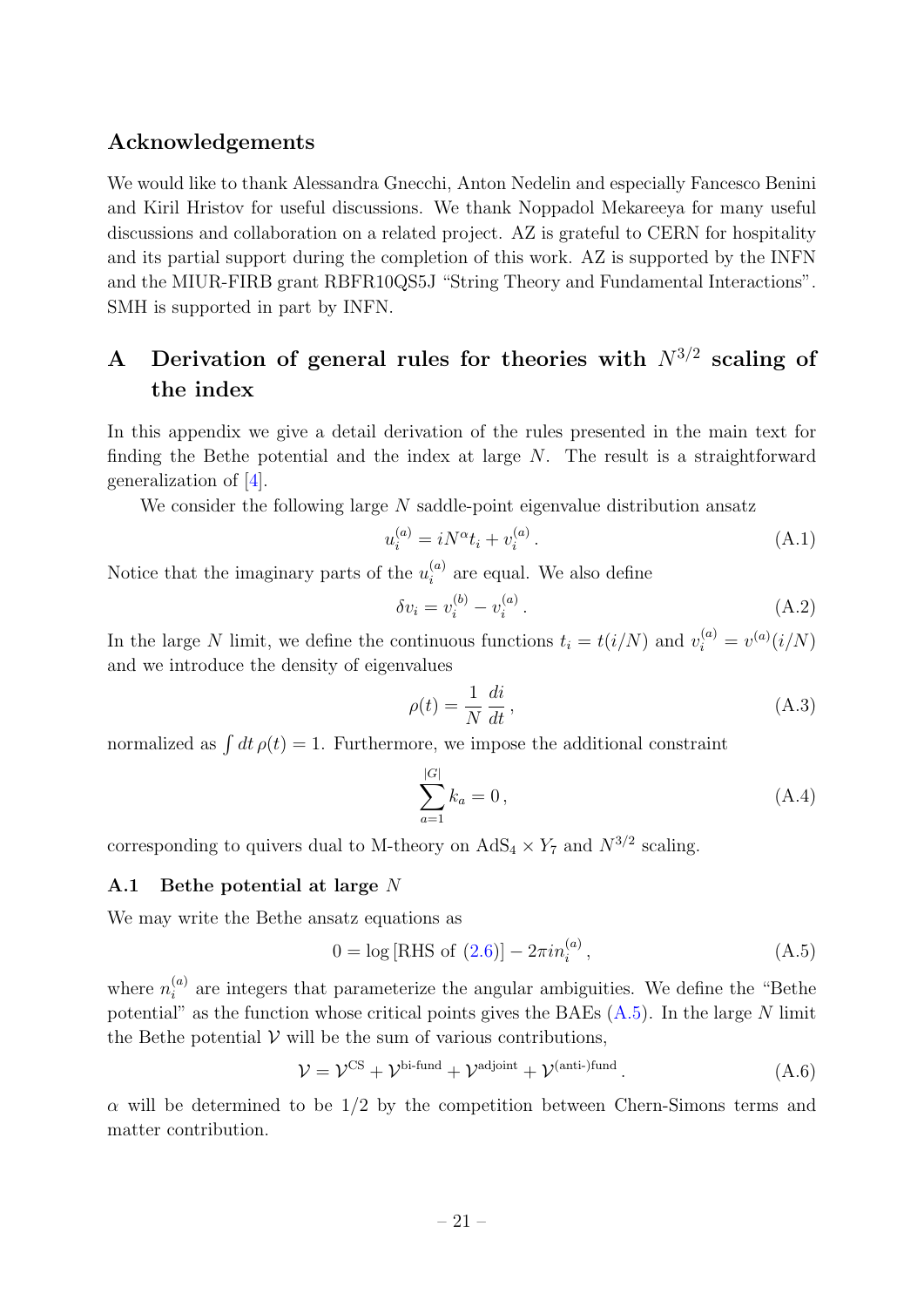#### A.1.1 Chern-Simons contribution

Each group a with CS level  $k_a$  and topological chemical potential  $\Delta_m^{(a)}$ , contributes to the finite N Bethe potential as

$$
\mathcal{V}^{\text{CS}} = \sum_{i=1}^{N} \left[ -\frac{k_a}{2} \left( u_i^{(a)} \right)^2 - \Delta_m^{(a)} u_i^{(a)} \right]. \tag{A.7}
$$

Given the large N saddle-point eigenvalue distribution  $(A.1)$ , we find

$$
\mathcal{V}^{\text{CS}} = \frac{k_a}{2} N^{2\alpha} \sum_{i=1}^{N} t_i^2 - iN^{\alpha} \sum_{i=1}^{N} \left( k_a t_i v_i^{(a)} + \Delta_m^{(a)} t_i \right) . \tag{A.8}
$$

Summing over nodes the first term vanishes (since  $\sum_{a=1}^{|G|} k_a = 0$ ). Taking the continuum limit, we obtain

$$
\mathcal{V}^{\text{CS}} = -ik_a N^{1+\alpha} \int dt \,\rho(t) \, t \, v_a(t) - i N^{1+\alpha} \Delta_m^{(a)} \int dt \,\rho(t) \, t \,. \tag{A.9}
$$

#### <span id="page-22-1"></span>A.1.2 Bi-fundamental contribution

For a pair of bi-fundamental fields, one with chemical potential  $\Delta_{(a,b)}$  transforming in the  $(N, N)$  of U $(N)_a \times U(N)_b$  and one with chemical potential  $\Delta_{(b,a)}$  transforming in the  $(\overline{N}, N)$  of  $U(N)<sub>a</sub> \times U(N)<sub>b</sub>$ , the finite N contribution to the Bethe potential is given by

$$
\mathcal{V}^{\text{bi-fund}} = \sum_{\substack{\text{bi-fundamentals } i,j=1 \\ (b,a) \text{ and } (a,b)}} \sum_{i,j=1}^{N} \left[ \text{Li}_2\left(e^{i\left(u_j^{(b)} - u_i^{(a)} + \Delta_{(b,a)}\right)}\right) - \text{Li}_2\left(e^{i\left(u_j^{(b)} - u_i^{(a)} - \Delta_{(a,b)}\right)}\right) \right]
$$

$$
- \sum_{\substack{\text{bi-fundamentals } i,j=1 \\ (b,a) \text{ and } (a,b)}} \sum_{i,j=1}^{N} \left[ \frac{(\Delta_{(b,a)} - \pi) + (\Delta_{(a,b)} - \pi)}{2} \left(u_j^{(b)} - u_i^{(a)}\right) \right], \tag{A.10}
$$

up to constants that do not depend on  $u_i^{(b)}$  $\stackrel{(b)}{j},\, u_i^{(a)}$  $\binom{a}{i}$ .

We would like to remind the reader that all angular variables are defined modulo  $2\pi$ . Part of the ambiguity in  $\Delta_I$  can be fixed by requiring that

$$
0 < \delta v + \Delta_{(b,a)} < 2\pi , \qquad -2\pi < \delta v - \Delta_{(a,b)} < 0 . \qquad (A.11)
$$

The remaining ambiguity of simultaneous shifts  $\delta v \to \delta v + 2\pi$ ,  $\Delta_{(a,b)} \to \Delta_{(a,b)} + 2\pi$ ,  $\Delta_{(b,a)} \to \Delta_{(b,a)} - 2\pi$  can also be fixed by requiring that  $\delta v(t)$  takes the value 0 somewhere, if it vanishes at all, which we assume. We then have

<span id="page-22-0"></span>
$$
0 < \Delta_I < 2\pi \,. \tag{A.12}
$$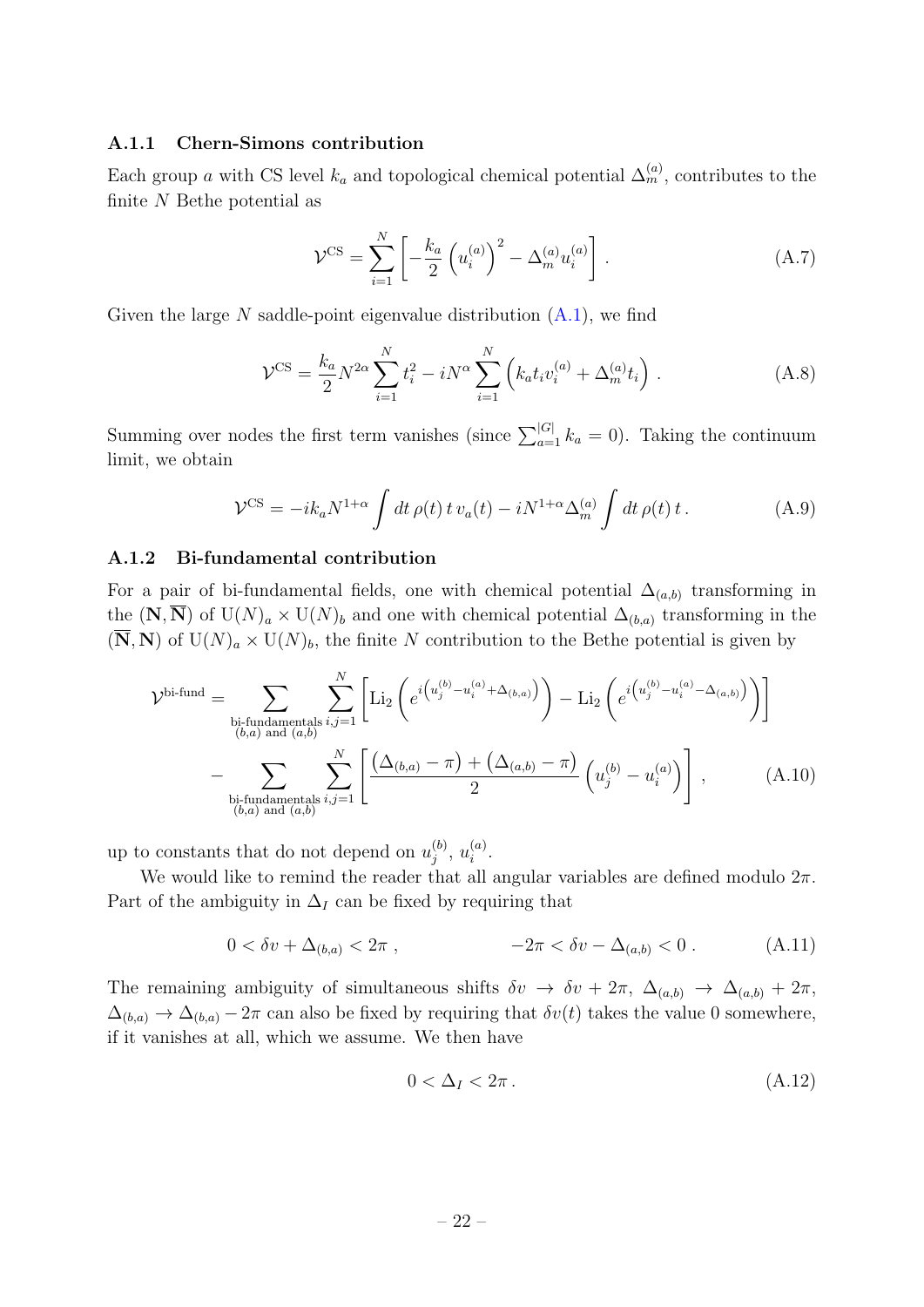To compute  $\mathcal{V}^{\text{bi-fund}}$ , we break

$$
\sum_{i,j=1}^{N} \text{Li}_2\left(e^{i\left(u_j^{(b)} - u_i^{(a)} + \Delta_{(b,a)}\right)}\right) = \sum_{i>j} \text{Li}_2\left(e^{i\left(u_j^{(b)} - u_i^{(a)} + \Delta_{(b,a)}\right)}\right) + \sum_{i\n(A.13)
$$

The crucial point here is that the last term is naively of  $\mathcal{O}(N)$  and thus subleading; however, we should keep it since its derivative is not subleading on part of the solution when  $\delta v$  hits  $\Delta_{(a,b)}$  or  $-\Delta_{(b,a)}$ . Therefore, we keep

<span id="page-23-1"></span>
$$
N \int dt \,\rho(t) \left[ \text{Li}_2\left(e^{i\left(\delta v(t) + \Delta_{(b,a)}\right)}\right) - \text{Li}_2\left(e^{i\left(\delta v(t) - \Delta_{(a,b)}\right)}\right) \right] \,. \tag{A.14}
$$

This will be important in the *tail contribution* to the Bethe potential. The second term in [\(A.13\)](#page-23-2) is

$$
\sum_{i < j} \text{Li}_2\left(e^{i\left(u_j^{(b)} - u_i^{(a)} + \Delta_{(b,a)}\right)}\right) = N^2 \int dt \,\rho(t) \int_t dt' \,\rho(t') \, \text{Li}_2\left(e^{i\left(u_b(t') - u_a(t) + \Delta_{(b,a)}\right)}\right) \,. \tag{A.15}
$$

We first write the dilogarithm function as a power series, *i.e.*,

<span id="page-23-2"></span>
$$
\text{Li}_2(e^{iu}) = \sum_{k=1}^{\infty} \frac{e^{iku}}{k^2} \,. \tag{A.16}
$$

Then, we consider the integral

$$
I_k = \int_t dt' \, \rho(t') \, e^{ik(u_b(t') - u_a(t) + \Delta_{(b,a)})} = \int_t dt' \, e^{-kN^{\alpha}(t'-t)} \sum_{j=0}^{\infty} \frac{(t'-t)^j}{j!} \partial_x^j \left[ \rho(x) \, e^{ik(v_b(x) - v_a(t) + \Delta_{(b,a)})} \right]_{x=t} \; ,
$$

where in the second equality we have Taylor-expanded the integrand around the lower bound. Doing the integration over t' we see that the leading contribution is for  $j = 0$ , thus

<span id="page-23-0"></span>
$$
I_k = \frac{\rho(t) e^{ik(v_b(t) - v_a(t) + \Delta_{(b,a)})}}{kN^{\alpha}} + \mathcal{O}(N^{-2\alpha}).
$$
\n(A.17)

Substituting we find

<span id="page-23-3"></span>
$$
\sum_{i < j} \text{Li}_2\left(e^{i\left(u_j^{(b)} - u_i^{(a)} + \Delta_{(b,a)}\right)}\right) = N^{2-\alpha} \int dt \text{ Li}_3\left(e^{i\left(\delta v(t) + \Delta_{(b,a)}\right)}\right) \rho(t)^2 + \mathcal{O}(N^{2-2\alpha}) \tag{A.18}
$$

Next, we need to compute the first term in  $(A.13)$ . In order for the integral to be localized at the boundary, we need to invert the integrand. Since  $0 < \mathbb{R}e\left(u^{(b)}_j - u^{(a)}_i + \Delta_{(b,a)}\right) < 2\pi$ :

$$
\text{Li}_2\left(e^{i\left(u_j^{(b)} - u_i^{(a)} + \Delta_{(b,a)}\right)}\right) = -\text{Li}_2\left(e^{i\left(u_i^{(a)} - u_j^{(b)} - \Delta_{(b,a)}\right)}\right) + \frac{\left(u_j^{(b)} - u_i^{(a)} + \Delta_{(b,a)}\right)^2}{2} - \pi\left(u_j^{(b)} - u_i^{(a)} + \Delta_{(b,a)}\right) + \frac{\pi^2}{3} \tag{A.19}
$$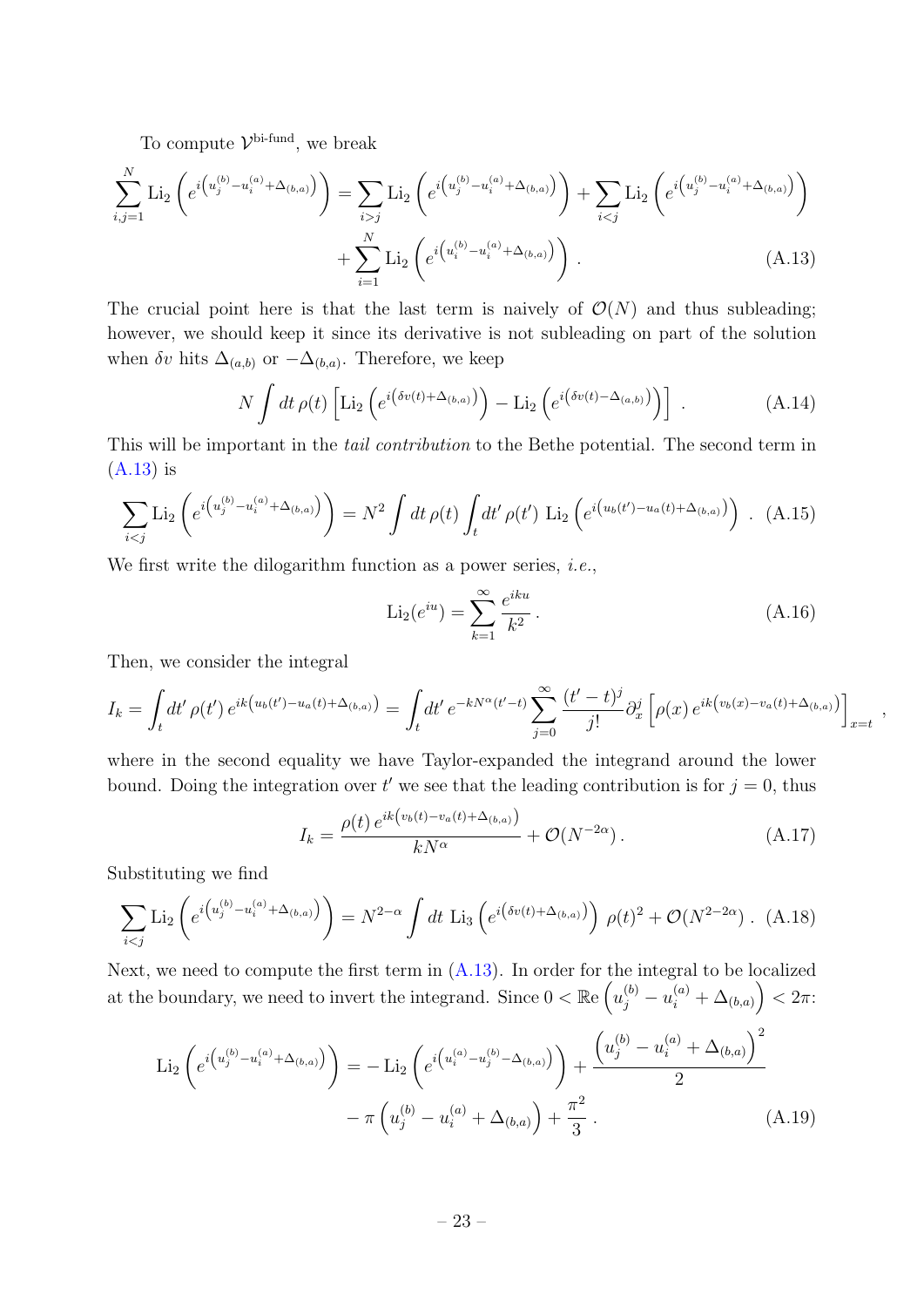The summation  $\sum_{i>j}$  of the first term in the latter expression is similar to [\(A.18\)](#page-23-3) but with  $-\text{Li}_3\left(e^{-i(\delta v(t)+\Delta_{(b,a)})}\right)$  instead of Li<sub>3</sub>. The two contributions may then be combined, using  $(D.5)$ ,

$$
N^{2-\alpha} \int dt \left[ \text{Li}_3\left(e^{i\left(\delta v(t) + \Delta_{(b,a)}\right)}\right) - \text{Li}_3\left(e^{-i\left(\delta v(t) + \Delta_{(b,a)}\right)}\right) \right] \rho(t)^2
$$
  
=  $iN^{2-\alpha} \int dt \, g_+\left(\delta v(t) + \Delta_{(b,a)}\right) \rho(t)^2,$  (A.20)

where we have introduced the polynomial function  $g_{+}(u)$  defined in Eq. [\(3.18\)](#page-9-4).

The second term in the first line of  $(A.10)$  can be treated similarly. We now have  $-2\pi < \mathbb{Re}(u_j^{(b)} - u_i^{(a)} - \Delta_{(a,b)}) < 0$  and

$$
- \text{Li}_2\left(e^{i\left(u_j^{(b)} - u_i^{(a)} - \Delta_{(a,b)}\right)}\right) = \text{Li}_2\left(e^{i\left(u_i^{(a)} - u_j^{(b)} + \Delta_{(a,b)}\right)}\right) - \frac{\left(u_j^{(b)} - u_i^{(a)} - \Delta_{(a,b)}\right)^2}{2}
$$

$$
- \pi\left(u_j^{(b)} - u_i^{(a)} - \Delta_{(a,b)}\right) - \frac{\pi^2}{3}.
$$
(A.21)

As before, the result of the summation  $\sum_{i>j}$  together with that of  $\sum_{i yields a cubic$ polynomial expression

<span id="page-24-0"></span>
$$
-iN^{2-\alpha}\int dt\,g_-\left(\delta v(t)-\Delta_{(a,b)}\right)\,\rho(t)^2\,,\tag{A.22}
$$

where  $g_-(u)$  is defined in Eq. [\(3.18\)](#page-9-4).

The left over terms from  $(A.19)$  and  $(A.21)$ , throwing away the constants which do not affect the critical points, are

$$
\left[ \left( \Delta_{(a,b)} - \pi \right) + \left( \Delta_{(b,a)} - \pi \right) \right] \sum_{i > j} \left( u_j^{(b)} - u_i^{(a)} \right) , \tag{A.23}
$$

which, combined with the second line in  $(A.10)$ , gives

<span id="page-24-1"></span>
$$
\frac{1}{2}\left[\left(\Delta_{(a,b)}-\pi\right)+\left(\Delta_{(b,a)}-\pi\right)\right]\sum_{i\neq j}\left(u_j^{(b)}-u_i^{(a)}\right)\text{sign}(i-j). \tag{A.24}
$$

This term can be precisely canceled by

$$
-2\pi \sum_{i=1}^{N} \left( n_i^{(b)} u_i^{(b)} - n_i^{(a)} u_i^{(a)} \right) , \qquad (A.25)
$$

provided that  $\sum_{I \in a} \Delta_I \in 2\pi \mathbb{Z}$ .<sup>[12](#page-24-2)</sup>

<span id="page-24-2"></span><sup>&</sup>lt;sup>12</sup>When  $N \in 2\mathbb{Z}_{\geq 0} + 1$ . For even N one can include an extra  $(-1)^m$  in the twisted partition function, which can be reabsorbed in the definition of the topological fugacity  $\xi$ , to compensate the overall factor of  $\pi$ .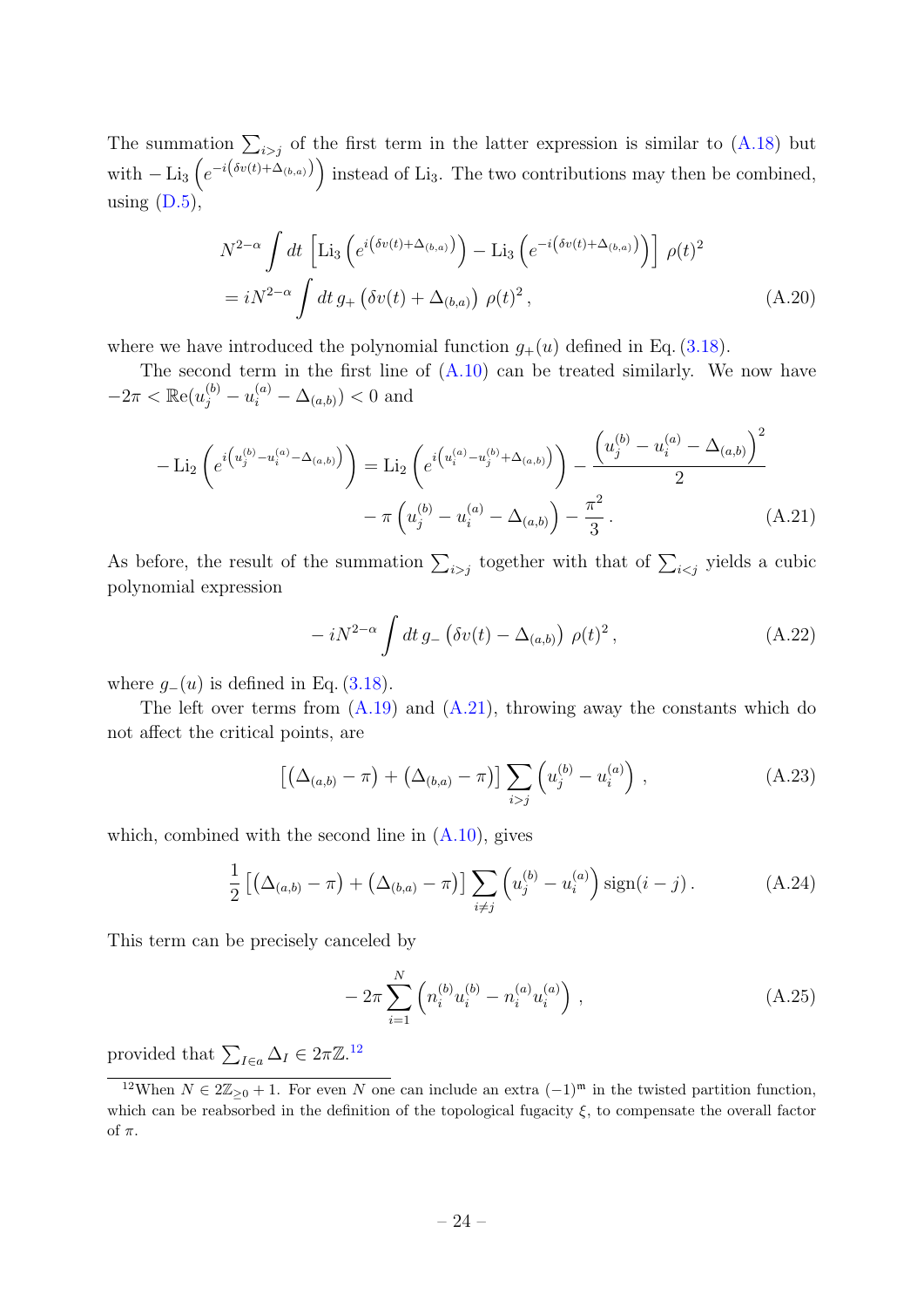Notice that a single bi-fundamental chiral multiplet, with chemical potential  $\Delta_{(b,a)}$ , transforming in the representation  $(\overline{N}, N)$  of  $U(N)_a \times U(N)_b$  contributes to the Bethe potential as

$$
\sum_{i,j=1}^{N} \left[ \text{Li}_2\left(e^{i\left(u_j^{(b)} - u_i^{(a)} + \Delta_{(b,a)}\right)}\right) - \frac{\left(u_j^{(b)} - u_i^{(a)} + \Delta_{(b,a)}\right)^2}{4}\right].
$$
 (A.26)

Using Eq.  $(A.19)$  we find the following long-range terms

<span id="page-25-0"></span>
$$
\sum_{i < j} \frac{\left(u_i^{(a)} - u_j^{(b)}\right)^2}{4} - \sum_{i < j} \frac{\left(u_j^{(a)} - u_i^{(b)}\right)^2}{4} \,. \tag{A.27}
$$

In the large N limit, they are of order  $N^{5/2}$  and cannot be canceled for *chiral quivers*.

To find a nontrivial saddle-point the leading terms of order  $N^{1+\alpha}$  and  $N^{2-\alpha}$  have to be of the same order, so we need  $\alpha = 1/2$ . Putting everything together we arrive at the final expression for the large N contribution of the bi-fundamental fields to the Bethe potential

$$
\mathcal{V}^{\text{bi-fund}} = iN^{3/2} \sum_{\substack{\text{bi-fundamentals} \\ (b,a) \text{ and } (a,b)}} \int dt \,\rho(t)^2 \left[ g_+\left(\delta v(t) + \Delta_{(b,a)}\right) - g_-\left(\delta v(t) - \Delta_{(a,b)}\right) \right] \,. \tag{A.28}
$$

In the sum over pairs of bi-fundamental fields  $(b, a)$  and  $(a, b)$ , adjoint fields should be counted once and should come with an explicit factor of 1/2. Keeping this in mind and setting

$$
v_b = v_a
$$
,  $\Delta_{(b,a)} = \Delta_{(a,b)} = \Delta_{(a,a)}$ , (A.29)

we find the contribution of fields transforming in the adjoint of the ath gauge group with chemical potential  $\Delta_{(a,a)}$  to the large N Bethe potential,

$$
\mathcal{V}^{\text{adjoint}} = iN^{3/2} \sum_{\substack{\text{adjoint} \\ (a,a)}} g_+ \left( \Delta_{(a,a)} \right) \int dt \, \rho(t)^2 \,. \tag{A.30}
$$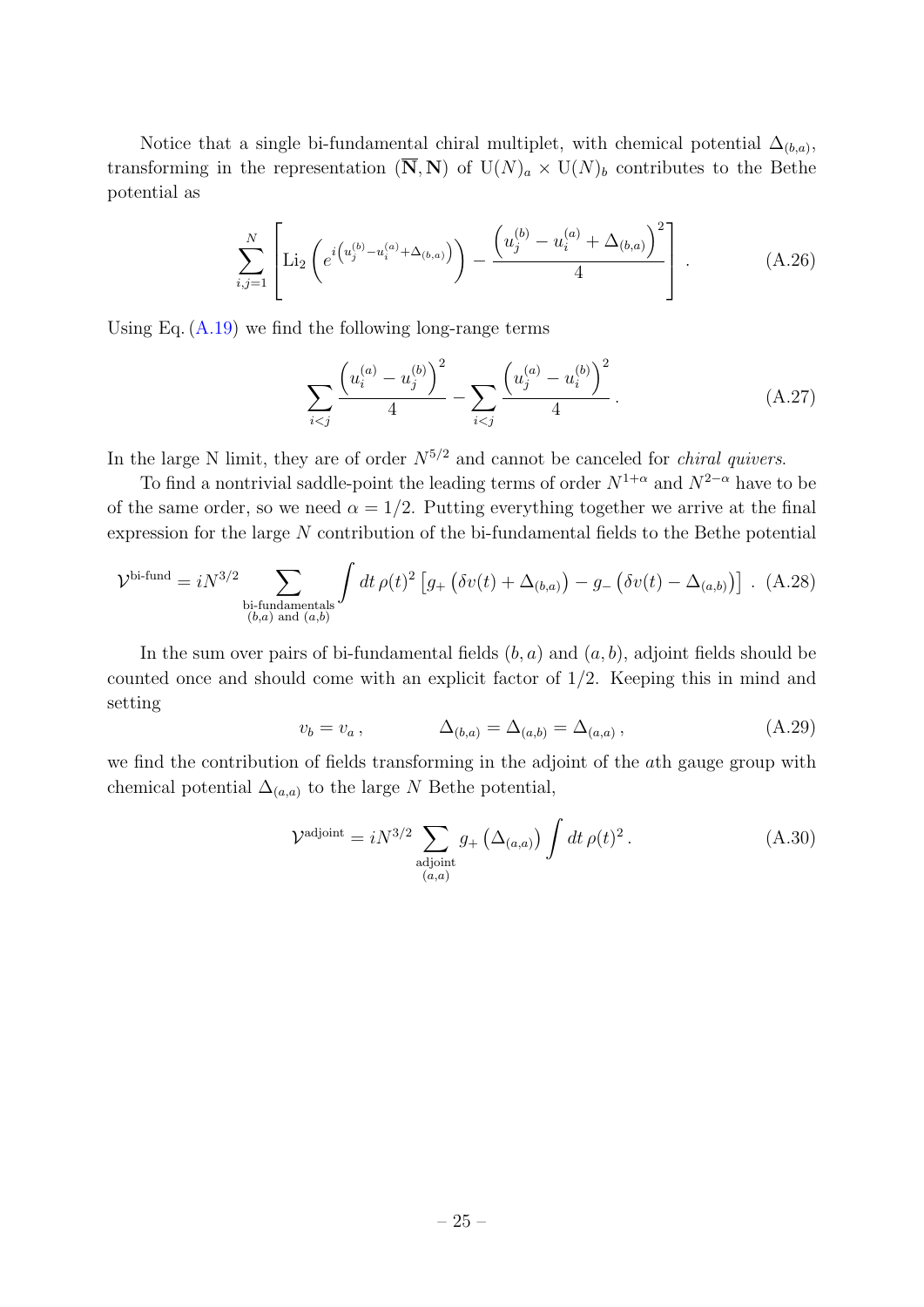#### <span id="page-26-4"></span>A.1.3 Fundamental and anti-fundamental contribution

The fundamental and anti-fundamental fields contribute to the large N Bethe potential  $as<sup>13</sup>$  $as<sup>13</sup>$  $as<sup>13</sup>$ 

$$
\mathcal{V}^{(\text{anti-)fund}} = \sum_{i=1}^{N} \left[ \sum_{\substack{\text{anti-fundamental} \\ a}} \text{Li}_2\left(e^{i\left(-u_i^{(a)} + \tilde{\Delta}_a\right)}\right) - \sum_{\substack{\text{fundamental} \\ a}} \text{Li}_2\left(e^{i\left(-u_i^{(a)} - \Delta_a\right)}\right) \right]
$$
  
+ 
$$
\frac{1}{2} \sum_{i=1}^{N} \left[ \sum_{\substack{\text{anti-fundamental} \\ a}} (\tilde{\Delta}_a - \pi) u_i^{(a)} + \sum_{\substack{\text{fundamental} \\ a}} (\Delta_a - \pi) u_i^{(a)} \right]
$$
  
- 
$$
\frac{1}{4} \sum_{i=1}^{N} \left[ \sum_{\substack{\text{anti-fundamental} \\ a}} \left(u_i^{(a)}\right)^2 - \sum_{\substack{\text{fundamental} \\ a}} \left(u_i^{(a)}\right)^2 \right].
$$
 (A.31)

Let us denote the total number of (anti-)fundamental fields by  $(\tilde{n}_a) n_a$ . Substituting in  $\mathcal{V}^{\text{(anti-)fund}}$  the ansatz  $(A.1)$  and taking the continuum limit, the first line contributes

$$
-\frac{(\tilde{n}_a - n_a)}{2} N^2 \int_{t>0} dt \,\rho(t) \, t^2
$$
  
+  $i N^{3/2} \int_{t>0} dt \,\rho(t) \, t \left\{ \sum_{\text{anti-fundamental}} \left[ v_a(t) - (\tilde{\Delta}_a - \pi) \right] - \sum_{\text{fundamental}} \left[ v_a(t) + (\Delta_a - \pi) \right] \right\},$   
(A.32)

while the second and the third lines give

$$
\frac{(\tilde{n}_a - n_a)}{4} N^2 \int dt \,\rho(t) \, t^2
$$
\n
$$
-\frac{i}{2} N^{3/2} \int dt \,\rho(t) \, t \left\{ \sum_{\text{anti-fundamental}} \left[ v_a(t) - (\tilde{\Delta}_a - \pi) \right] - \sum_{\text{fundamental}} \left[ v_a(t) + (\Delta_a - \pi) \right] \right\}.
$$
\n(A.33)

Combining Eq.  $(A.32)$  and Eq.  $(A.33)$ , we obtain

<span id="page-26-3"></span><span id="page-26-2"></span><span id="page-26-0"></span>
$$
\mathcal{V}^{\text{(anti-)fund}} = -\frac{(\tilde{n}_a - n_a)}{4} N^2 \int dt \,\rho(t) \, t \, |t|
$$
  
+ 
$$
\frac{i}{2} N^{3/2} \sum_{\text{anti-fundamental} \atop \text{fundamental}} \int dt \,\rho(t) \, |t| \left[ v_a(t) - (\tilde{\Delta}_a - \pi) \right]
$$

$$
- \frac{i}{2} N^{3/2} \sum_{\text{fundamental} \atop \text{andamental}} \int dt \,\rho(t) \, |t| \left[ v_a(t) + (\Delta_a - \pi) \right]. \tag{A.34}
$$

<span id="page-26-1"></span><sup>13</sup>Up to a factor  $-\pi(\tilde{n}_a - n_a)u_i/2$  that cancels at this order for total number of fundamentals equal to total number of anti-fundamentals, which we will need to assume for consistency.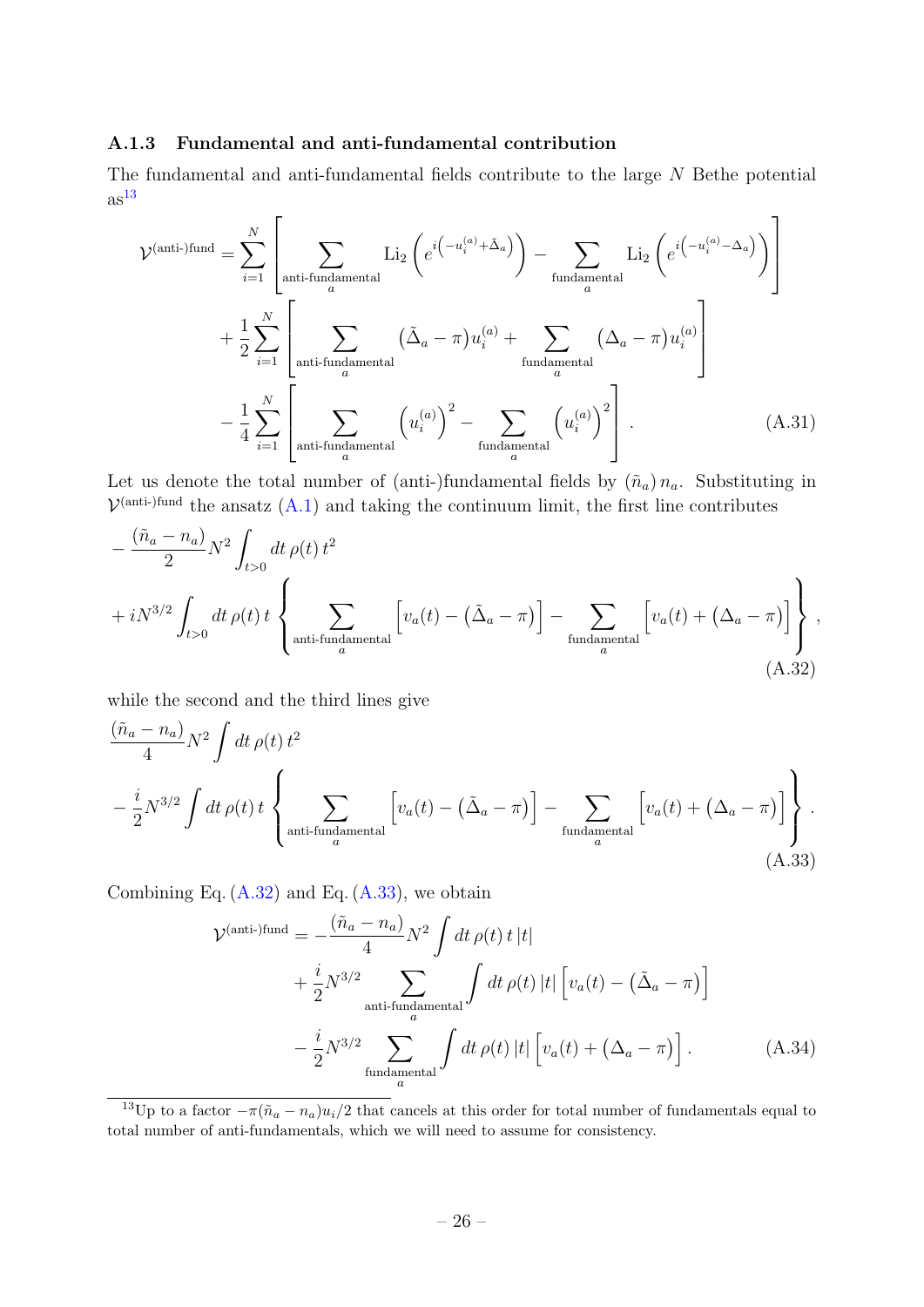Summing over nodes the first term vanishes, demanding that

$$
\sum_{a=1}^{|G|} (\tilde{n}_a - n_a) = 0.
$$
\n(A.35)

We see that we need to consider quivers where the *total* number of fundamentals equal the total number of anti-fundamentals. For each single node this number can be different.

#### <span id="page-27-0"></span>A.2 The index at large N

We are interested in the large N limit of the logarithm of the twisted partition function.

#### A.2.1 Gauge vector contribution

Given the expression for the matrix model in Section [2,](#page-4-0) the Vandermonde determinant contributes to the logarithm of the index as

$$
\log \prod_{i \neq j} \left( 1 - \frac{x_i^{(a)}}{x_j^{(a)}} \right) = \log \prod_{i < j} \left( 1 - \frac{x_j^{(a)}}{x_i^{(a)}} \right)^2 \left( -\frac{x_i^{(a)}}{x_j^{(a)}} \right)
$$
\n
$$
= i \sum_{i < j}^N \left( u_i^{(a)} - u_j^{(a)} + \pi \right) - 2 \sum_{i < j}^N \text{Li}_1 \left( e^{i \left( u_j^{(a)} - u_i^{(a)} \right)} \right) . \tag{A.36}
$$

The first term is of  $\mathcal{O}(N^2)$  and, therefore, a source of the long-range forces and will be canceled by the contribution coming from the chiral multiplets. The second term is treated as in Appendix [A.1.2,](#page-22-1) and gives

$$
\text{Re}\log Z^{\text{gauge}} = -\frac{\pi^2}{3} N^{3/2} \int dt \,\rho(t)^2 + \mathcal{O}(N) \,. \tag{A.37}
$$

#### A.2.2 Topological symmetry contribution

A U(1)<sub>a</sub> topological symmetry with flux  $t_a$  contributes as

<span id="page-27-1"></span>
$$
i\sum_{i=1}^{N} u_i^{(a)} \mathfrak{t}_a \,. \tag{A.38}
$$

In the continuum limit, we get

$$
\operatorname{Re}\log Z^{\text{top}} = -\mathfrak{t}_a N^{3/2} \int dt \,\rho(t) \, t + \mathcal{O}(N) \,. \tag{A.39}
$$

#### A.2.3 Bi-fundamental contribution

We can rewrite the contribution to the twisted index of a bi-fundamental chiral multiplet transforming in the  $(\overline{N}, N)$  of  $U(N)<sub>a</sub> \times U(N)<sub>b</sub>$ , with magnetic flux  $\mathfrak{n}_{(b,a)}$  and chemical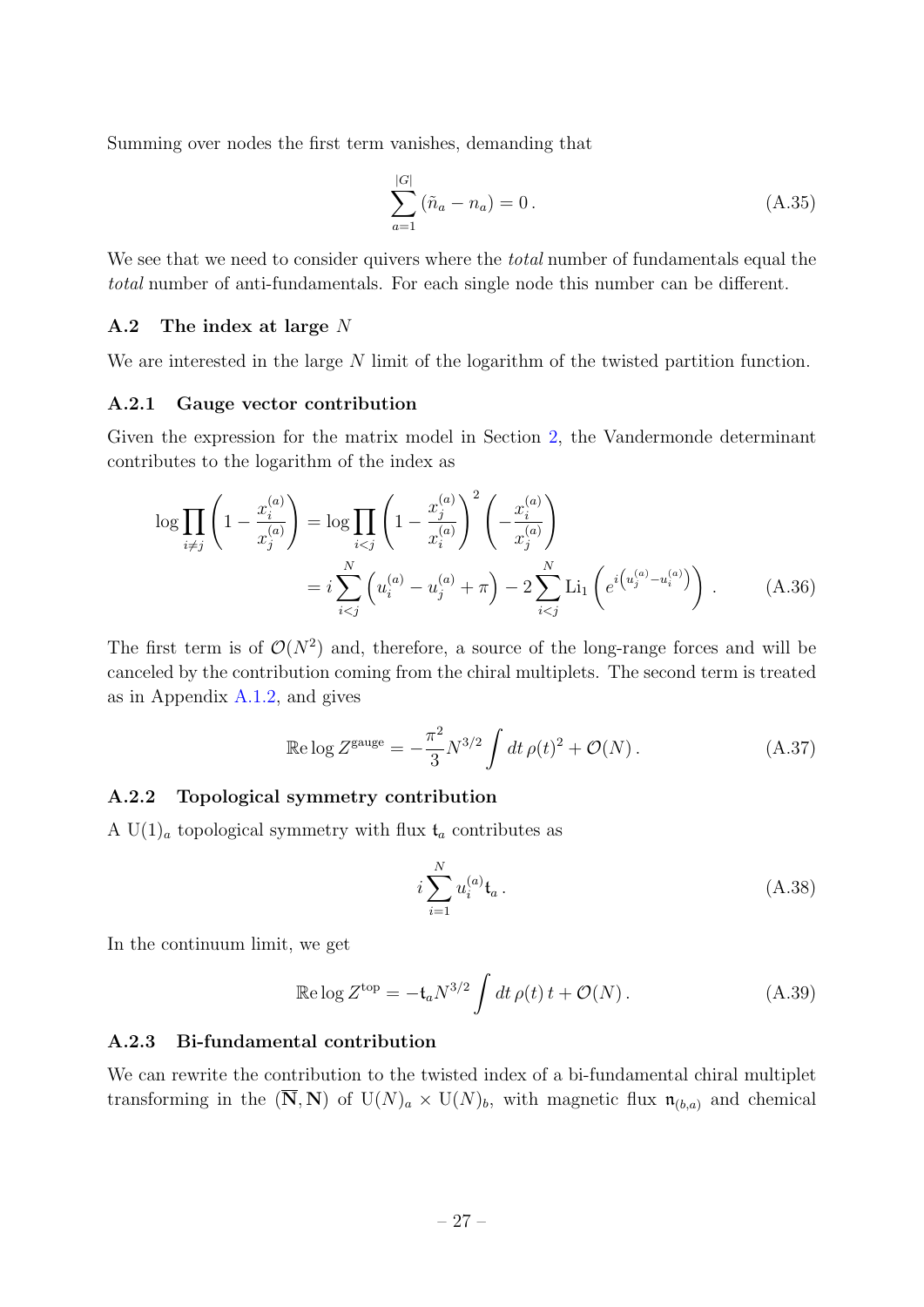potential  $\Delta_{(b,a)}$  as:<sup>[14](#page-28-1)</sup>

$$
\prod_{i=1}^{N} \left(\frac{x_i^{(b)}}{x_i^{(a)}}\right)^{\frac{1}{2}\left(\mathfrak{n}_{(b,a)}-1\right)} \left(1 - y_{(b,a)} \frac{x_i^{(b)}}{x_i^{(a)}}\right)^{\mathfrak{n}_{(b,a)}-1} \times \prod_{i
$$

The first term in  $\prod_i$  is subleading and the second term only contributes in the tail where  $\delta v \approx -\Delta_{(b,a)},$ 

$$
N\left(\mathfrak{n}_{(b,a)}-1\right) \int dt \,\rho(t) \log\left(1 - e^{i\left(\delta v + \Delta_{(b,a)}\right)}\right)
$$
  
=  $-N^{3/2} \left(\mathfrak{n}_{(b,a)}-1\right) \int_{\delta v \approx -\Delta_{(b,a)}} dt \,\rho(t) Y_{(b,a)}(t) + \mathcal{O}(N)$  (A.41)

The first two terms in  $\prod_{i < j}$  give a long-range force contribution to the index

<span id="page-28-0"></span>
$$
\frac{i}{2} \left( \mathfrak{n}_{(b,a)} - 1 \right) \sum_{i < j} \left[ \left( u_i^{(a)} - u_j^{(a)} + \pi \right) + \left( u_i^{(b)} - u_j^{(b)} + \pi \right) \right] \,, \tag{A.42}
$$

while the last two terms result in

$$
- N^{3/2} \left( \mathfrak{n}_{(b,a)} - 1 \right) \int dt \, \rho(t)^2 \left[ \text{Li}_2 \left( e^{i \left( \delta v + \Delta_{(b,a)} \right)} \right) + \text{Li}_2 \left( e^{-i \left( \delta v + \Delta_{(b,a)} \right)} \right) \right] + \mathcal{O}(N)
$$
\n
$$
= -N^{3/2} \left( \mathfrak{n}_{(b,a)} - 1 \right) \int dt \, \rho(t)^2 g'_+ \left( \delta v(t) + \Delta_{(b,a)} \right) + \mathcal{O}(N) \,. \tag{A.43}
$$

A bi-fundamental field transforming in the  $(N, \overline{N})$  of  $U(N)<sub>a</sub> \times U(N)<sub>b</sub>$ , with magnetic flux  $\mathfrak{n}_{(a,b)}$  and chemical potential  $\Delta_{(a,b)}$  gives the same contribution with the replacement  $a \leftrightarrow b$ and  $\delta v \rightarrow -\delta v$ .

The long-range force contribution of bi-fundamental fields at node a cancels with the gauge contribution in  $(A.36)$ , provided that

$$
2 + \sum_{I \in a} (\mathfrak{n}_I - 1) = 0, \tag{A.44}
$$

where the sum is taken over all chiral bi-fundamentals  $I$  with an endpoint in  $a$ .

In picking the residues, we need to insert a Jacobian in the twisted index and evaluate everything else at the pole. The matrix  $\mathbb B$  appearing in the Jacobian is  $2N \times 2N$  with block form

$$
\mathbb{B} = \frac{\partial (e^{i B_j^{(a)}, e^{i B_j^{(b)}}})}{\partial (\log x_l^{(a)}, \log x_l^{(b)})} = \begin{pmatrix} x_l^{(a)} \frac{\partial e^{i B_j^{(a)}}}{\partial x_l^{(a)}} & x_l^{(b)} \frac{\partial e^{i B_j^{(a)}}}{\partial x_l^{(b)}} \\ x_l^{(a)} \frac{\partial e^{i B_j^{(b)}}}{\partial x_l^{(a)}} & x_l^{(b)} \frac{\partial e^{i B_j^{(b)}}}{\partial x_l^{(b)}} \end{pmatrix}_{2N \times 2N},
$$
\n(A.45)

<span id="page-28-1"></span><sup>&</sup>lt;sup>14</sup>The phases can be neglected, as we will be interested in  $log |Z|$ .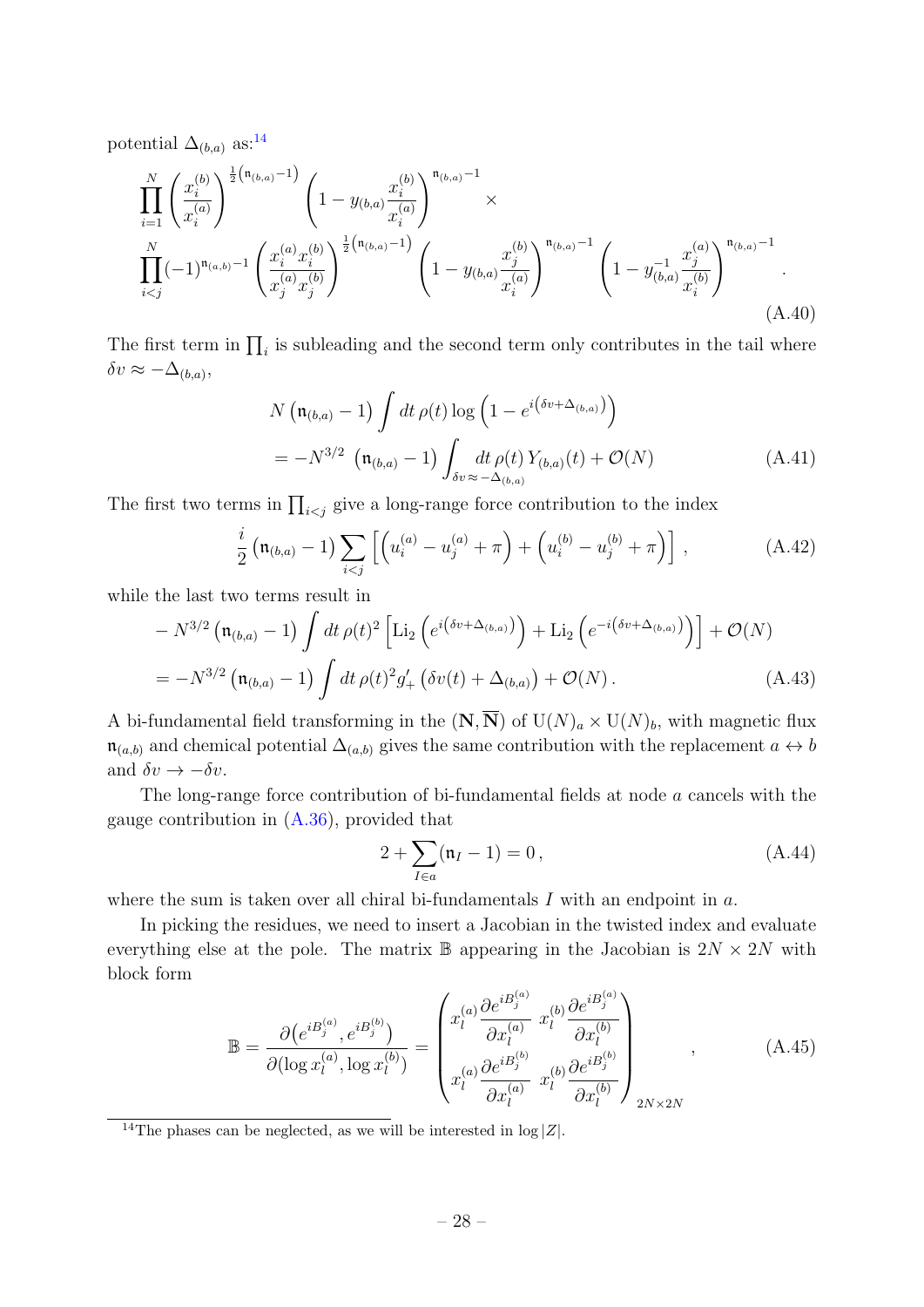and only contributes in the tails regions,  $15$ 

$$
-\log \det \mathbb{B} = -N^{3/2} \sum_{\substack{\text{bi-fundamentals} \\ (b,a) \text{ and } (a,b)}} \int_{\delta v \approx -\Delta_{(b,a)}} dt \,\rho(t) \, Y_{(b,a)}(t) + \int_{\delta v \approx \Delta_{(a,b)}} dt \,\rho(t) \, Y_{(a,b)}(t) + \mathcal{O}(N \log N) \,.
$$
\n(A.46)

Summarizing, pairs of bi-fundamental fields contribute to the logarithm of the index as

$$
\mathbb{R}\text{e}\log Z^{\text{bi-fund}}_{\text{bulk}} = -N^{3/2} \sum_{\substack{\text{bi-fundamentals} \\ (b,a) \text{ and } (a,b)}} \int dt \,\rho(t)^2 \big[ (\mathfrak{n}_{(b,a)} - 1) \, g'_+ \left( \delta v(t) + \Delta_{(b,a)} \right) + (\mathfrak{n}_{(a,b)} - 1) \, g'_- \left( \delta v(t) - \Delta_{(a,b)} \right) \big]. \tag{A.47}
$$

The tails contribution is also given by

<span id="page-29-1"></span>
$$
\mathbb{R}\text{e}\log Z^{\text{bi-fund}}_{\text{tallis}} = -N^{3/2} \sum_{\substack{\text{bi-fundamentals} \\ (b,a) \text{ and } (a,b)}} \mathfrak{n}_{(b,a)} \int_{\delta v} dt \,\rho(t) \, Y_{(b,a)}(t) + \mathfrak{n}_{(a,b)} \int_{\delta v} dt \,\rho(t) \, Y_{(a,b)}(t) \,. \tag{A.48}
$$

A field transforming in the adjoint of the ath gauge group with magnetic flux  $\mathfrak{n}_{(a,a)}$ and chemical potential  $\Delta_{(a,a)}$  only contributes to the bulk index. To find its contribution we need to include an explicit factor of  $1/2$  in the expression  $(A.47)$  and take

$$
v_b = v_a, \qquad \Delta_{(b,a)} = \Delta_{(a,b)} = \Delta_{(a,a)}, \qquad \mathfrak{n}_{(b,a)} = \mathfrak{n}_{(a,b)} = \mathfrak{n}_{(a,a)}.
$$
 (A.49)

#### A.2.4 Fundamental and anti-fundamental contribution

The fundamental and anti-fundamental fields contribute to the logarithm of the index as

$$
\log \prod_{i=1}^{N} \prod_{\substack{\text{anti-fundamental} \\ a}} \left( x_i^{(a)} \right)^{\frac{1}{2}(\tilde{n}_a - 1)} \left[ 1 - \tilde{y}_a \left( x_i^{(a)} \right)^{-1} \right]^{\tilde{n}_a - 1} \times \prod_{\substack{\text{fundamental} \\ a}} \left( x_i^{(a)} \right)^{\frac{1}{2}(n_a - 1)} \left[ 1 - y_a^{-1} \left( x_i^{(a)} \right)^{-1} \right]^{n_a - 1} . \tag{A.50}
$$

Using the scaling ansatz  $(A.1)$ , in the continuum limit we get

$$
\log \prod_{i=1}^{N} \prod_{\text{anti-fundamental}} \left(x_i^{(a)}\right)^{\frac{1}{2}(\tilde{\mathfrak{n}}_a - 1)} \prod_{\text{fundamental} \atop a} \left(x_i^{(a)}\right)^{\frac{1}{2}(\mathfrak{n}_a - 1)}
$$

$$
= -\frac{1}{2} N^{3/2} \left[ \sum_{\text{anti-fundamental} \atop a} (\tilde{\mathfrak{n}}_a - 1) + \sum_{\text{fundamental} \atop a} (\mathfrak{n}_a - 1) \right] \int dt \,\rho(t) \, t + \mathcal{O}(N) \,, \tag{A.51}
$$

<span id="page-29-0"></span><sup>15</sup>We refer the reader to [\[4\]](#page-36-3) for a detailed analysis of the Jacobian at large N.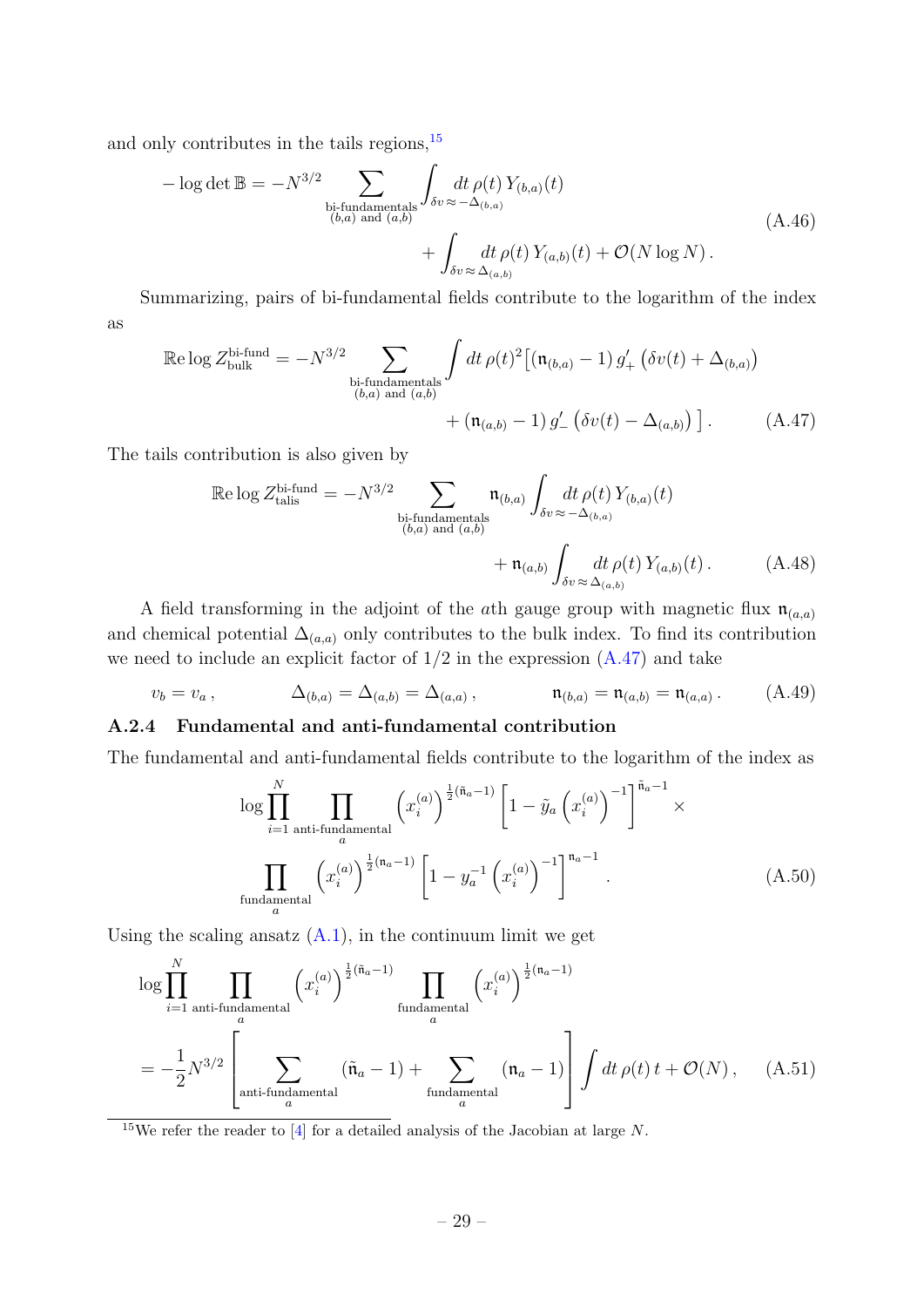<span id="page-30-1"></span>

Figure 1. The SPP Chern-Simons-matter quiver.

and

$$
\log \prod_{i=1}^{N} \prod_{\text{anti-fundamental}} \left[ 1 - \tilde{y}_a \left( x_i^{(a)} \right)^{-1} \right]^{\tilde{\mathfrak{n}}_a - 1} \prod_{\text{fundamental}} \left[ 1 - y_a^{-1} \left( x_i^{(a)} \right)^{-1} \right]^{\mathfrak{n}_a - 1}
$$

$$
= N^{3/2} \left[ \sum_{\text{anti-fundamental}} (\tilde{\mathfrak{n}}_a - 1) + \sum_{\text{fundamental}} (\mathfrak{n}_a - 1) \right] \int_{t > 0} dt \, \rho(t) \, t + \mathcal{O}(N) \,. \tag{A.52}
$$

Putting the above equations together we find:

$$
\operatorname{Re}\log Z^{(\text{anti-)fund}} = \frac{1}{2} N^{3/2} \left[ \sum_{\substack{\text{anti-fundamental} \\ a}} (\tilde{\mathfrak{n}}_a - 1) + \sum_{\substack{\text{fundamental} \\ a}} (\mathfrak{n}_a - 1) \right] \int dt \,\rho(t) \, |t| \,.
$$
\n(A.53)

## <span id="page-30-0"></span>B An explicit example: the SPP theory

We now consider, as an example, the quiver gauge theory which describes the dynamics of N M2-branes at the suspended pinch point (SPP) singularity (see Fig. [1\)](#page-30-1). The Chern-Simons levels are  $(2k, -k, -k)$  and the superpotential coupling is given by

$$
W = \text{Tr}\left[X\left(A_1A_2 - C_1C_2\right) - A_2A_1B_1B_2 + C_2C_1B_2B_1\right].\tag{B.1}
$$

The marginality condition on the superpotential [\(4.4\)](#page-14-2) impose constraints on the chemical potential of the various fields

$$
\Delta_A + \Delta_B = \pi \,, \qquad \Delta_B + \Delta_C = \pi \,, \qquad 2\Delta_A + \Delta_X = 2\pi \,, \qquad (B.2)
$$

where we have used the symmetry of the quiver to set  $\Delta_{A_1} = \Delta_{A_2} = \Delta_A$ , and so on. Hence,

$$
\Delta_B = \Delta \,, \qquad \qquad \Delta_X = 2\Delta \,, \qquad \qquad \Delta_A = \Delta_C = \pi - \Delta \,, \tag{B.3}
$$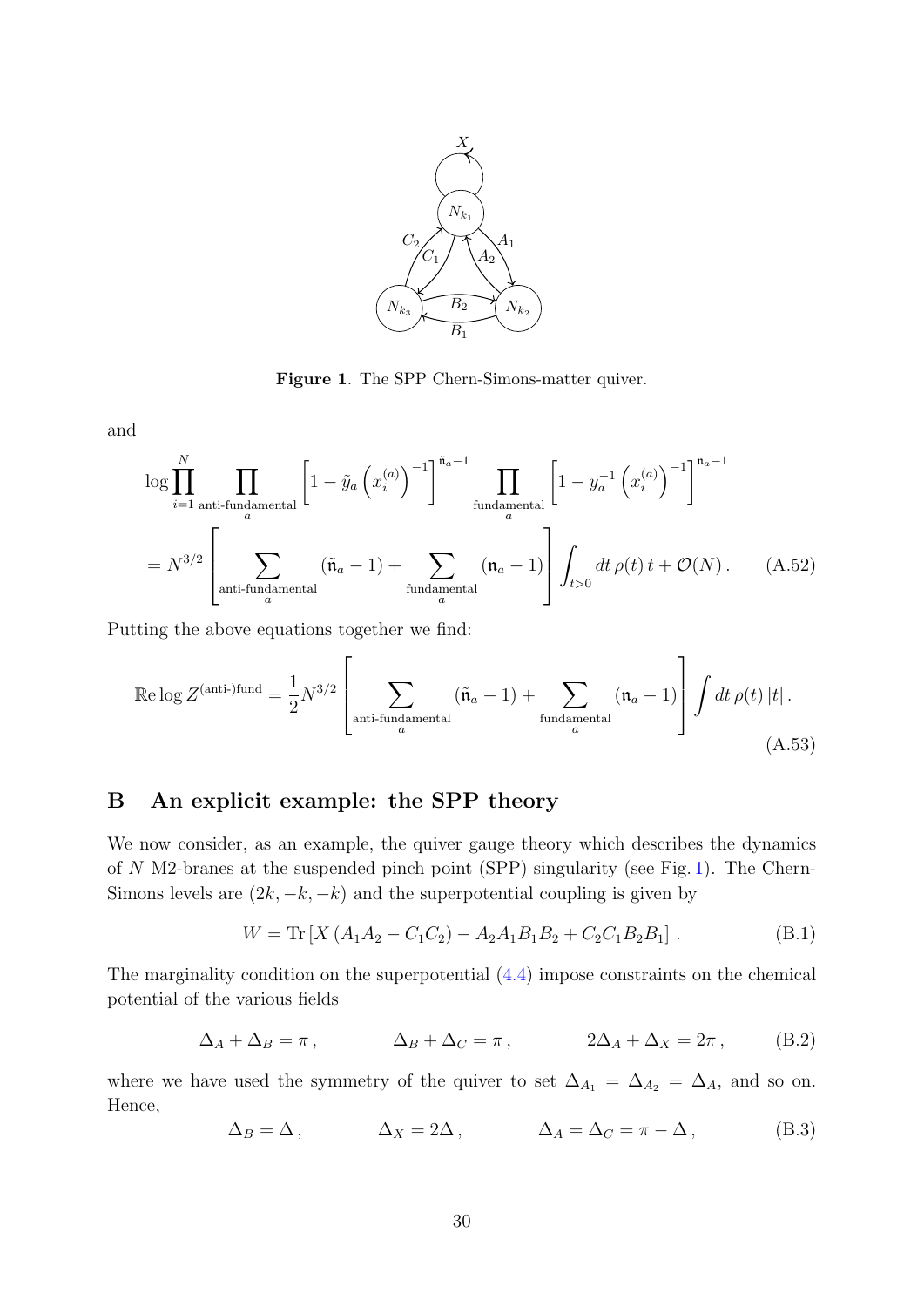and

$$
\mathfrak{n}_B = \mathfrak{n}, \qquad \qquad \mathfrak{n}_X = 2\mathfrak{n}, \qquad \qquad \mathfrak{n}_A = \mathfrak{n}_C = 1 - \mathfrak{n}, \qquad (B.4)
$$

where  $\mathfrak{n}_I$  denotes the flavor magnetic flux of the field I. We assume  $0 \leq \Delta \leq 2\pi$  and we enforced condition [\(4.4\)](#page-14-2). One can check that all other solutions are related to the one we are presenting by a discrete symmetry of the quiver.<sup>[16](#page-31-1)</sup>

#### <span id="page-31-0"></span>B.1 The BAEs at large N

The theory under consideration is invariant under

$$
A \leftrightarrow C, \qquad \qquad \mathcal{U}(N)^{(2)} \leftrightarrow \mathcal{U}(N)^{(3)}.
$$
 (B.7)

Let us assume that the saddle-point solution is also invariant under this  $\mathbb{Z}_2$  symmetry. Thus, we can choose

$$
v_i^{(1)} = v_i, \qquad \qquad v_i^{(2)} = v_i^{(3)} = w_i. \tag{B.8}
$$

Given the rules of Section [3.2,](#page-9-0) the Bethe potential reads

$$
\frac{\mathcal{V}}{iN^{3/2}} = 2k \int dt \, t \, \rho(t) \, \delta v(t) + \int dt \, \rho(t)^2 \, \Delta \left[ (\pi - \Delta)(2\pi - \Delta) - 2\delta v^2 \right] \n- \mu \left[ \int dt \, \rho(t) - 1 \right] - \frac{2i}{N^{1/2}} \int dt \, \rho(t) \left[ \pm \text{Li}_2 \left( e^{i[\delta v(t) \pm (\pi - \Delta)]} \right) \right], \tag{B.9}
$$

where we defined

$$
\delta v(t) = w(t) - v(t), \qquad (B.10)
$$

and we included the subleading terms giving rise to the equation of motion  $(3.25).^{17}$  $(3.25).^{17}$  $(3.25).^{17}$  The eigenvalue density distribution  $\rho(t)$ , which maximizes the Bethe potential, is a piece-wise function supported on  $[t_{\ll}, t_{\gg}]$ . We define the inner interval as

$$
t_{<} \text{ s.t. } \delta v(t_{<} ) = -(\pi - \Delta) \text{ , } \qquad t_{>} \text{ s.t. } \delta v(t_{>} ) = \pi - \Delta \text{ . } \qquad \text{(B.11)}
$$

Schematically, we have:

<span id="page-31-1"></span><sup>16</sup>There is a solution for

$$
\Delta_A + \Delta_B = 3\pi \,, \qquad \Delta_B + \Delta_C = 3\pi \,, \qquad 2\Delta_A + \Delta_X = 4\pi \,. \tag{B.5}
$$

which is obtained, using the invariance of Z under  $y_I \rightarrow 1/y_I$ , from [\(B.12\)](#page-32-1)-[\(B.16\)](#page-32-2) by performing the substitutions

 $\mu \rightarrow -\mu \,, \qquad k \rightarrow -k \,, \qquad \Delta \rightarrow \pi - \Delta \,, \qquad Y^{\pm} \rightarrow -Y^{\pm} \,.$  $(B.6)$ 

<span id="page-31-2"></span><sup>17</sup>Notice that these terms are subleading in the equation of motion for  $\rho$ , since Li<sub>2</sub> is finite when its argument is one, while affect the equation of motion for  $\delta v$  since Li<sub>1</sub> is singular.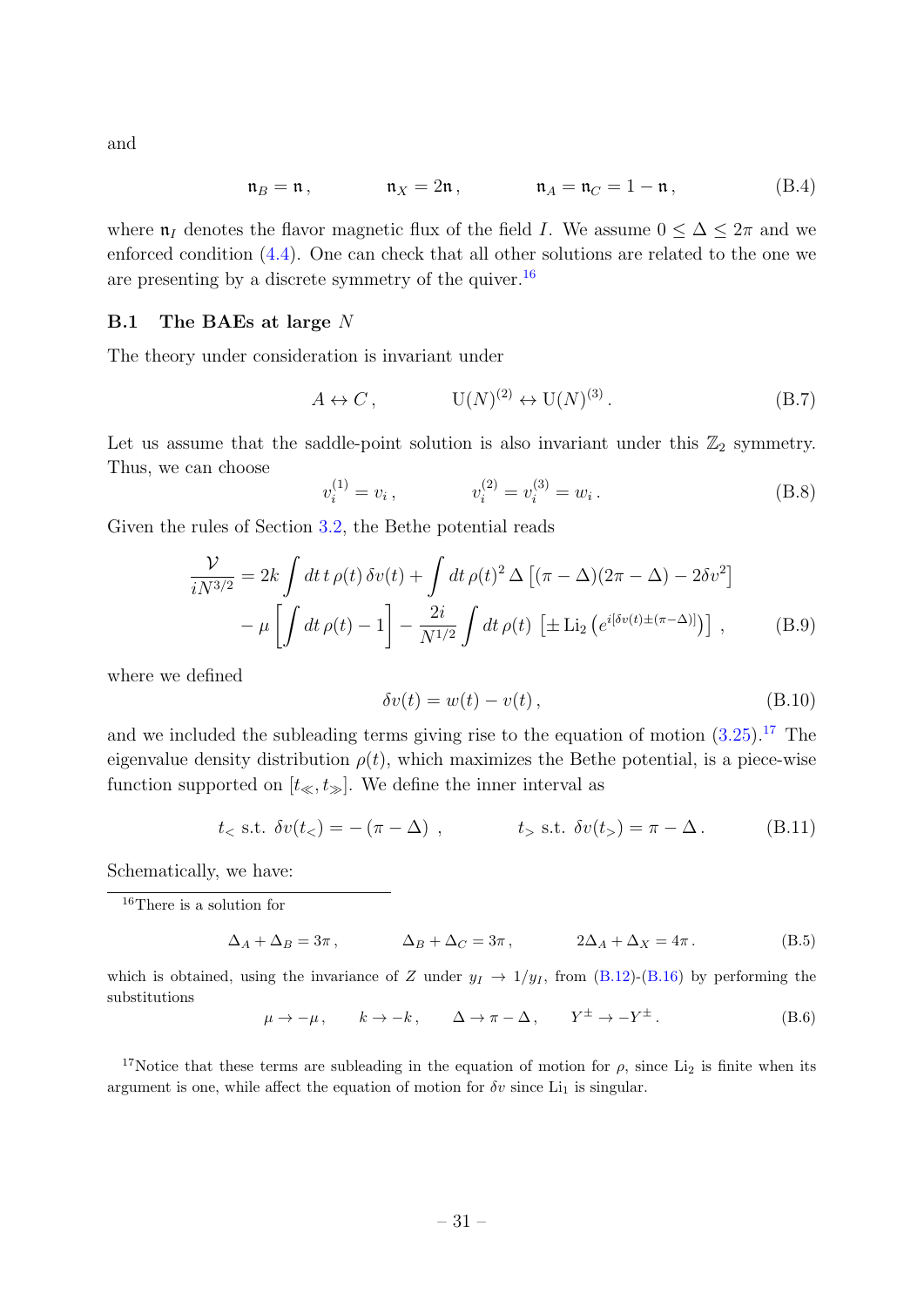$$
t\overline{\leftarrow} t\overline{\leftarrow} t\overline{\leftarrow} t\overline{\leftarrow} t\overline{\leftarrow} t\overline{\leftarrow} t\overline{\leftarrow} t\overline{\leftarrow}
$$
  
\n
$$
\rho = 0 \quad \delta v = -(\pi - \Delta) \quad \delta v = \pi - \Delta \quad \rho = 0
$$
  
\n
$$
Y^- = 0 \quad Y^+ = 0
$$

The transition points are at

<span id="page-32-1"></span>
$$
t_{\ll} = -\frac{\mu}{2k(\pi - \Delta)}, \qquad t_{\ll} = -\frac{\mu}{k(2\pi - \Delta)}, \qquad t_{\gg} = \frac{\mu}{k(2\pi - \Delta)}, \qquad t_{\gg} = \frac{\mu}{2k(\pi - \Delta)}.
$$
\n(B.12)

In the left tail we have

$$
\rho = \frac{1}{2\Delta^2} \left( \frac{\mu}{\pi - \Delta} + 2kt \right), \qquad \delta v = -(\pi - \Delta)
$$
  

$$
Y^- = -\frac{\mu + k(2\pi - \Delta)t}{\Delta}
$$
 (B.13)

In the inner interval we have

$$
\rho = \frac{\mu}{2(\pi - \Delta)(2\pi - \Delta)\Delta}, \qquad \delta v = \frac{k(\pi - \Delta)(2\pi - \Delta)t}{\mu} \qquad t < t < t_>
$$
\n(B.14)

and  $\delta v' > 0$ . In the *right tail* we have

$$
\rho = \frac{1}{2\Delta^2} \left( \frac{\mu}{\pi - \Delta} - 2kt \right), \qquad \delta v = \pi - \Delta
$$
  

$$
Y^+ = -\frac{\mu - k(2\pi - \Delta)t}{\Delta}
$$
 (B.15)

Finally, the normalization fixes

<span id="page-32-2"></span>
$$
\mu = 2k^{1/2}(\pi - \Delta)(2\pi - \Delta)\sqrt{\frac{\Delta}{4\pi - 3\Delta}}.
$$
\n(B.16)

 $\mu > 0$  implies the following inequality

$$
0 < \Delta < \pi \,. \tag{B.17}
$$

For  $k > 1$  there can be discrete  $\mathbb{Z}_k$  identifications among the chemical potential which can affect the final result. We have not been too careful about them here.

#### <span id="page-32-0"></span>**B.2** The index at large  $N$

The rules of the large N twisted index imply that the free energy functional is

<span id="page-32-3"></span>
$$
\mathbb{R}\log Z = -N^{3/2} \int dt \,\rho(t)^2 \left[ \Delta(4\pi - 3\Delta) + \mathfrak{n} \left( 3\Delta^2 - 6\pi\Delta + 2\pi^2 - 2\delta v^2 \right) \right] - N^{3/2} 2(1 - \mathfrak{n}) \int_{\delta v \approx -(\pi - \Delta)} dt \,\rho(t) \, Y^-(t) - N^{3/2} 2(1 - \mathfrak{n}) \int_{\delta v \approx (\pi - \Delta)} dt \,\rho(t) \, Y^+(t) .
$$
\n(B.18)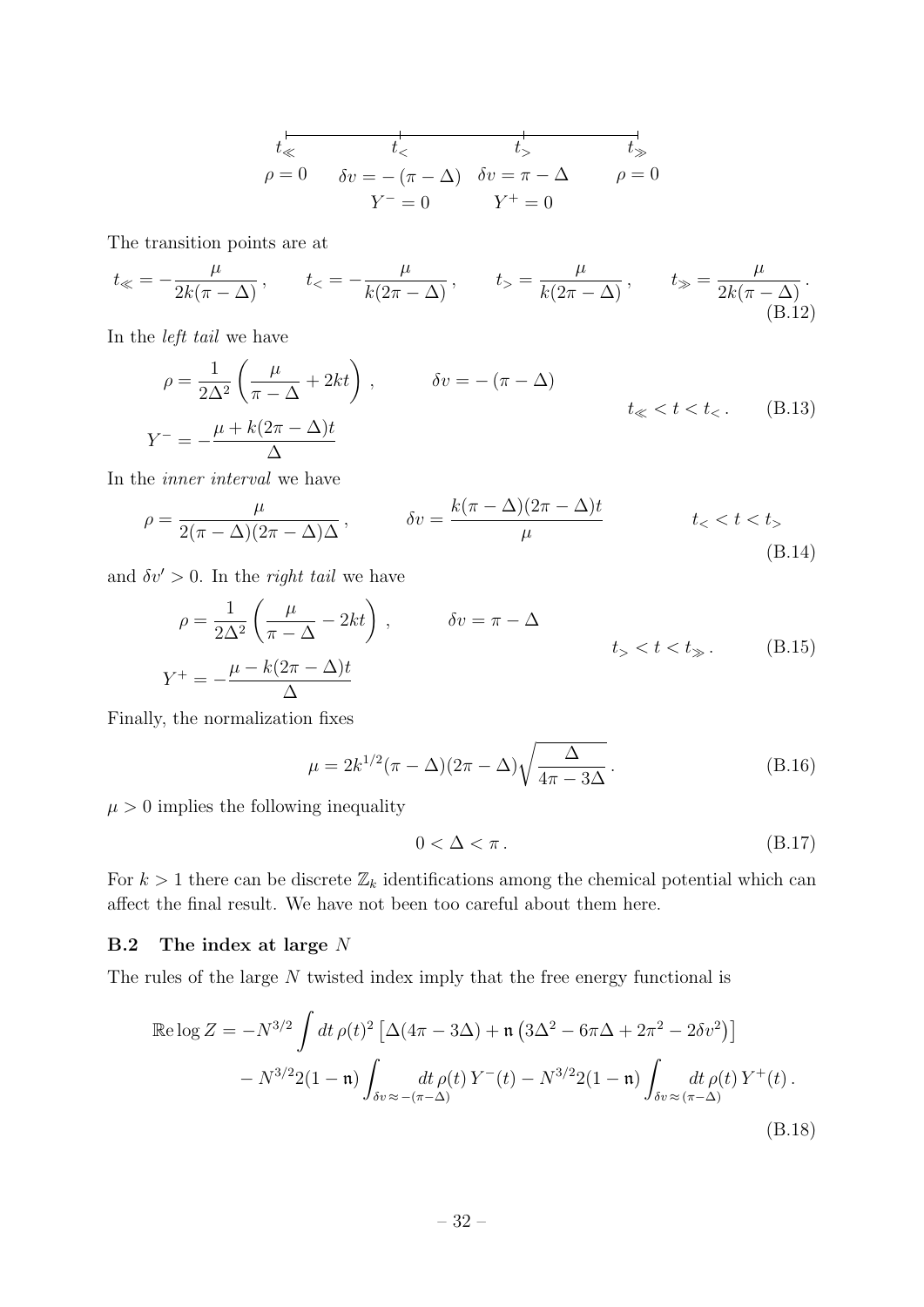We should take the solution to the BAEs, plug it back into the functional  $(B.18)$  and compute the integral. Doing so, we obtain the following expression for the logarithm of the index:

$$
\mathbb{R}\text{e}\log Z = -\frac{4}{3} \frac{k^{1/2} N^{3/2}}{(4\pi - 3\Delta)^{3/2} \sqrt{\Delta}} \times \left[ \Delta \left(7\Delta^2 - 18\pi\Delta + 12\pi^2\right) + \mathfrak{n} \left(-6\Delta^3 + 19\pi\Delta^2 - 18\pi^2\Delta + 4\pi^3\right) \right]. \tag{B.19}
$$

Notice that

$$
\operatorname{Re}\log Z = -\frac{2}{\pi}\,\overline{\mathcal{V}}(\Delta) - \left[\left(\mathfrak{n} - \frac{\Delta}{\pi}\right)\frac{\partial\overline{\mathcal{V}}(\Delta)}{\partial\Delta}\right],\tag{B.20}
$$

where

$$
\overline{\mathcal{V}}(\Delta) = \frac{4}{3} k^{1/2} N^{3/2} (\pi - \Delta)(2\pi - \Delta) \sqrt{\frac{\Delta}{4\pi - 3\Delta}},
$$
 (B.21)

as expected from the index theorem.

## <span id="page-33-0"></span>C Derivation of general rules for theories with  $N^{5/3}$  scaling of the index

We assume that in the large  $N$  limit the eigenvalues corresponding to all the gauge groups are the same to leading order in  $N$  and they behave as

<span id="page-33-2"></span>
$$
u^{(a)}(t) = N^{\alpha}(it + v(t)), \qquad (C.1)
$$

for some  $0 < \alpha < 1$ . We also assume that  $\sum_{a=1}^{|G|} k_a \neq 0$  in the following discussion, as appropriate for theories with a massive type IIA behavior. The long-range force analysis is identical to Appendix [A.](#page-21-0) Here we discuss the  $N^{5/3}$  contributions.

#### <span id="page-33-1"></span>C.1 Bethe potential at large N

Each group a with CS level  $k_a$  contributes to the finite N Bethe potential as

$$
\mathcal{V}^{\text{CS}} = -\frac{k_a}{2} \sum_{i=1}^{N} \left( u_i^{(a)} \right)^2 \,. \tag{C.2}
$$

Using the scaling ansatz  $(C.1)$ , we find

$$
-ik_a N^{2\alpha+1} \int dt \,\rho(t) \, t \, v(t) + \frac{k_a}{2} N^{2\alpha+1} \int dt \,\rho(t) \, (t^2 - v(t)^2) \; . \tag{C.3}
$$

To obtain the large N behavior of a bi-fundamental field between  $U(N)<sub>a</sub> \times U(N)<sub>b</sub>$  we follow the same strategy as in Section [A.1.2.](#page-22-1) For example, consider

$$
\sum_{i < j}^{N} \text{Li}_2\left(e^{i\left(u_j^{(b)} - u_i^{(a)} + \Delta_I\right)}\right) \,. \tag{C.4}
$$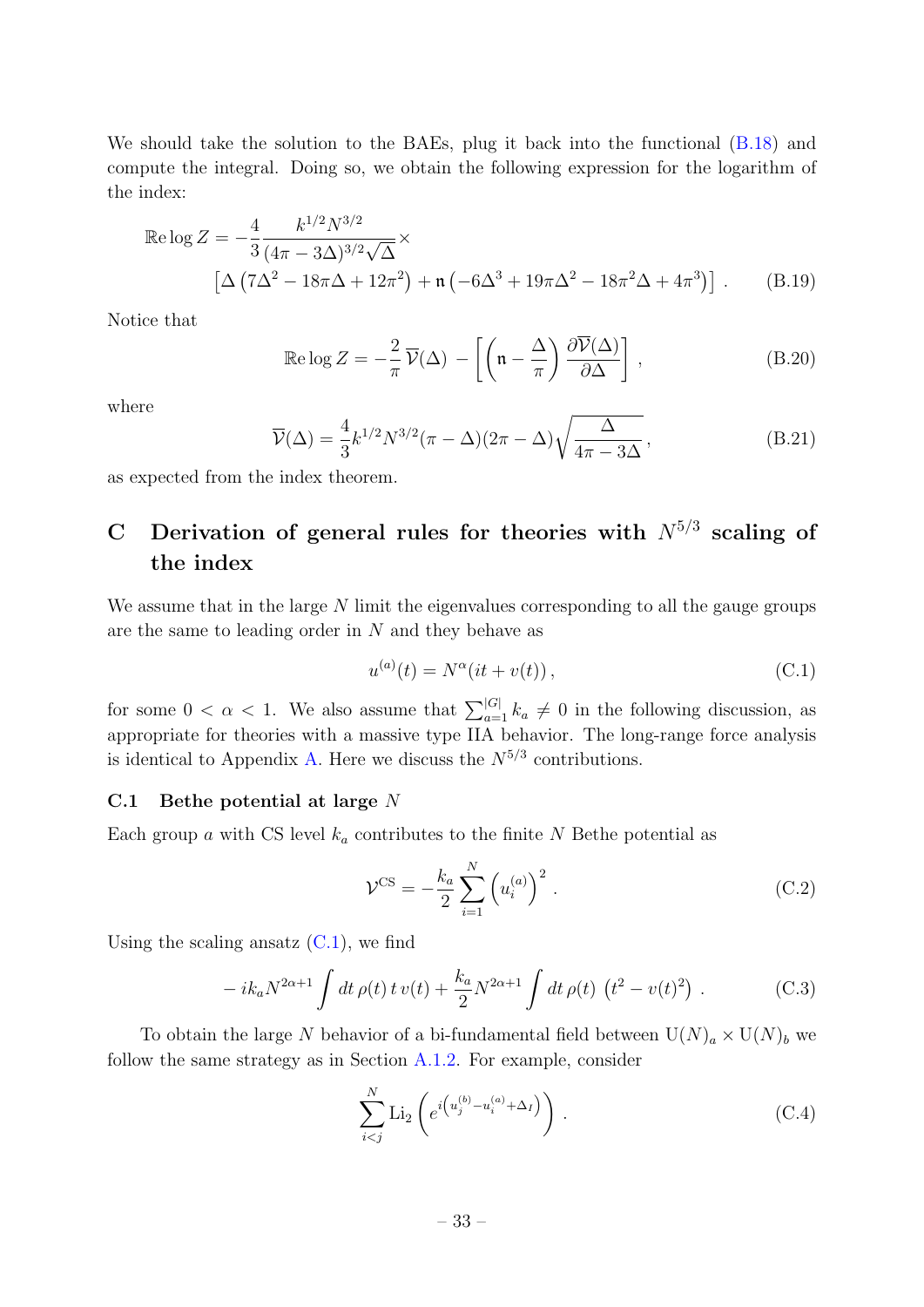We first write the dilogarithm function as a power series, *i.e.*,

$$
\text{Li}_2(e^{iu}) = \sum_{k=1}^{\infty} \frac{e^{iku}}{k^2},
$$
\n(C.5)

and then consider the integral

$$
I_k = \int_t dt' \rho(t') e^{i(u_b(t') - u_a(t) + \Delta_I)} = \int_t e^{-kN^{\alpha}(t'-t)} \sum_{j=0}^{\infty} \frac{(t'-t)^j}{j!} \partial_x^j \left[ \rho(x) e^{ik[N^{\alpha}(v(x) - v(t)) + \Delta_I]} \right]_{x=t}.
$$
\n(C.6)

Performing the integral in  $t'$  we find

$$
\int_{t} dt' e^{-kN^{\alpha}(t'-t)} \frac{(t'-t)^{j}}{j!} = (kN^{\alpha})^{-j-1} .
$$
 (C.7)

Next, we extract the leading contribution of the left over term, i.e.,

$$
\partial_x^j \left[ \rho(x) e^{ik[N^{\alpha}(v(x)-v(t))+\Delta_I]} \right]_{x=t} \sim (ikN^{\alpha})^j \left[ v'(x)^j \rho(x) e^{ik[N^{\alpha}(v(x)-v(t))+\Delta_I]} \right]_{x=t}
$$
  
=  $(ikN^{\alpha})^j v'(t)^j \rho(t) e^{ik\Delta_I}$ . (C.8)

Bringing the pieces together we find

$$
I_k = \frac{e^{ik\Delta_I}}{k} \rho(t) N^{-\alpha} \sum_{j=0}^{\infty} \left[ i v'(t) \right]^j = \frac{e^{ik\Delta_I}}{k} N^{-\alpha} \frac{\rho(t)}{1 - i v'(t)}.
$$
 (C.9)

Thus,

$$
\sum_{i < j}^{N} \text{Li}_2\left(e^{i\left(u_j^{(b)} - u_i^{(a)} + \Delta_I\right)}\right) = N^{2-\alpha} \int dt \text{Li}_3\left(e^{i\Delta_I}\right) \frac{\rho(t)^2}{1 - i v'(t)}\,. \tag{C.10}
$$

Following the same steps as before, we get

$$
\mathcal{V}^{\text{bi-fund}} = ig_+(\Delta_I) N^{2-\alpha} \int dt \, \frac{\rho(t)^2}{1 - iv'(t)}.
$$
\n(C.11)

To have a nontrivial saddle-point, we need  $\alpha = 1/3$  which ensure that the Chern-Simons terms and the matter contributions scale with the same power of N.

The contribution of (anti-)fundamental fields to the Bethe potential is given by [see Section [A.1.3\]](#page-26-4),

$$
\mathcal{V}^{\text{(anti-)fund}} = \frac{(\tilde{n}_a - n_a)}{4} N^{5/3} \int dt \,\rho(t) \,\text{sign}(t) \left[ it + v(t) \right]^2 \,. \tag{C.12}
$$

Notice that, when the total number of fundamental and anti-fundamental fields in the quiver are equal, this contribution vanishes.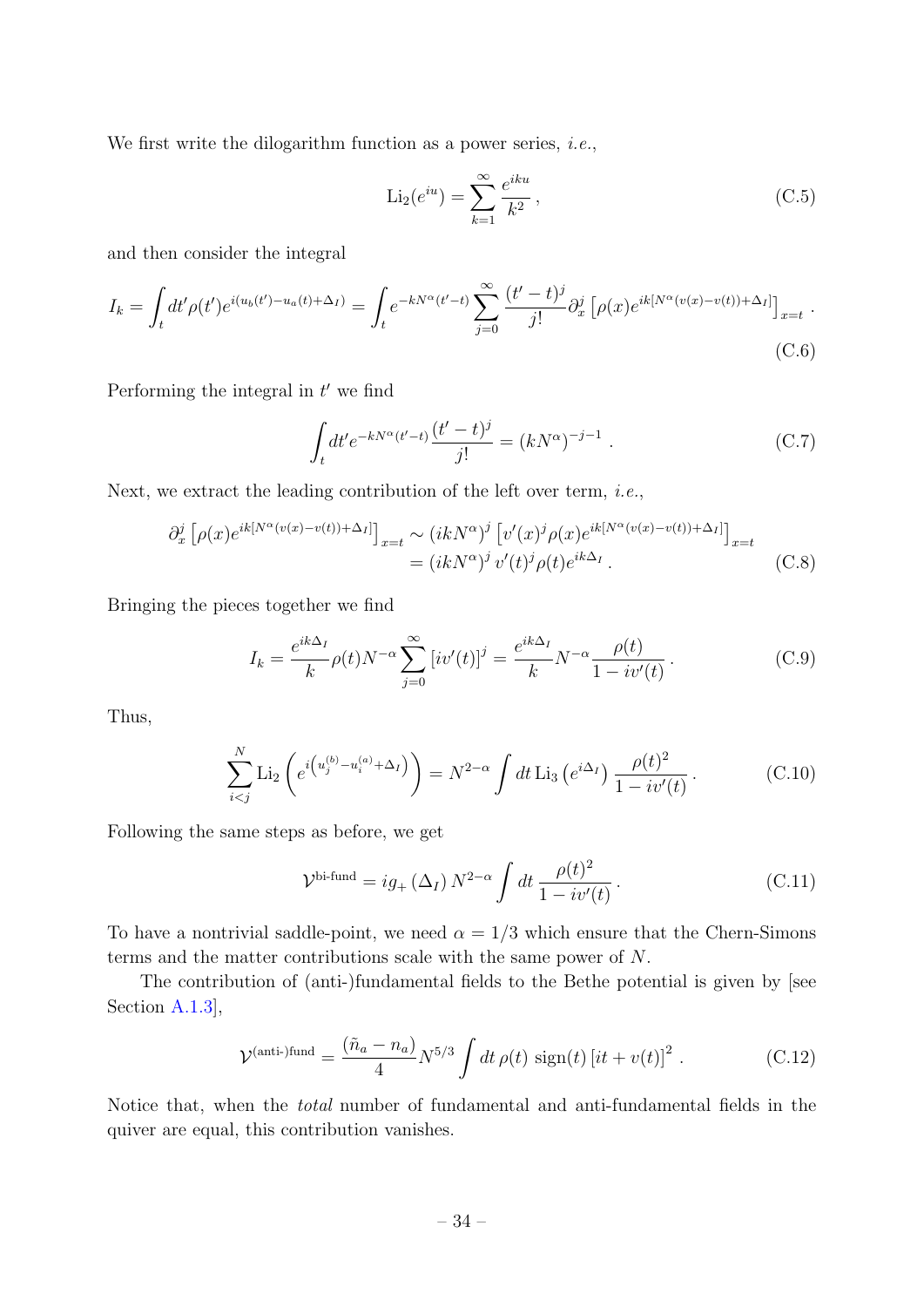#### <span id="page-35-0"></span>C.2 The index at large  $N$

The contribution of the Vandermonde determinant to the index can be found using the same techniques presented in Appendix [A.](#page-21-0) We need to compute

$$
-2\sum_{i
$$

After a small calculation we find,

$$
\text{Re}\log Z^{\text{gauge}} = -\frac{\pi^2}{3} N^{5/3} \int dt \, \frac{\rho(t)^2}{1 - i v'(t)} \,. \tag{C.14}
$$

We now consider a bi-fundamental field with chemical potential  $\Delta_I$  and flavor magnetic flux  $\mathfrak{n}_I$ . Using the same methods given in Appendix [A,](#page-21-0) we obtain

$$
\text{Re}\log Z_{\text{bulk}}^{\text{bi-fund}} = -(\mathfrak{n}_I - 1) g'_+ (\Delta_I) N^{5/3} \int dt \, \frac{\rho(t)^2}{1 - i v'(t)} \,. \tag{C.15}
$$

The contribution of (anti-)fundamental fields to the index, at large  $N$ , is subleading and they just contribute through the Bethe potential.

### <span id="page-35-1"></span>D Polylogarithms

In this appendix we review the Polylogarithms and their properties which we used in the paper. The polylogarithm function  $Li_n(z)$  is defined by a power series

$$
\text{Li}_n(z) = \sum_{k=1}^{\infty} \frac{z^k}{k^n},\tag{D.1}
$$

in the complex plane over the open unit disk, and by analytic continuation outside the disk. For  $z = 1$  the polylogarithm reduces to the Riemann zeta function

$$
\text{Li}_n(1) = \zeta(n), \qquad \text{for} \quad \mathbb{R}e \, n > 1. \tag{D.2}
$$

The polylogarithm for  $n = 0$  and  $n = 1$  is

$$
Li_0(z) = \frac{z}{1-z}
$$
,  $Li_1(z) = -\log(1-z)$ . (D.3)

Notice that  $Li_0(z)$  and  $Li_1(z)$  diverge at  $z = 1$ . For  $n \ge 1$ , the functions have a branch point at  $z = 1$  and we shall take the principal determination with a cut  $[1, +\infty)$  along the real axis. The polylogarithms fulfill the following relations

$$
\partial_u \text{Li}_n(e^{iu}) = i \text{Li}_{n-1}(e^{iu}),
$$
\n $\text{Li}_n(e^{iu}) = i \int_{+i\infty}^{u} \text{Li}_{n-1}(e^{iu'}) du'.$ \n(D.4)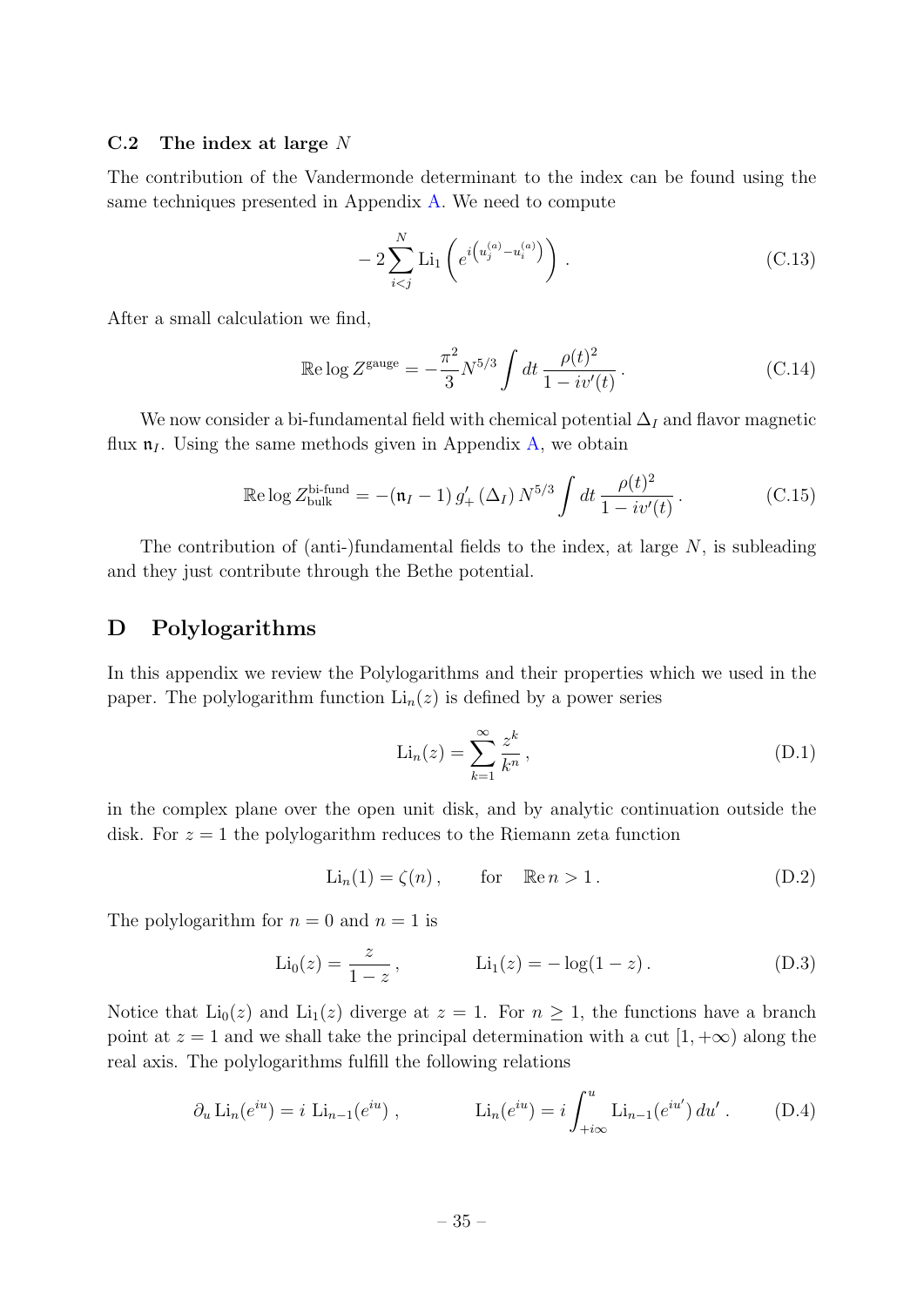The functions  $\text{Li}_n(e^{iu})$  are periodic under  $u \to u + 2\pi$  and have branch cut discontinuities along the vertical line  $[0, -i\infty)$  and its images. For  $0 < \mathbb{R}e$   $u < 2\pi$ , polylogarithms satisfy the following inversion formul $\mathbb{R}^{18}$  $\mathbb{R}^{18}$  $\mathbb{R}^{18}$ 

<span id="page-36-5"></span>
$$
\text{Li}_0(e^{iu}) + \text{Li}_0(e^{-iu}) = -1
$$
\n
$$
\text{Li}_1(e^{iu}) - \text{Li}_1(e^{-iu}) = -iu + i\pi
$$
\n
$$
\text{Li}_2(e^{iu}) + \text{Li}_2(e^{-iu}) = \frac{u^2}{2} - \pi u + \frac{\pi^2}{3}
$$
\n
$$
\text{Li}_3(e^{iu}) - \text{Li}_3(e^{-iu}) = \frac{i}{6}u^3 - \frac{i\pi}{2}u^2 + \frac{i\pi^2}{3}u.
$$
\n(D.5)

One can find the formulæ in the other regions by periodicity.

## References

- <span id="page-36-0"></span>[1] F. Benini and A. Zaffaroni, "A topologically twisted index for three-dimensional supersymmetric theories," JHEP 07 [\(2015\) 127,](http://dx.doi.org/10.1007/JHEP07(2015)127)  $arXiv:1504.03698$  [hep-th].
- <span id="page-36-1"></span>[2] E. Witten, "Quantum Field Theory and the Jones Polynomial," [Commun.Math.Phys.](http://dx.doi.org/10.1007/BF01217730) 121 [\(1989\) 351.](http://dx.doi.org/10.1007/BF01217730)
- <span id="page-36-2"></span>[3] E. Witten, "Mirror manifolds and topological field theory," [arXiv:hep-th/9112056](http://arxiv.org/abs/hep-th/9112056) [\[hep-th\]](http://arxiv.org/abs/hep-th/9112056).
- <span id="page-36-3"></span>[4] F. Benini, K. Hristov, and A. Zaffaroni, "Black hole microstates in  $AdS_4$  from supersymmetric localization,"  $arXiv:1511.04085$  [hep-th].
- <span id="page-36-4"></span>[5] O. Aharony, O. Bergman, D. L. Jafferis, and J. Maldacena, "N=6 superconformal Chern-Simons-matter theories, M2-branes and their gravity duals," JHEP 10 [\(2008\) 091,](http://dx.doi.org/10.1088/1126-6708/2008/10/091) [arXiv:0806.1218 \[hep-th\]](http://arxiv.org/abs/0806.1218).
- [6] A. Hanany and A. Zaffaroni, "Tilings, Chern-Simons Theories and M2 Branes," [JHEP](http://dx.doi.org/10.1088/1126-6708/2008/10/111) 10 [\(2008\) 111,](http://dx.doi.org/10.1088/1126-6708/2008/10/111) [arXiv:0808.1244 \[hep-th\]](http://arxiv.org/abs/0808.1244).
- [7] A. Hanany, D. Vegh, and A. Zaffaroni, "Brane Tilings and M2 Branes," JHEP 03 [\(2009\)](http://dx.doi.org/10.1088/1126-6708/2009/03/012) [012,](http://dx.doi.org/10.1088/1126-6708/2009/03/012) [arXiv:0809.1440 \[hep-th\]](http://arxiv.org/abs/0809.1440).
- [8] D. Martelli and J. Sparks, "Moduli spaces of Chern-Simons quiver gauge theories and AdS $(4)/CFT(3)$ ," Phys. Rev. D78 [\(2008\) 126005,](http://dx.doi.org/10.1103/PhysRevD.78.126005) [arXiv:0808.0912 \[hep-th\]](http://arxiv.org/abs/0808.0912).
- [9] S. Franco, A. Hanany, J. Park, and D. Rodriguez-Gomez, "Towards M2-brane Theories for Generic Toric Singularities," JHEP 12 [\(2008\) 110,](http://dx.doi.org/10.1088/1126-6708/2008/12/110) [arXiv:0809.3237 \[hep-th\]](http://arxiv.org/abs/0809.3237).
- [10] J. Davey, A. Hanany, N. Mekareeya, and G. Torri, "Phases of M2-brane Theories," [JHEP](http://dx.doi.org/10.1088/1126-6708/2009/06/025) 06 [\(2009\) 025,](http://dx.doi.org/10.1088/1126-6708/2009/06/025) [arXiv:0903.3234 \[hep-th\]](http://arxiv.org/abs/0903.3234).
- [11] A. Hanany and Y.-H. He, "Chern-Simons: Fano and Calabi-Yau," [Adv. High Energy Phys.](http://dx.doi.org/10.1155/2011/204576) 2011 [\(2011\) 204576,](http://dx.doi.org/10.1155/2011/204576) [arXiv:0904.1847 \[hep-th\]](http://arxiv.org/abs/0904.1847).

<span id="page-36-6"></span><sup>&</sup>lt;sup>18</sup>The inversion formulæ in the domain  $-2\pi < \mathbb{R}e u < 0$  are obtaind by sending  $u \to -u$ .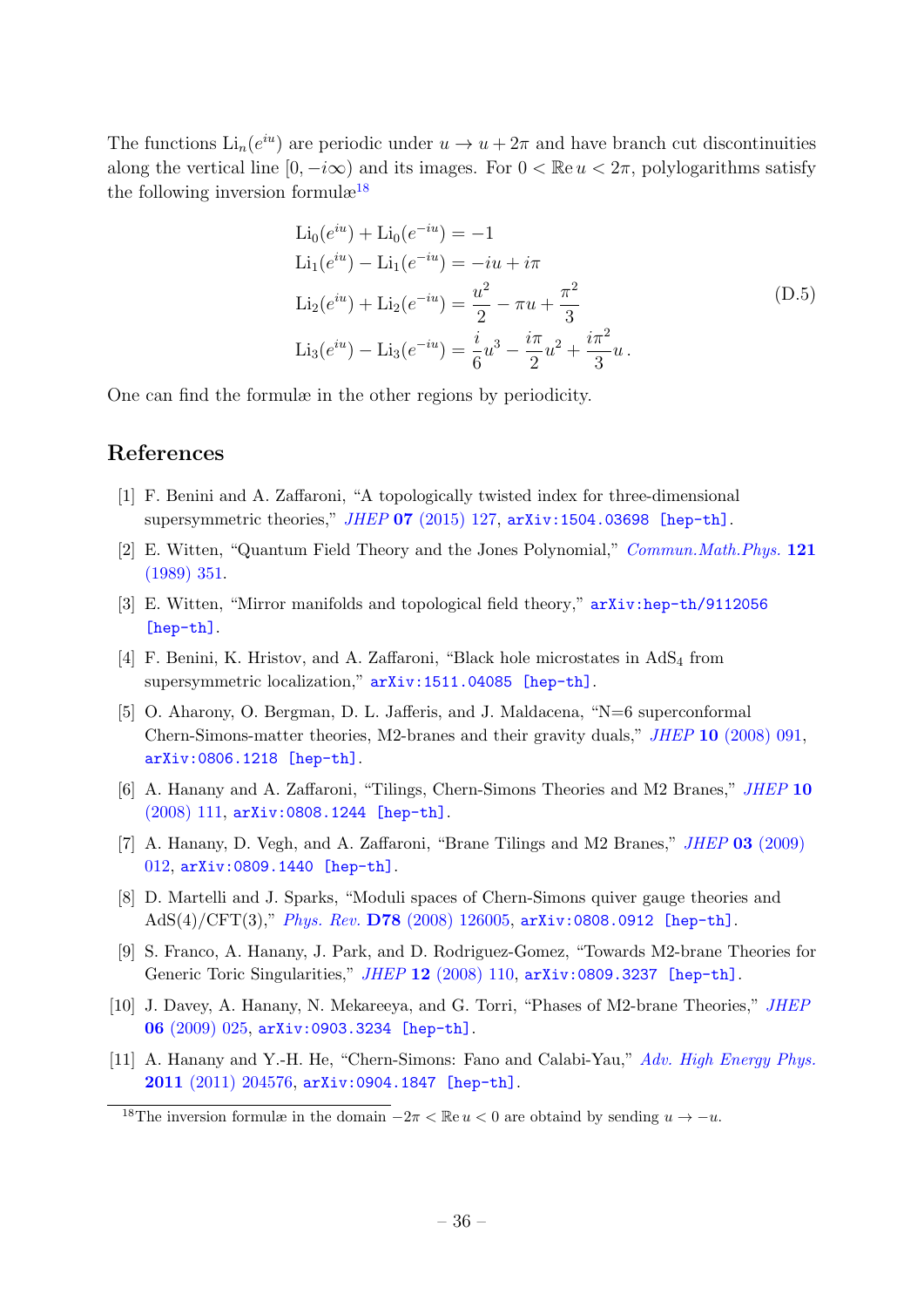- <span id="page-37-0"></span>[12] S. Franco, I. R. Klebanov, and D. Rodriguez-Gomez, "M2-branes on Orbifolds of the Cone over  $Q^{**}1,1,1,'$ , JHEP 08 [\(2009\) 033,](http://dx.doi.org/10.1088/1126-6708/2009/08/033) [arXiv:0903.3231 \[hep-th\]](http://arxiv.org/abs/0903.3231).
- <span id="page-37-1"></span>[13] D. Gaiotto and D. L. Jafferis, "Notes on adding D6 branes wrapping RP\*\*3 in AdS(4) x CP\*\*3," JHEP 11 [\(2012\) 015,](http://dx.doi.org/10.1007/JHEP11(2012)015) [arXiv:0903.2175 \[hep-th\]](http://arxiv.org/abs/0903.2175).
- [14] D. L. Jafferis, "Quantum corrections to  $\mathcal{N}=2$  Chern-Simons theories with flavor and their AdS<sub>4</sub> duals," *JHEP* 08 [\(2013\) 046,](http://dx.doi.org/10.1007/JHEP08(2013)046)  $arXiv:0911.4324$  [hep-th].
- <span id="page-37-2"></span>[15] F. Benini, C. Closset, and S. Cremonesi, "Chiral flavors and M2-branes at toric CY4 singularities," JHEP 02 [\(2010\) 036,](http://dx.doi.org/10.1007/JHEP02(2010)036) [arXiv:0911.4127 \[hep-th\]](http://arxiv.org/abs/0911.4127).
- <span id="page-37-3"></span>[16] A. Kapustin, B. Willett, and I. Yaakov, "Exact Results for Wilson Loops in Superconformal Chern-Simons Theories with Matter," JHEP 03 [\(2010\) 089,](http://dx.doi.org/10.1007/JHEP03(2010)089) [arXiv:0909.4559 \[hep-th\]](http://arxiv.org/abs/0909.4559).
- <span id="page-37-12"></span>[17] D. L. Jafferis, "The Exact Superconformal R-Symmetry Extremizes Z," JHEP 05 [\(2012\)](http://dx.doi.org/10.1007/JHEP05(2012)159) [159,](http://dx.doi.org/10.1007/JHEP05(2012)159) [arXiv:1012.3210 \[hep-th\]](http://arxiv.org/abs/1012.3210).
- <span id="page-37-4"></span>[18] N. Hama, K. Hosomichi, and S. Lee, "Notes on SUSY Gauge Theories on Three-Sphere," JHEP 03 [\(2011\) 127,](http://dx.doi.org/10.1007/JHEP03(2011)127) [arXiv:1012.3512 \[hep-th\]](http://arxiv.org/abs/1012.3512).
- <span id="page-37-5"></span>[19] S. Kim, "The Complete superconformal index for N=6 Chern-Simons theory," [Nucl. Phys.](http://dx.doi.org/10.1016/j.nuclphysb.2012.07.015, 10.1016/j.nuclphysb.2009.06.025) B821 [\(2009\) 241–284,](http://dx.doi.org/10.1016/j.nuclphysb.2012.07.015, 10.1016/j.nuclphysb.2009.06.025) [arXiv:0903.4172 \[hep-th\]](http://arxiv.org/abs/0903.4172). [Erratum: Nucl. Phys.B864,884(2012)].
- <span id="page-37-6"></span>[20] C. P. Herzog, I. R. Klebanov, S. S. Pufu, and T. Tesileanu, "Multi-Matrix Models and Tri-Sasaki Einstein Spaces," Phys. Rev. D83 [\(2011\) 046001,](http://dx.doi.org/10.1103/PhysRevD.83.046001) [arXiv:1011.5487 \[hep-th\]](http://arxiv.org/abs/1011.5487).
- <span id="page-37-7"></span>[21] D. L. Jafferis, I. R. Klebanov, S. S. Pufu, and B. R. Safdi, "Towards the F-Theorem: N=2 Field Theories on the Three-Sphere," JHEP 06 [\(2011\) 102,](http://dx.doi.org/10.1007/JHEP06(2011)102) [arXiv:1103.1181 \[hep-th\]](http://arxiv.org/abs/1103.1181).
- <span id="page-37-8"></span>[22] D. L. Jafferis and S. S. Pufu, "Exact results for five-dimensional superconformal field theories with gravity duals," JHEP  $05$  [\(2014\) 032,](http://dx.doi.org/10.1007/JHEP05(2014)032)  $arXiv:1207.4359$  [hep-th].
- [23] J. A. Minahan, A. Nedelin, and M. Zabzine, "5D super Yang-Mills theory and the correspondence to  $AdS_7/CFT_6$ ," J. Phys.  $\mathbf{A46}$  [\(2013\) 355401,](http://dx.doi.org/10.1088/1751-8113/46/35/355401)  $arXiv:1304.1016$ [\[hep-th\]](http://arxiv.org/abs/1304.1016).
- <span id="page-37-9"></span>[24] J. A. Minahan and A. Nedelin, "Phases of planar 5-dimensional supersymmetric Chern-Simons theory," JHEP 12 [\(2014\) 049,](http://dx.doi.org/10.1007/JHEP12(2014)049) [arXiv:1408.2767 \[hep-th\]](http://arxiv.org/abs/1408.2767).
- <span id="page-37-10"></span>[25] S. M. Hosseini and N. Mekareeya, "Large N topologically twisted index: necklace quivers, dualities, and Sasaki-Einstein spaces," [arXiv:1604.03397 \[hep-th\]](http://arxiv.org/abs/1604.03397).
- <span id="page-37-11"></span>[26] D. Martelli and J. Sparks, "AdS(4) / CFT(3) duals from M2-branes at hypersurface singularities and their deformations," JHEP  $12$  [\(2009\) 017,](http://dx.doi.org/10.1088/1126-6708/2009/12/017)  $arXiv:0909.2036$  [hep-th].
- <span id="page-37-13"></span>[27] D. R. Gulotta, J. P. Ang, and C. P. Herzog, "Matrix Models for Supersymmetric Chern-Simons Theories with an ADE Classification," JHEP 01 [\(2012\) 132,](http://dx.doi.org/10.1007/JHEP01(2012)132) [arXiv:1111.1744 \[hep-th\]](http://arxiv.org/abs/1111.1744).
- [28] D. R. Gulotta, C. P. Herzog, and S. S. Pufu, "Operator Counting and Eigenvalue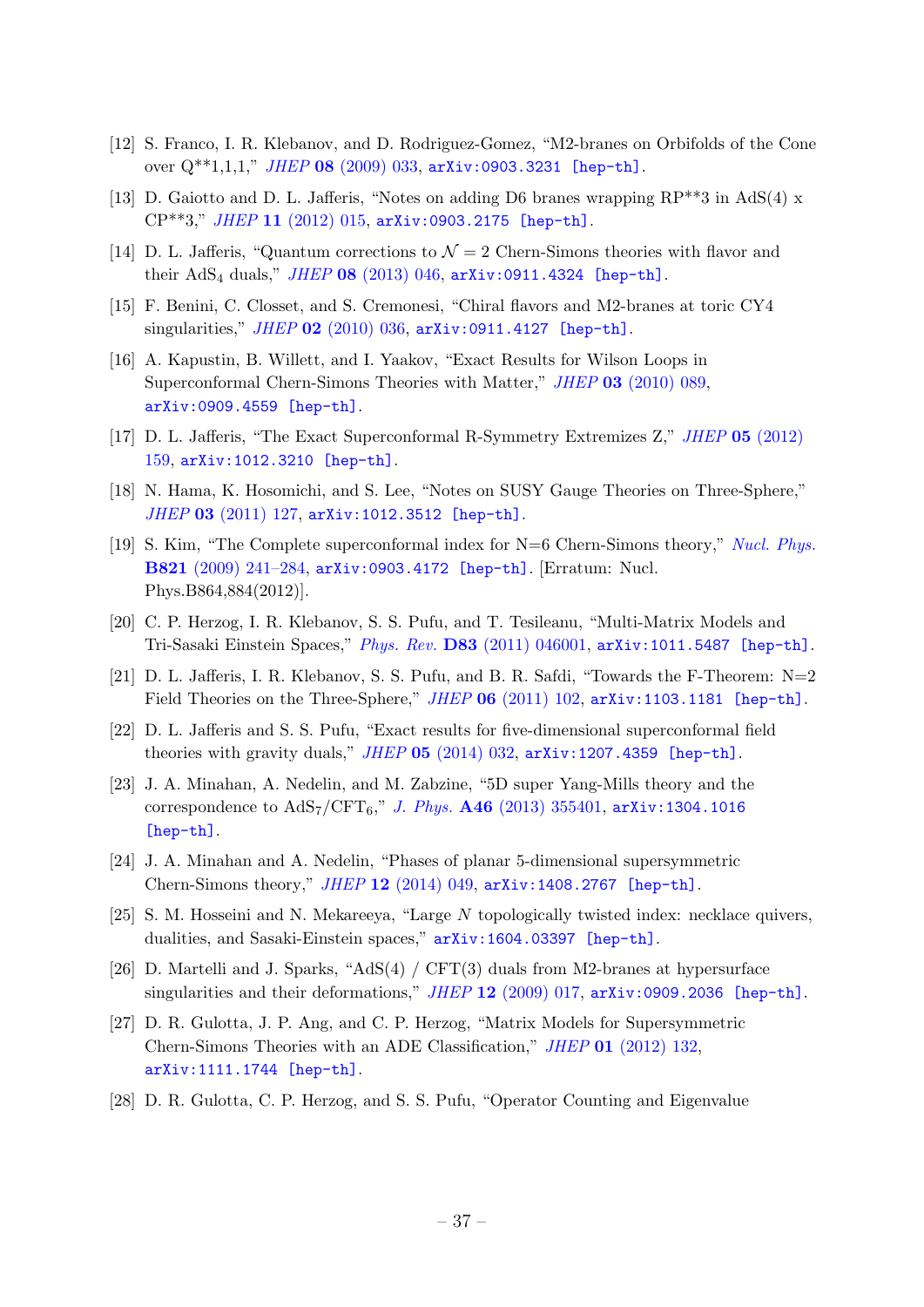Distributions for 3D Supersymmetric Gauge Theories," JHEP 11 [\(2011\) 149,](http://dx.doi.org/10.1007/JHEP11(2011)149) [arXiv:1106.5484 \[hep-th\]](http://arxiv.org/abs/1106.5484).

- <span id="page-38-0"></span>[29] D. R. Gulotta, C. P. Herzog, and S. S. Pufu, "From Necklace Quivers to the F-theorem, Operator Counting, and  $T(U(N)),$ " JHEP 12 [\(2011\) 077,](http://dx.doi.org/10.1007/JHEP12(2011)077) [arXiv:1105.2817 \[hep-th\]](http://arxiv.org/abs/1105.2817).
- <span id="page-38-1"></span>[30] D. Gaiotto and A. Tomasiello, "The gauge dual of Romans mass," JHEP 01 [\(2010\) 015,](http://dx.doi.org/10.1007/JHEP01(2010)015) [arXiv:0901.0969 \[hep-th\]](http://arxiv.org/abs/0901.0969).
- <span id="page-38-2"></span>[31] O. Aharony, D. Jafferis, A. Tomasiello, and A. Zaffaroni, "Massive type IIA string theory cannot be strongly coupled,"  $JHEP$  11 [\(2010\) 047,](http://dx.doi.org/10.1007/JHEP11(2010)047)  $arXiv:1007.2451$  [hep-th].
- [32] M. Petrini and A. Zaffaroni, "N=2 solutions of massive type IIA and their Chern-Simons duals," JHEP 09 [\(2009\) 107,](http://dx.doi.org/10.1088/1126-6708/2009/09/107) [arXiv:0904.4915 \[hep-th\]](http://arxiv.org/abs/0904.4915).
- [33] D. Lust and D. Tsimpis, "New supersymmetric AdS(4) type II vacua," JHEP 09 [\(2009\)](http://dx.doi.org/10.1088/1126-6708/2009/09/098) [098,](http://dx.doi.org/10.1088/1126-6708/2009/09/098) [arXiv:0906.2561 \[hep-th\]](http://arxiv.org/abs/0906.2561).
- [34] A. Tomasiello and A. Zaffaroni, "Parameter spaces of massive IIA solutions," [JHEP](http://dx.doi.org/10.1007/JHEP04(2011)067) 04 [\(2011\) 067,](http://dx.doi.org/10.1007/JHEP04(2011)067) [arXiv:1010.4648 \[hep-th\]](http://arxiv.org/abs/1010.4648).
- [35] A. Guarino, D. L. Jafferis, and O. Varela, "String Theory Origin of Dyonic N=8 Supergravity and Its Chern-Simons Duals," Phys. Rev. Lett. 115 [no. 9, \(2015\) 091601,](http://dx.doi.org/10.1103/PhysRevLett.115.091601) [arXiv:1504.08009 \[hep-th\]](http://arxiv.org/abs/1504.08009).
- <span id="page-38-4"></span>[36] M. Fluder and J. Sparks, "D2-brane Chern-Simons theories: F-maximization = a-maximization," JHEP 01 [\(2016\) 048,](http://dx.doi.org/10.1007/JHEP01(2016)048) [arXiv:1507.05817 \[hep-th\]](http://arxiv.org/abs/1507.05817).
- [37] Y. Pang and J. Rong, "N=3 solution in dyonic ISO(7) gauged maximal supergravity and its uplift to massive type IIA supergravity," Phys. Rev. D92 [no. 8, \(2015\) 085037,](http://dx.doi.org/10.1103/PhysRevD.92.085037) [arXiv:1508.05376 \[hep-th\]](http://arxiv.org/abs/1508.05376).
- <span id="page-38-3"></span>[38] Y. Pang and J. Rong, "Evidence for the Holographic dual of  $\mathcal{N}=3$  Solution in Massive Type IIA," Phys. Rev. D93 [no. 6, \(2016\) 065038,](http://dx.doi.org/10.1103/PhysRevD.93.065038) [arXiv:1511.08223 \[hep-th\]](http://arxiv.org/abs/1511.08223).
- <span id="page-38-5"></span>[39] A. Amariti, C. Klare, and M. Siani, "The Large N Limit of Toric Chern-Simons Matter Theories and Their Duals,"  $JHEP$  10 [\(2012\) 019,](http://dx.doi.org/10.1007/JHEP10(2012)019)  $arXiv:1111.1723$  [hep-th].
- [40] A. Amariti and S. Franco, "Free Energy vs Sasaki-Einstein Volume for Infinite Families of M2-Brane Theories," JHEP 09 [\(2012\) 034,](http://dx.doi.org/10.1007/JHEP09(2012)034) [arXiv:1204.6040 \[hep-th\]](http://arxiv.org/abs/1204.6040).
- <span id="page-38-6"></span>[41] S. Lee and D. Yokoyama, "Geometric free energy of toric  $AdS_4/CFT_3$  models," [JHEP](http://dx.doi.org/10.1007/JHEP03(2015)103) 03 [\(2015\) 103,](http://dx.doi.org/10.1007/JHEP03(2015)103) [arXiv:1412.8703 \[hep-th\]](http://arxiv.org/abs/1412.8703).
- <span id="page-38-7"></span>[42] S. Ferrara and R. Kallosh, "Supersymmetry and attractors," [Phys. Rev.](http://dx.doi.org/10.1103/PhysRevD.54.1514) D54 (1996) [1514–1524,](http://dx.doi.org/10.1103/PhysRevD.54.1514) [arXiv:hep-th/9602136 \[hep-th\]](http://arxiv.org/abs/hep-th/9602136).
- <span id="page-38-8"></span>[43] S. L. Cacciatori and D. Klemm, "Supersymmetric AdS(4) black holes and attractors," JHEP 01 [\(2010\) 085,](http://dx.doi.org/10.1007/JHEP01(2010)085) [arXiv:0911.4926 \[hep-th\]](http://arxiv.org/abs/0911.4926).
- <span id="page-38-9"></span>[44] G. Dall'Agata and A. Gnecchi, "Flow equations and attractors for black holes in  $N = 2$ U(1) gauged supergravity," JHEP 03 [\(2011\) 037,](http://dx.doi.org/10.1007/JHEP03(2011)037)  $arXiv:1012.3756$  [hep-th].
- [45] K. Hristov and S. Vandoren, "Static supersymmetric black holes in  $AdS_4$  with spherical symmetry," JHEP 04 [\(2011\) 047,](http://dx.doi.org/10.1007/JHEP04(2011)047) [arXiv:1012.4314 \[hep-th\]](http://arxiv.org/abs/1012.4314).